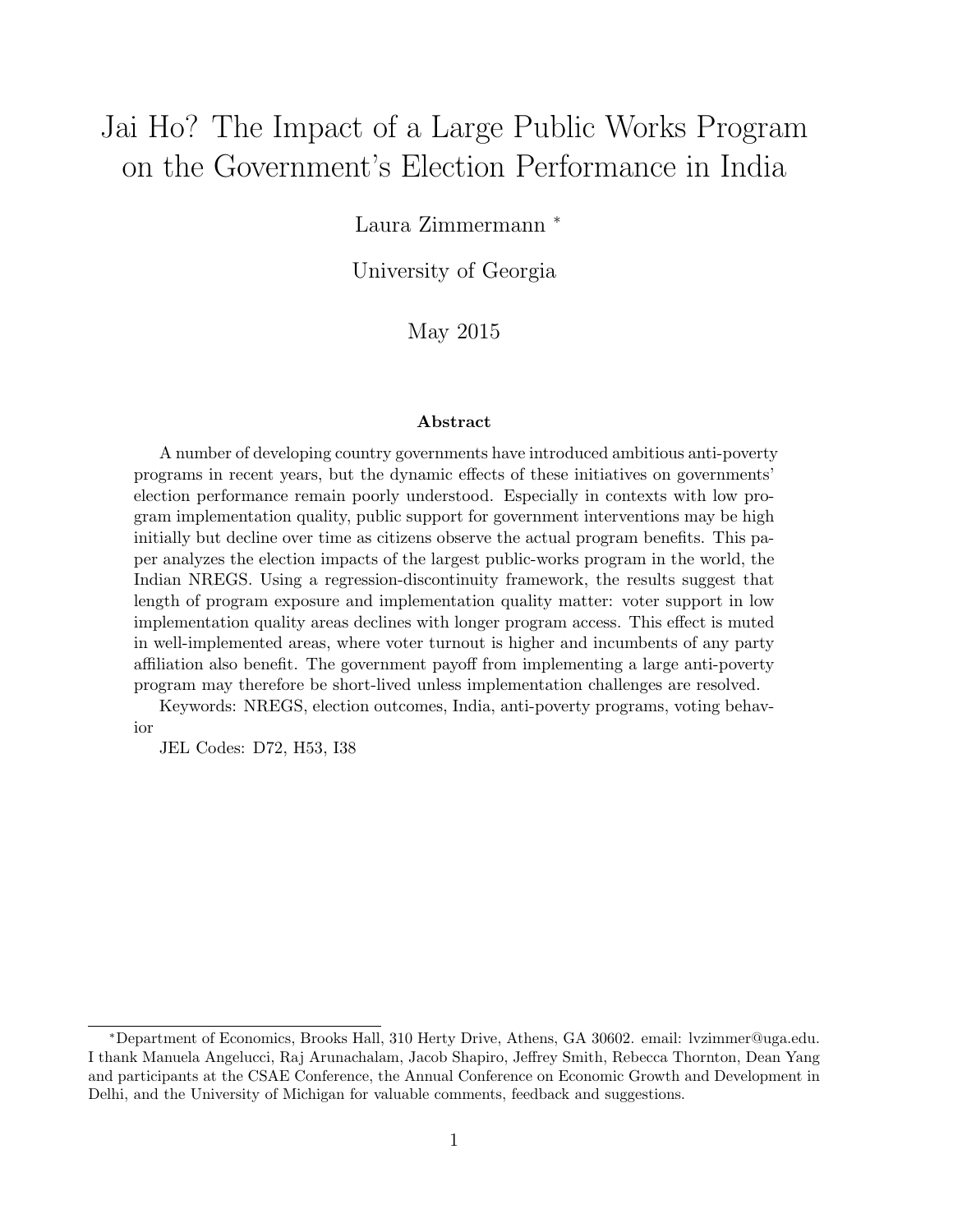# 1 Introduction

Recent years have seen the introduction of a number of ambitious anti-poverty government programs in developing countries. These include conditional cash transfer programs meant to encourage school attendance or health checkups, as well as large public-works programs targeted at providing a safety net and more job opportunities.<sup>1</sup> In terms of the broader effects of such initiatives, this development raises two questions: First, do citizens reward government parties for the introduction of such schemes in the short run? And second, what are the dynamic effects of voter approval in the face of widespread challenges in developing countries like implementation problems?

A growing literature analyzes the answer to the first question. A number of papers that focus predominantly on conditional cash transfer programs tends to find sizable pro-incumbent effects in the elections following the introduction of these programs by comparing treatment and control groups.<sup>2</sup> This suggests that government programs at least initially provide important benefits for government parties and should function as an incentive to introduce such schemes. The findings are also consistent with the larger literature on governments' clientelist re-election strategies such as vote buying, increased public spending in the year of the election, and targeted programs that reach important sub-groups of society. In general, these strategies seem to be much more successful in developing countries than in the developed-country context.<sup>3</sup>

In contrast to this focus of the existing literature, hardly any papers explicitly analyze the dynamic election effects of government initiatives.<sup>4</sup> One notable exception is De la  $O(2013)$ , which compares election effects for areas with longer and shorter exposure to the Mexican

<sup>1</sup>See e.g. Subbarao et al. (2013) for an overview of public-works programs in developing countries.

<sup>2</sup>See e.g. the studies of conditional cash transfer programs in Brazil (Zucco 2010), Colombia (Baez et al. 2012, and Nupia 2011), Mexico (De la O 2013), the Philippines (Labonne 2013), and Uruguay (Manacorda et al. 2011). Pop-Eleches and Pop-Eleches (2012) analyze the impact of a voucher program in Romania.

<sup>&</sup>lt;sup>3</sup>Despite the popularity of some of these strategies among governments around the world and the often held qualitative view that they help boost the incumbents' election performance, the evidence in developed countries is often mixed. In developing countries, on the other hand, most studies point to positive impacts. See e.g. Brender and Drazen (2005, 2008), Drazen and Eslava (2010), Finan and Schechter (2012).

<sup>4</sup>This may be at least partly due to the fact that many papers in the existing literature focus on Latin American conditional cash transfer programs that work very well empirically, so that dynamic effects may be less important (see e.g. Baez et al. 2012, De la O 2013, Manacorda et al. 2011).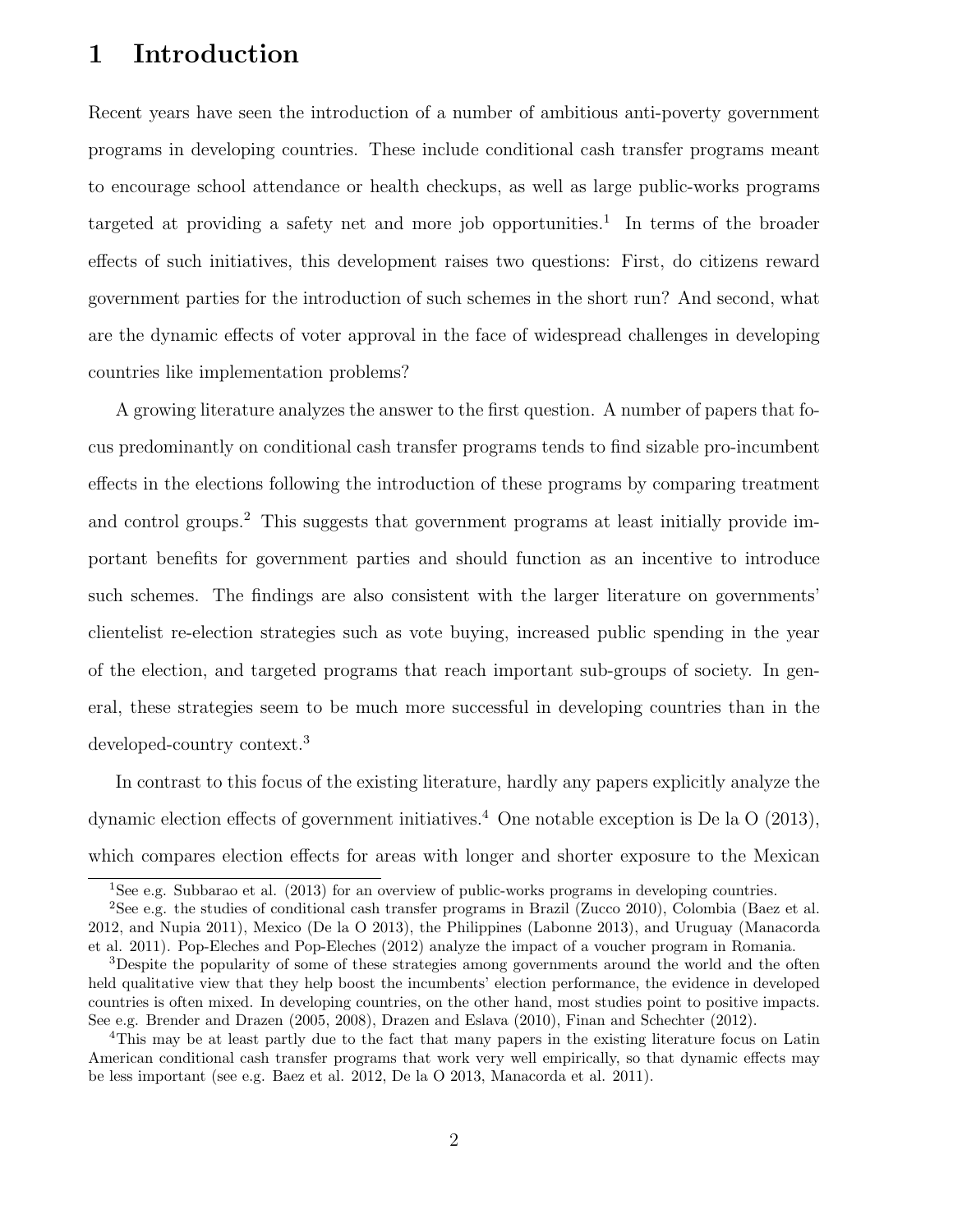conditional cash transfer program Progresa, and finds that electoral support was higher among the early treatment group. Especially in countries that face large-scale implementation problems with government programs, the overall medium- and long-run impact of an antipoverty scheme on incumbent election outcomes is unclear a priori, however, since the effect at any given point in time is likely a combination of at least three effects: the election responses from citizens to awareness of the program, program salience in the vote choice for an election, and voters' updated expectations of program benefits based on implementation quality. Awareness is likely to be increasing in length of program exposure, salience of the program for citizens' vote choice may be decreasing, and the effect of better knowledge about implementation quality over time could be positive or negative depending on people's initial expectations. The medium and longer run implications of government programs for reelection could therefore be very different from the short-run benefits that are well documented in the literature. This is especially true if voters initially overestimate the program benefits by not adequately taking into account problems with implementation quality, which may be a realistic scenario in many developing countries. If voters hold the government accountable for poor delivery of benefits, vote benefits from such government initiatives may therefore decrease over time.

To the best of my knowledge, this paper is the first one to analyze the dynamic election impacts from an important government program in the face of large implementation problems. The paper analyzes the impact of the largest public-works program in the world, the Indian National Rural Employment Guarantee Scheme (NREGS), on national election outcomes. NREGS legally guarantees each rural household up to 100 days of manual public-sector work per year at the minimum wage and is supposed to be a completely demand-driven program where households can self-select into employment at any time during the year. A number of field studies and academic papers have highlighted sometimes very severe problems with implementation quality, although some benefits for the rural poor are still realized and there is substantial heterogeneity in the working of the program across India. Despite these shortcomings, the main government party played up the success of the scheme in its general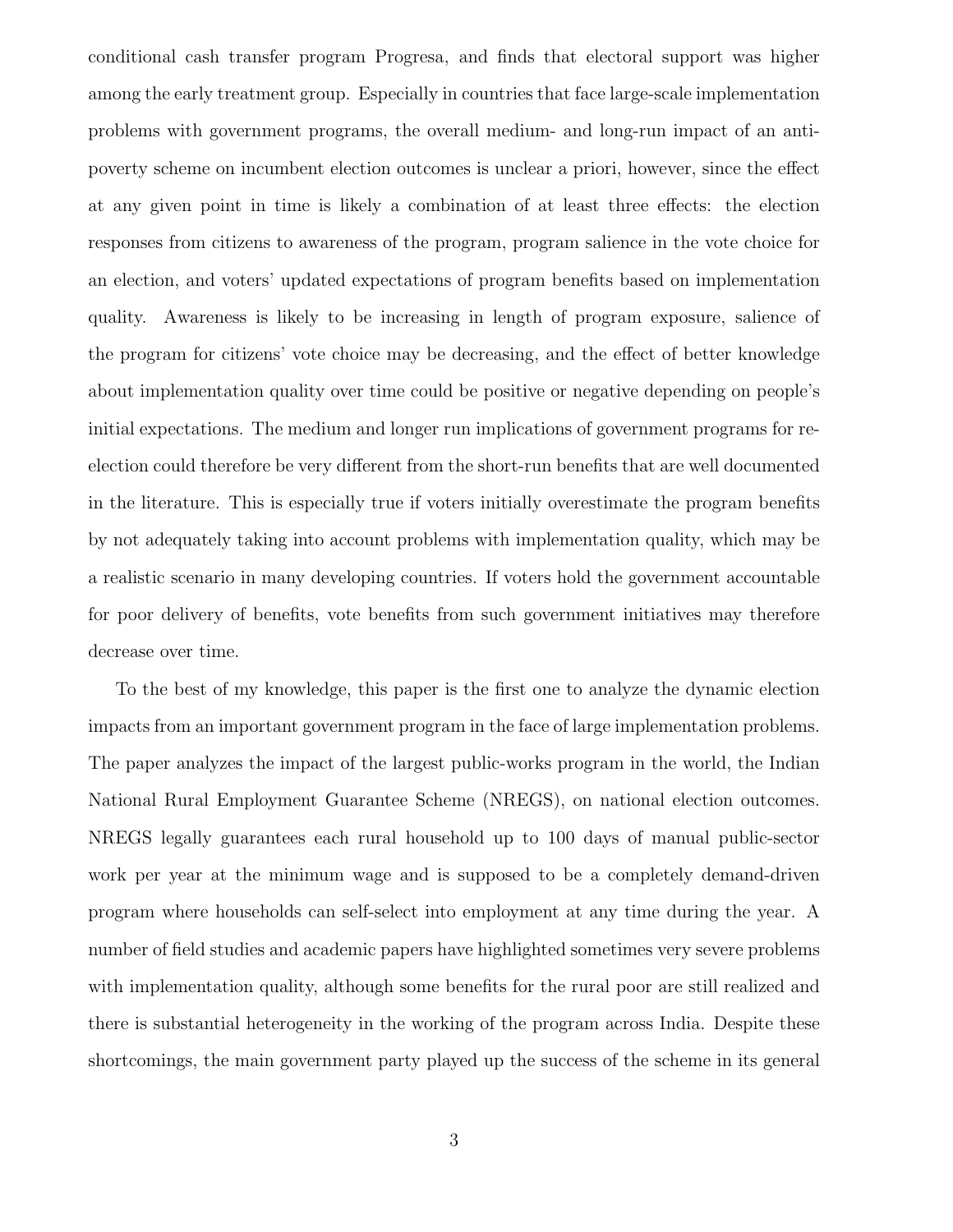election campaign, and the party itself as well as some experts and members of the popular press believe that NREGS was one of the main reasons for the surprising landslide victory of the government parties in 2009.<sup>5</sup>

The empirical analysis in this paper exploits variation in the timing of the introduction of NREGS across the country and the fact that the Indian government rolled out the program according to an algorithm which allows the use of a regression-discontinuity design. I find that votes for the government parties are lower in districts with a longer exposure to the employment guarantee scheme, with the impact being concentrated in states with low implementation quality. A high implementation quality increases voter turnout and balances this effect out, however, with the additional votes coming at the expense of the main national opposition party. Similar effects hold for constituency-level incumbents of any party affiliation.

The results are consistent with a story in which voters initially anticipate large benefits from the program but realize its practical limitations over time and become less enthusiastic about NREGS. This effect is muted in districts with higher implementation quality where satisfaction with the program is likely to be higher, and implies that voters hold both locallevel politicians and national parties accountable for the performance of the employment guarantee. I provide some evidence in the paper that the differential effects I find with a proxy for high implementation quality (whether a state has been classified as a 'star state' with respect to NREGS implementation or not) are consistent with a range of other results that suggest a more successful implementation of NREGS in these states. I cannot fully rule out that the heterogeneous effects are driven by some other unobserved differences between high- and low-implementation quality states, however.

Overall, the results suggest that the electoral benefits of implementing an ambitious antipoverty program may change substantially over time and that they may only last if the government resolves practical implementation issues. These findings extend our understanding of the impacts of the Indian employment guarantee scheme and how it may have impacted

 ${}^{5}$ See e.g. Khera (2010), Ramana (2009).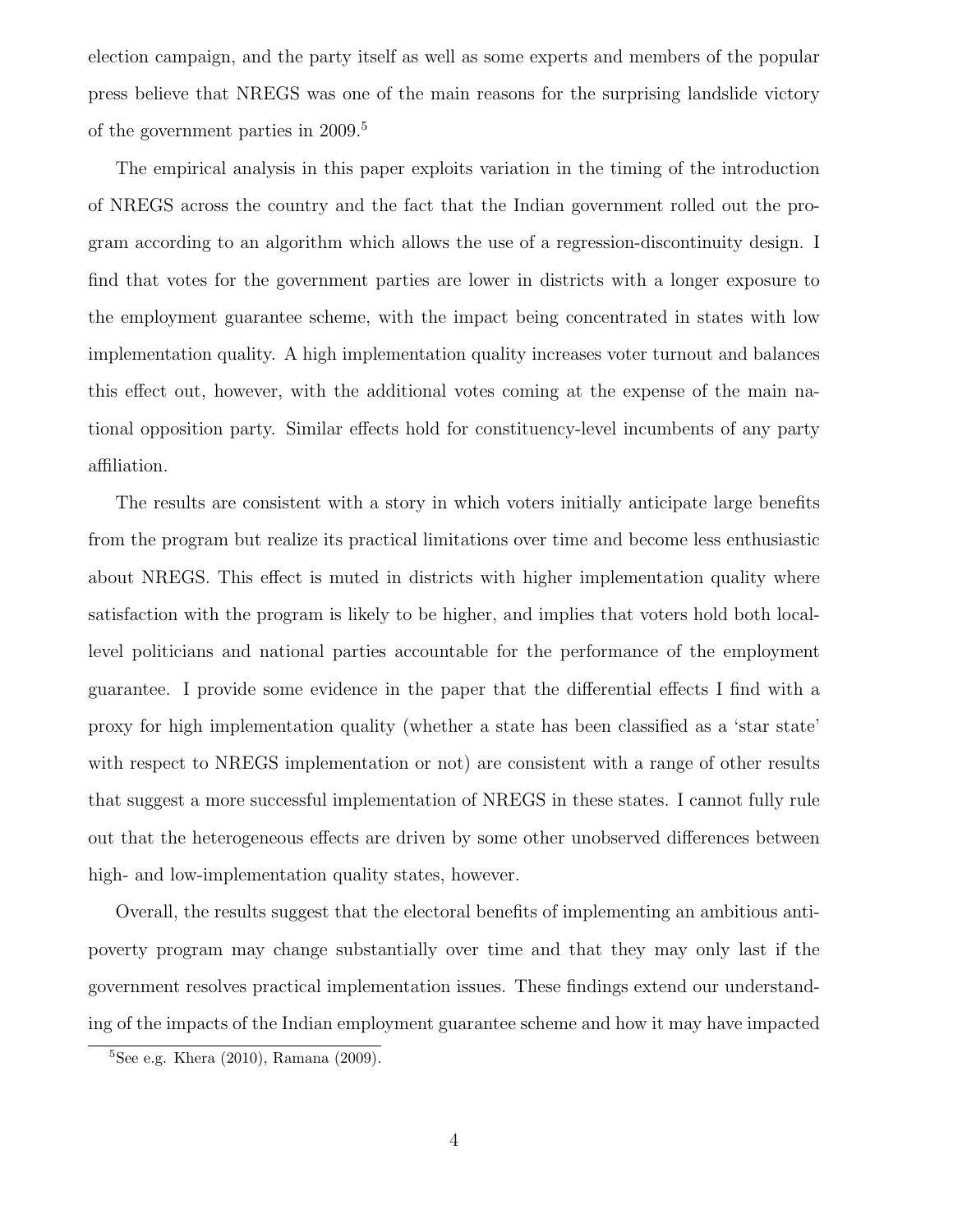the peoples' relationship to the government.<sup>6</sup> They also support existing evidence that better informed voters in developing countries increase the electoral accountability of governments and reduce malpractices (see e.g. Pande 2011). Banerjee et al. (2011) find that voters in the slums of an Indian city who had randomly received information about the performance of the incumbent and two main other candidates had a higher voter turnout and were more likely to vote for more qualified candidates than those in control areas.

Additionally, the paper extends our understanding of the external validity of the electoral impact of anti-poverty programs in developing countries since the existing literature focuses almost exclusively on conditional cash transfer programs in Latin America. The nature of the Indian employment guarantee scheme also allows me to analyze which level in the federal state is held accountable for the program. This is an important consideration in many contexts where the central government pays for the program but where local authorities are responsible for implementing it, and especially where local-level politicians may have a different party affiliation than the government. The results from the Indian context here suggest that a well-implemented program benefits both the government parties and incumbents from any party, which implies that it is not necessarily in an opposition politician's interest to boycott the working of the program. This finding supports existing evidence in the literature that local politicians benefit from centrally funded programs (see e.g. Labonne 2013, Pop-Eleches and Pop-Eleches 2012).

The rest of this paper is organized as follows: Section 2 sets up the conceptual framework in more detail. Section 3 provides some background information about the working of NREGS and the Indian electoral system. Section 4 discusses the rollout of NREGS and the empirical estimation strategy. Section 5 presents the data sources and some summary statistics. Section 6 discusses the results. Section 7 concludes.

<sup>&</sup>lt;sup>6</sup>While most existing papers on the program focus on the analysis of the economic benefits, the interpretation of the results in this paper is consistent with the explanation in Khanna and Zimmermann (2014) about the impact of NREGS on insurgency-related violence in India. Focusing on the short-run impacts in the early implementation phases, Khanna and Zimmermann (2014) find empirical patterns consistent with NREGS improving the relationship between civilians and government institutions like the police, which makes the police more efficient at tracking down insurgents. Both of these stories stress the anticipation effect of the program in the short run, whereas it may take time for people to experience the program themselves and to find out about the implementation problems.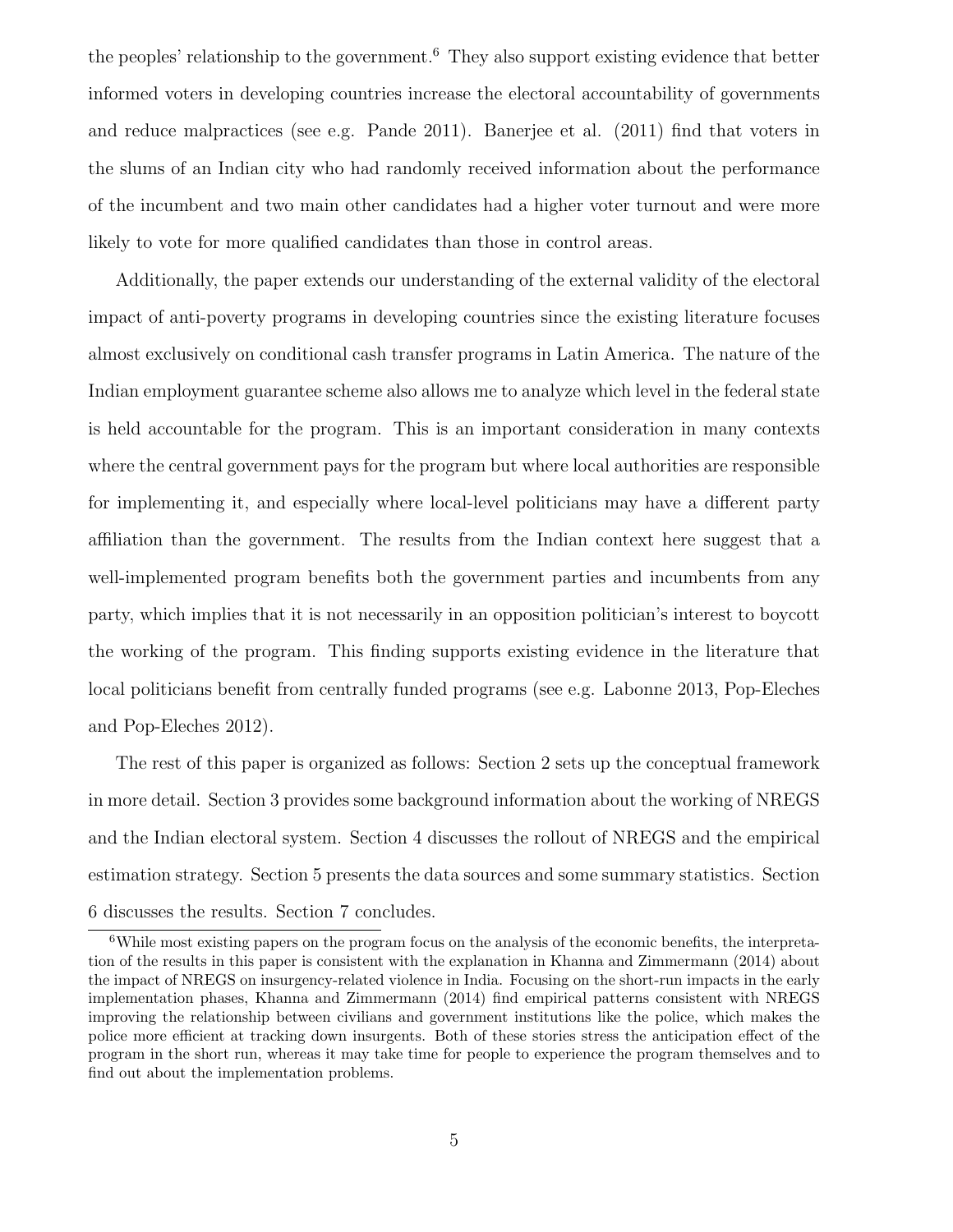### 2 Conceptual Framework

A number of existing papers document substantial election benefits for the government from implementing government programs in developing countries. The focus in most of these papers is on analyzing the mechanism driving these results and on understanding whether the mechanisms consistent with the results are a form of clientelistic policies, where governments strategically target segments of the population in exchange for votes, or an example of programmatic politics, where governments are rewarded for good performance (see e.g. De la O 2013, Manacorda et al. 2011, Pop-Eleches and Pop-Eleches 2012 for a more detailed discussion). The overall conclusion from the existing literature is, however, that it is beneficial for governments to use anti-poverty programs as a short-term strategy to improve their election performance.

A related question is whether the election benefits from government programs persist or even increase over time or whether they decrease. On the one hand, a longer program duration may mean a higher awareness of the program among the target population, a higher number of program beneficiaries, and a rise in implementation quality as government institutions learn how to implement the program more effectively. These effects would entail larger mediumand long-run benefits from government initiatives than those found in the short run, and are consistent with the finding in De la O (2013) that government election support was higher in the early Progresa treatment group than in the later treatment group.

On the other hand, a government program may lose its salience as an important factor in the vote choice of the people over time, especially when it is just one program among many. A longer exposure also gives citizens time to find out about implementation problems and to realize that the actual program benefits may not live up to their initial expectations. These effects should lower the electoral benefit from government programs over time.

The overall dynamic election effect of a government program is therefore a priori ambiguous and depends on the importance of at least three different components: the electoral effect of program awareness, which is likely to increase over time, of program salience, which may decrease, and of the updating of expectations of program benefits, whose trajectory depends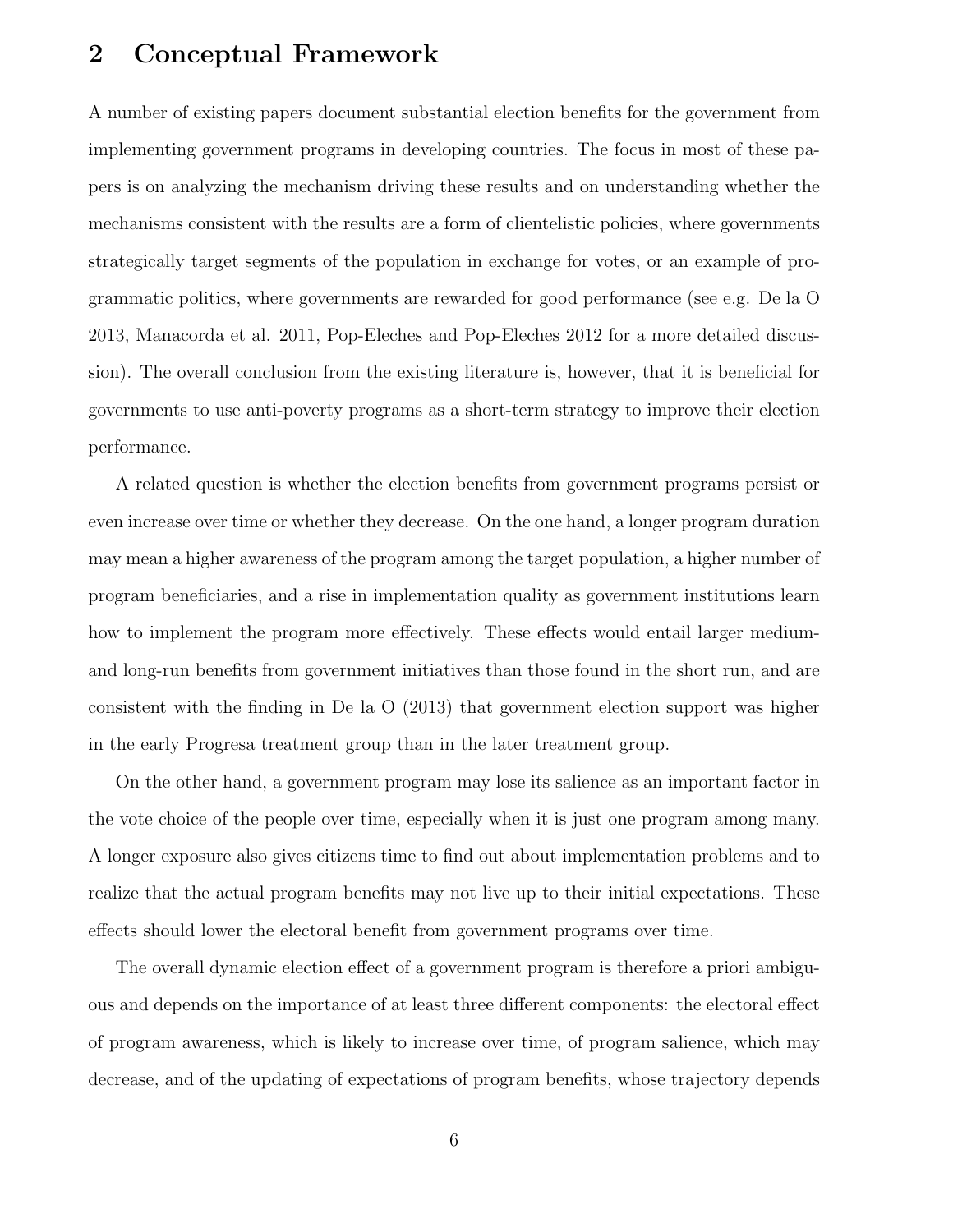on the initial expectations.

To analyze these dynamic effects, ideally we would want to observe how votes for the government in the same area change over time, which is typically impossible due to data constraints and potentially intervening other variables. In this paper, I focus on the next best case: the staggered rollout of the employment guarantee scheme in India over three phases according to an algorithm leads to quasi-experimental variation in the length of exposure of districts to the program at the time of the next general elections, and can be analyzed using a regression-discontinuity design at two cutoffs.

### 3 Background

#### 3.1 NREGS

The National Rural Employment Guarantee Scheme (NREGS) is one of the largest and most ambitious government anti-poverty programs in the world.<sup>7</sup> The scheme is based on the National Rural Employment Guarantee Act (NREGA) which was passed in the Indian parliament in August 2005 and which provides a legal guarantee of up to 100 days of manual public-sector work per year at the minimum wage for each rural household. There are no other eligibility criteria, so households self-select into NREGS work and can apply for work at any time. Men and women are paid equally, and at any given time at least one third of the NREGS workforce is supposed to be female. Wages are the state minimum wage for agricultural laborers, although NREGA specifies national floor and ceiling values for the minimum wage.<sup>8</sup> Wages need to be paid within 15 days of the day the work was performed, otherwise the worker is eligible for unemployment allowance. In practice, the focus of NREGS projects is on anti-drought measures and land development.

NREGS was rolled out across India in three phases: 200 districts received the program in

<sup>7</sup>The program was renamed to Mahatma Gandhi National Rural Employment Guarantee Scheme in 2009. Since the abbreviations NREGA and NREGS are more established in the literature, however, I will keep referring to the program as NREGS. For more details on the scheme see e.g. Dey et al. (2006), Government of India (2009), Ministry of Rural Development (2010), and Zimmermann (2014).

<sup>8</sup>The NREGS minimum wage was originally Rs.60, but has been raised various times since then. It was Rs.120 in 2009.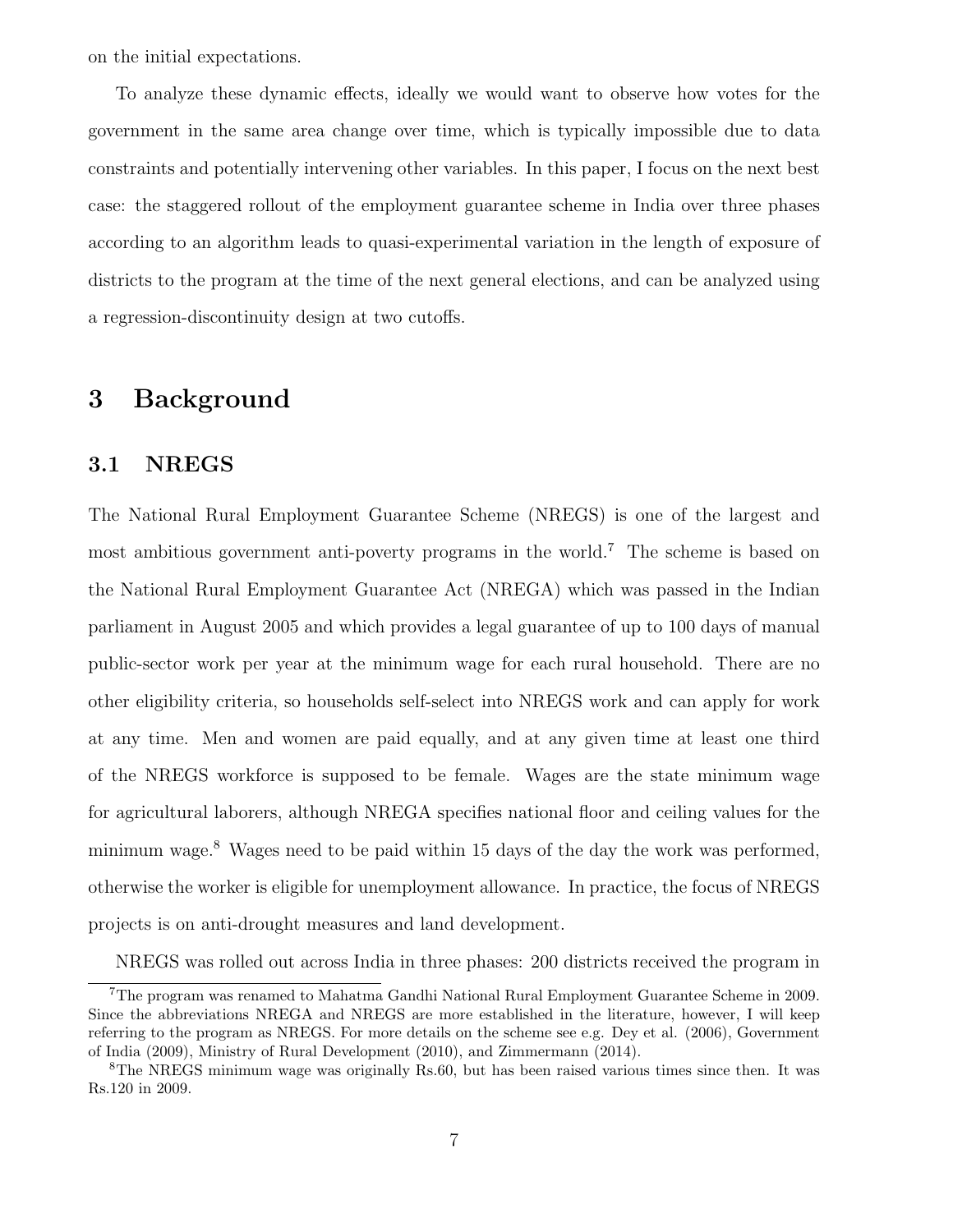February 2006 (Phase 1), 130 additional districts started implementing the scheme in April 2007 (Phase 2), and the remaining districts got NREGS in April 2008 (Phase 3). NREGS is now operating in 99 percent of Indian districts since it excludes districts with a 100 percent urban population (Ministry of Rural Development 2010).

NREGS has received widespread attention in the popular press and in academic research. The patterns emerging from a number of papers on the labor-market impacts of the employment guarantee suggest that while there are no large overall benefits of the scheme in terms of increased employment or higher private-sector casual wages, the program provides a safety net and works much better in some states than in others. Imbert and Papp (Forthcoming), Azam (2012) and Berg et al. (2012) use a difference-in-difference (DID) approach to look at the program's impact on wages and employment by exploiting the phase-in of the program over time. They find that NREGS seems to have led to higher public employment and increased private-sector wages in the agricultural off-season (Imbert and Papp Forthcoming), in areas with high implementation quality (Berg et al. 2012), and among casual workers (Azam 2012).

All of these papers need to rely on some version of the parallel trend assumption in their analyses, which is likely to be violated in practice because of the non-random roll-out of NREGS according to an economic underdevelopment ranking. Instead, Zimmermann (2014) reconstructs the government algorithm used during the roll-out of the program and uses a regression-discontinuity framework to look at the overall labor-market impacts of the scheme. The empirical results suggest that NREGS is primarily used as a safety net rather than as an additional form of employment. The introduction of NREGS does not lead to an overall increase in public-sector employment or the casual private-sector wage. The program also does not create any additional jobs in the local economy and has no substantial impact on household expenditures or income. Consistent with the safety net function, however, take-up is higher after bad economic shocks, and workers seem to substitute away from private casual employment and towards other occupations like self-employment, which become relatively less risky with the introduction of a safety net. Johnson (2009a) also finds that NREGS provides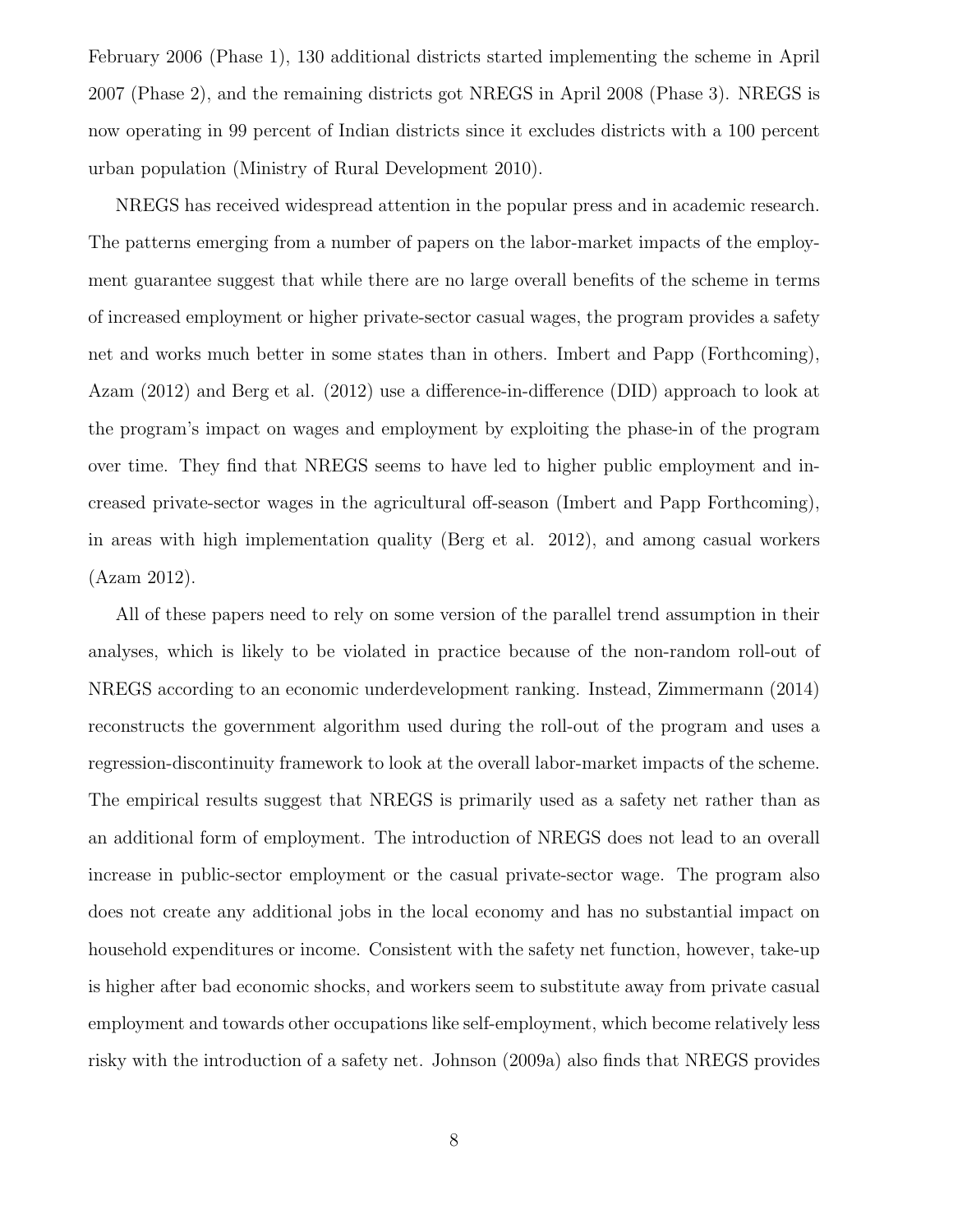a safety net for rural households in the Indian state of Andhra Pradesh since take-up of the program increases after negative rainfall shocks.

Due to the rapid phase-in of the employment guarantee scheme, most of these papers need to focus on the short-run impacts of NREGS, although the analysis in Berg et al. (2012) suggests that it may take some time for outcomes like higher casual private-sector wages to be realized. A growing literature points to large-scale problems with implementation quality, however: Dutta et al. (2012), for example, document widespread rationing of NREGS employment because of excess demand, and show that this is especially common in poorer states. Niehaus and Sukhtankar (2013a and 2013b) analyze the existence and characteristics of corruption in the implementation of NREGS in Orissa, and find that an increase in the minimum wage was not passed through to workers. NREGS seems to work much better in some other states like Andhra Pradesh, where Johnson (2009b) finds that the working of NREGS does not seem to be substantially affected by the specific party in power at the local panchayat level, suggesting that political pressures on NREGS in the state are not pervasive. This state heterogeneity is also routinely found in field reports of the working of the employment guarantee scheme on the ground, where the program seems to work relatively well in the so-called 'star states' (Andhra Pradesh, Chhattisgarh, Madhya Pradesh, Rajasthan, and Tamil Nadu), but faces severe challenges in the rest of the country (see e.g. Dreze and Khera 2009, Khera 2011).

Despite these implementation problems, NREGS has also been found to affect other outcomes in addition to the labor-market impacts. Klonner and Oldiges (2014) find some evidence of substantial reductions in poverty, and NREGS has also been credited with improving children's education outcomes (Afridi et al. 2012). Using the regression-discontinuity design, Khanna and Zimmermann (2014) find that insurgency-related violence in India increases in the short-run after NREGS is implemented. This pattern seems most consistent with the citizen-support channel, where citizens are willing to share more information about insurgents with the police after the introduction of the employment guarantee scheme because of actual or anticipated benefits of the program, which in turn makes the police more effective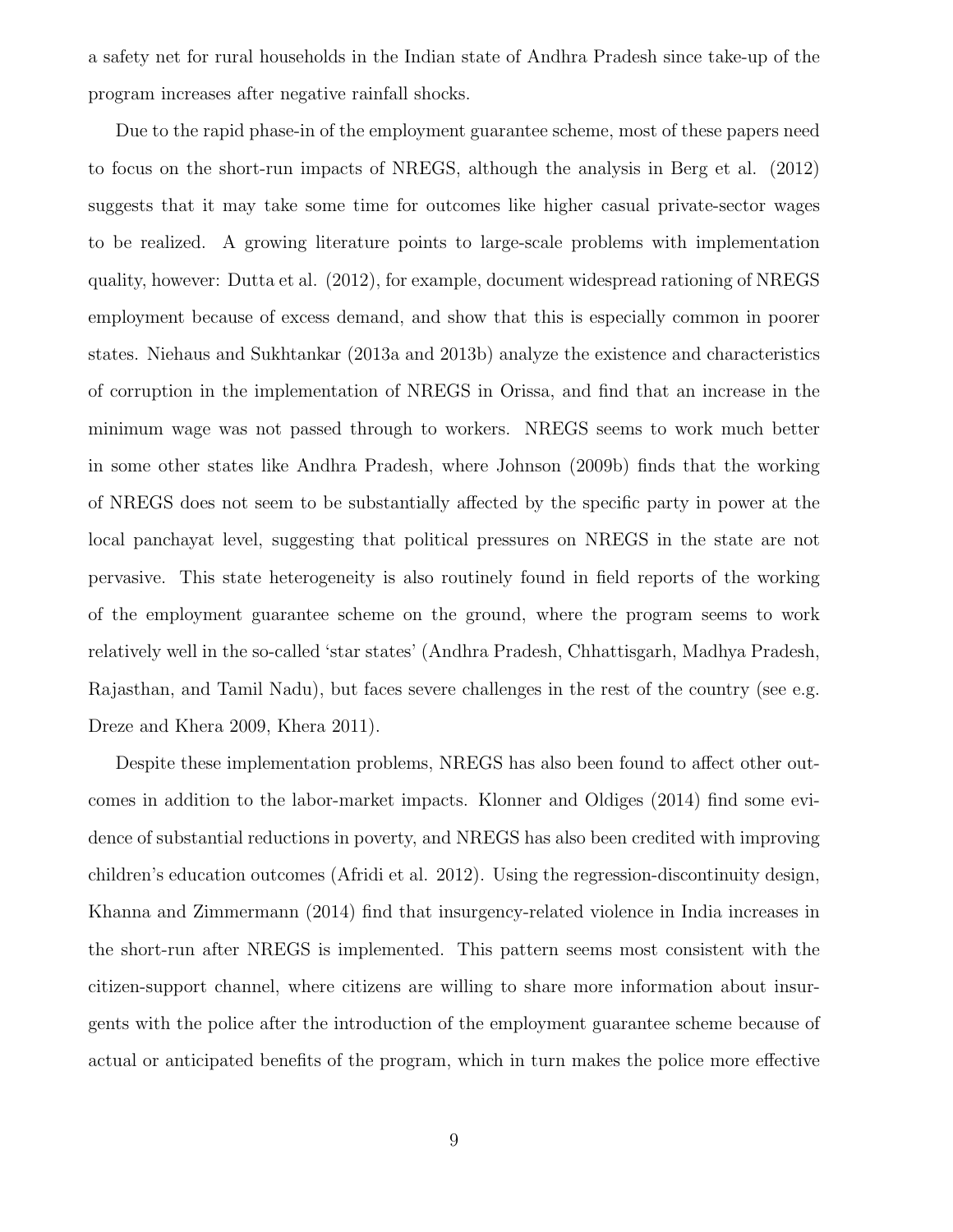at tracking down rebels. This explanation implies that violence intensity should decline in the longer run as the ability of the insurgents to attack declines, which is consistent with results found in Fetzer (2013) and Dasgupta et al. (2014), although both papers attribute their results to a rise in the opportunity cost of being an insurgent after NREGS provides more employment opportunities.

Overall, the existing literature on the impacts of the employment guarantee scheme therefore suggests that the program has generated some economic benefits, and especially so in states with higher implementation quality, but that it may also have improved the relationship between civilians and the government more broadly. If this is true, NREGS may also have influenced the voting behavior of citizens in the next general elections.

#### 3.2 India's Political System and the General Elections of 2009

India's electoral system works according to the first-past-the-post system, so the candidate with a plurality of the votes in a given constituency receives the seat in the Lok Sabha, the Indian parliament's lower house. Candidates can therefore be elected with much less than majority support, and the seat allocation can differ substantially from the allocation that would prevail under a proportional representation system. While the first-past-the-post system is often associated with few parliamentary parties, the last two decades have seen the rise of national coalition governments in India: The two big national parties, the Indian National Congress (INC) and the Bharatiya Janata Party (BJP), have created alliances with smaller parties to create working government coalitions called the United Progressive Alliance (UPA) and the National Democratic Alliance (NDA), respectively (see for example Yadav 1999).<sup>9</sup> Even then governments do not always have a majority of seats in Parliament, however. The UPA government elected in 2004, for example, depended on external support from the Left Front (an alliance of left-wing parties) as well as that of two other parties.<sup>10</sup>

<sup>9</sup>The 2014 national elections in India, which resulted in an absolute majority for the BJP, are an important deviation from this trend.

<sup>&</sup>lt;sup>10</sup>The Left Front includes the Communist Party of India (Marxist), the Communist Party of India, the Revolutionary Socialist Party, and the All India Forward Bloc. The Bahujan Samaj Party and the Samajwadi Party.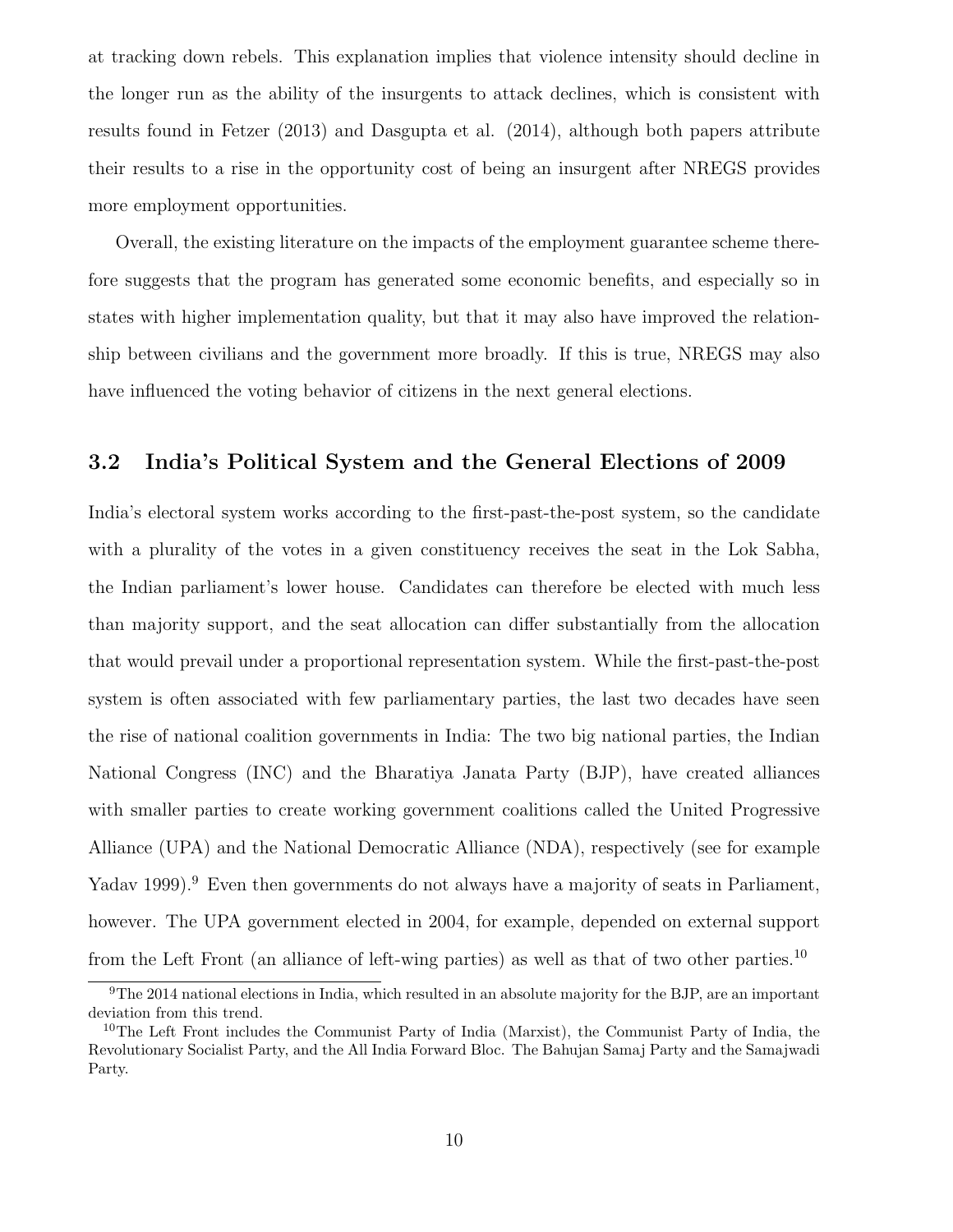The membership of parties in the UPA and NDA has varied over the years. To the extent that small parties commit to a certain alliance before an election, parties often negotiate seat sharing agreements so that parties do not contest seats in all electoral constituencies and thus minimize vote-splitting between members of the same alliance. Additional negotiations can take place after elections and small parties have also left government coalitions or changed alliances.

The UPA won the general elections in 2004 and followed the previous NDA coalition government. The government coalition included the INC as the main national party as well as 13 smaller parties with mostly regional strongholds.<sup>11</sup> The UPA membership before the 2009 general election differed from this composition after some parties left the coalition and new parties made agreements for the general elections, but since my research question focuses on the electoral benefits of a government program passed in parliament in 2005 I stick to the initial UPA composition for my empirical analysis.

For administrative and security reasons, the general elections of 2009 were held in five phases between April 16 and May 13. The election results were announced on May 16. Election dates are set, and elections monitored, by the autonomous Election Commission of India.<sup>12</sup> Pre-polls had suggested a close race between UPA and NDA with a slight edge for the UPA, so the strong performance of the UPA, and the INC in particular, came as a suprise for most experts (see for example Ramani 2009): The UPA won 262 of the 543 seats (2004: 218), with INC winning 206 seats, an increase of 61 seats relative to the 2004 election results.<sup>13</sup> The NDA, on the other hand, lost support and only won 159 seats (2004: 181

<sup>13</sup>The absolute majority is 272 seats, so the UPA government is still reliant on external support. The UPA

<sup>11</sup>The small UPA member parties of the 2004 government are: Rashtriya Janata Dal, Dravida Munnetra Kazhagam, Nationalist Congress Party, Pattali Makkal Katchi, Telangana Rashtra Samithi, Jharkhand Mukti Morcha, Marumalarchi Dravida Munnetra Kazhagam, Lok Jan Shakti Party, Indian Union Muslim League, Jammu and Kashmir Peoples Democratic Party, Republican Party of India, All India Majlis-e-Ittehadul Muslimen, Kerala Congress (Times of India, 2006). Before the 2009 general elections, four parties left the government coalition: Telangana Rashtra Samithi, Marumalarchi Dravida Munnetra Kazhagam, Jammu and Kashmir Peoples Democratic Party, and Pattali Makkal Katchi. The empirical results are robust to excluding these parties from the UPA definition. Additional parties joined the UPA for 2009 elections, but I use the 2004 definition for my empirical analysis.

<sup>&</sup>lt;sup>12</sup>The Election Commission had decided in 2006 that NREGS would not be allowed to be extended to more districts after the announcement of elections in any state, and that with very few exceptions employment would need to be provided in ongoing projects during that time. See http://www.righttofoodindia.org/data/ec2006nregacodeofconduct.jpg.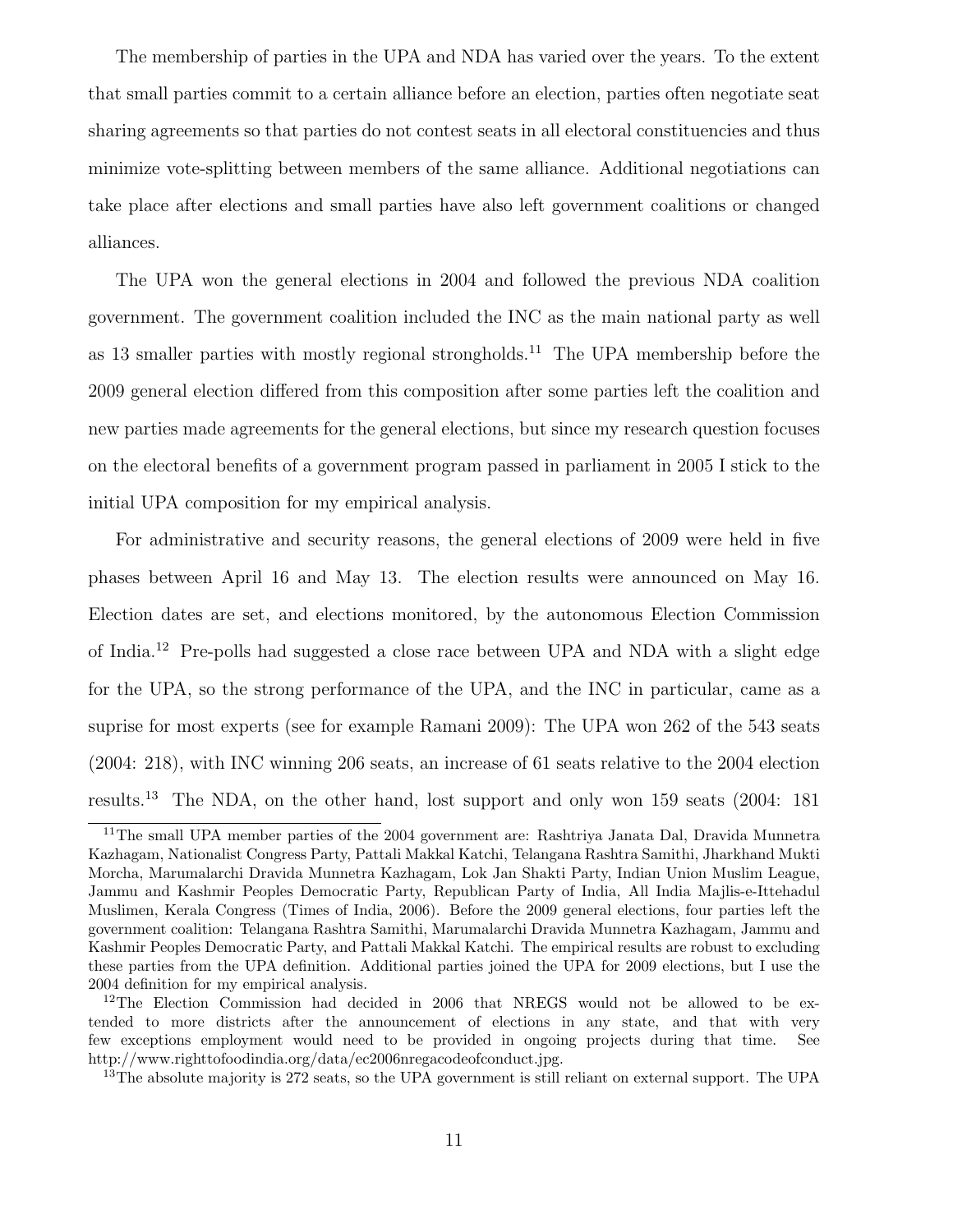seats).<sup>14</sup> The Left Front also did much worse than predicted and won 79 seats.

The popular press as well as academic experts have advanced a number of hypotheses to explain the unexpectedly strong performance of the UPA, and INC in particular. These include the strong leadership skills of INC leaders Sonia and Rahul Gandhi, the competent and corruption-free image of prime minister Manmohan Singh, as well as intra-party problems in the BJP and regional factors (see for example EPW 2009, Ramani 2009). Many commentators believe, however, that one important factor for the UPA's election success was its focus on welfare policies and other government programs, and specifically NREGS (see e.g. Ramani 2009). INC's manifesto stressed NREGS as one of the main successes of the UPA government, and the party's slogan during the election campaign was Aam aadmi ke badhte kadam, har kadam par bharat buland (The common man moves forward, and with his every step India prospers). INC also bought the rights to the title song 'Jai Ho' (May there be victory) of the film Slumdog Millionaire, which tells the story of a boy from the slums who wins the Indian version of the quiz show 'Who Wants to Be a Millionaire?'. This focus on the poor is widely believed to have resonated with the electorate, and INC leaders have also claimed that the electoral victory was in large part due to NREGS.<sup>15</sup> While such an election campaign strategy had been used repeatedly by INC in the past, experts stress that in contrast to previous campaigns which paid mere lip service to the party's commitment to the situation of the poor, the fact that NREGS was an actual ambitious government program made such claims credible.<sup>16</sup>

To test this hypothesis empirically, I exploit the phase-in of the employment guarantee scheme using a regression-discontinuity design.

received 37.22 percent of the total vote (2004: 35.4 percent).

 $1424.63$  percent of the votes (2004: 33.3 percent). NDA's biggest party and INC's main competitor, the BJP, won 116 seats (2004: 138 seats).

<sup>15</sup>See for example Khera (2010).

<sup>&</sup>lt;sup>16</sup>Indira Gandhi's election campaign slogan for the general elections in 1971 was *Garibi Hatao* (Eradicate poverty), for example. See for example the comments on the election results by political science professors Thachil at casi.ssc.upenn.edu/iit/thachil and Kumbhar at www.mainstreamweekly.net/article1382.html.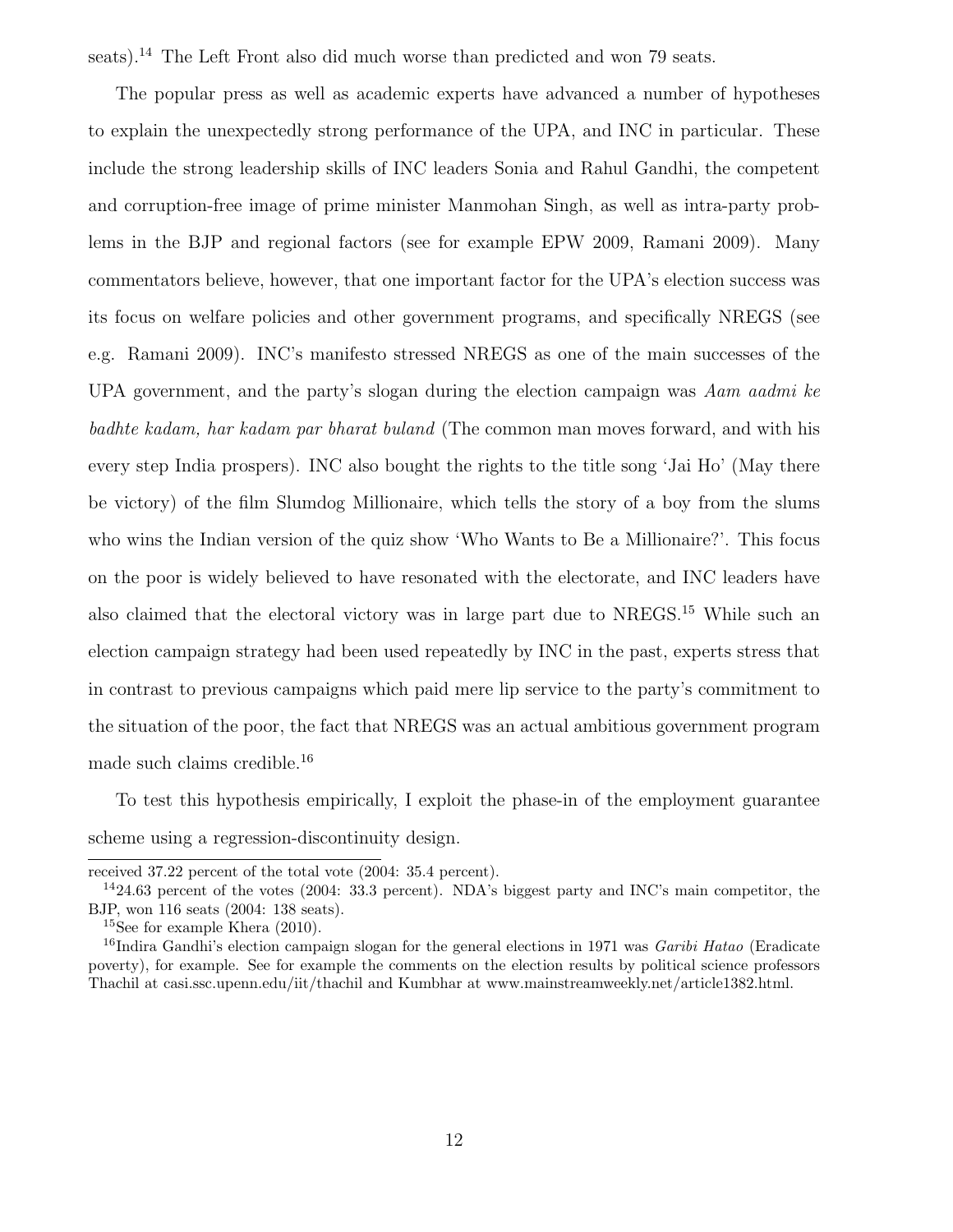### 4 NREGS Rollout and Empirical Strategy

### 4.1 NREGS Rollout

NREGS was rolled out non-randomly in three phases between 2006 and 2008, with poor districts receiving the program earlier than more developed districts. Zimmermann (2014) reconstructs the algorithm that the Indian government used to assign districts to different implementation phases. The algorithm is intended to ensure inter-state and intra-state fairness norms and is therefore a two-step process: In the first step, a quota of treatment districts for each state in a given phase is determined, which is proportional to the prevalence of poverty across states.<sup>17</sup> The 'prevalence of poverty' measure is the state headcount ratio times the rural state population, which provides an estimate of the number of below-the-poverty-line people living in a given state. The headcount ratios are calculated from 1993-1994 National Sample Survey (NSS) data, whereas the rural state population numbers come from the 2001 Indian census.<sup>18</sup>

In the second step, the state-specific quotas are then filled by choosing a state's poorest districts according to a development ranking. The development index used to rank districts within states comes from a Planning Commission report from 2003 that created an index of 'backwardness', a term often used in India to refer to economic underdevelopment. The index was created from three outcomes for the 17 major states for which data was available: agricultural wages, agricultural productivity, and the proportion of low-caste individuals (Scheduled Castes and Scheduled Tribes) living in the district (Planning Commission 2003). Data on these outcomes was unavailable for the remaining Indian states, and it is unclear whether a comparable algorithm using different outcome variables was used for them. The

<sup>&</sup>lt;sup>17</sup>In practice this provision also ensures that all states (union territories are usually excluded from such programs) receive at least one treatment district.

<sup>&</sup>lt;sup>18</sup>The state headcount ratios used in this paper come from a Planning Commission document from 2009 since the original headcount ratio calculations do not have estimates for new states that had been created in the meantime (Planning Commission 2009). Since these are official Planning Commission estimates, they are likely to be closest to the information the Indian government would have had access to at the time of NREGS implementation. NSS is a nationally representative household survey dataset. The newest available information on headcount ratios at the time would have been the 1999-2000 NSS data, but that dataset was subject to data controversies and therefore not used.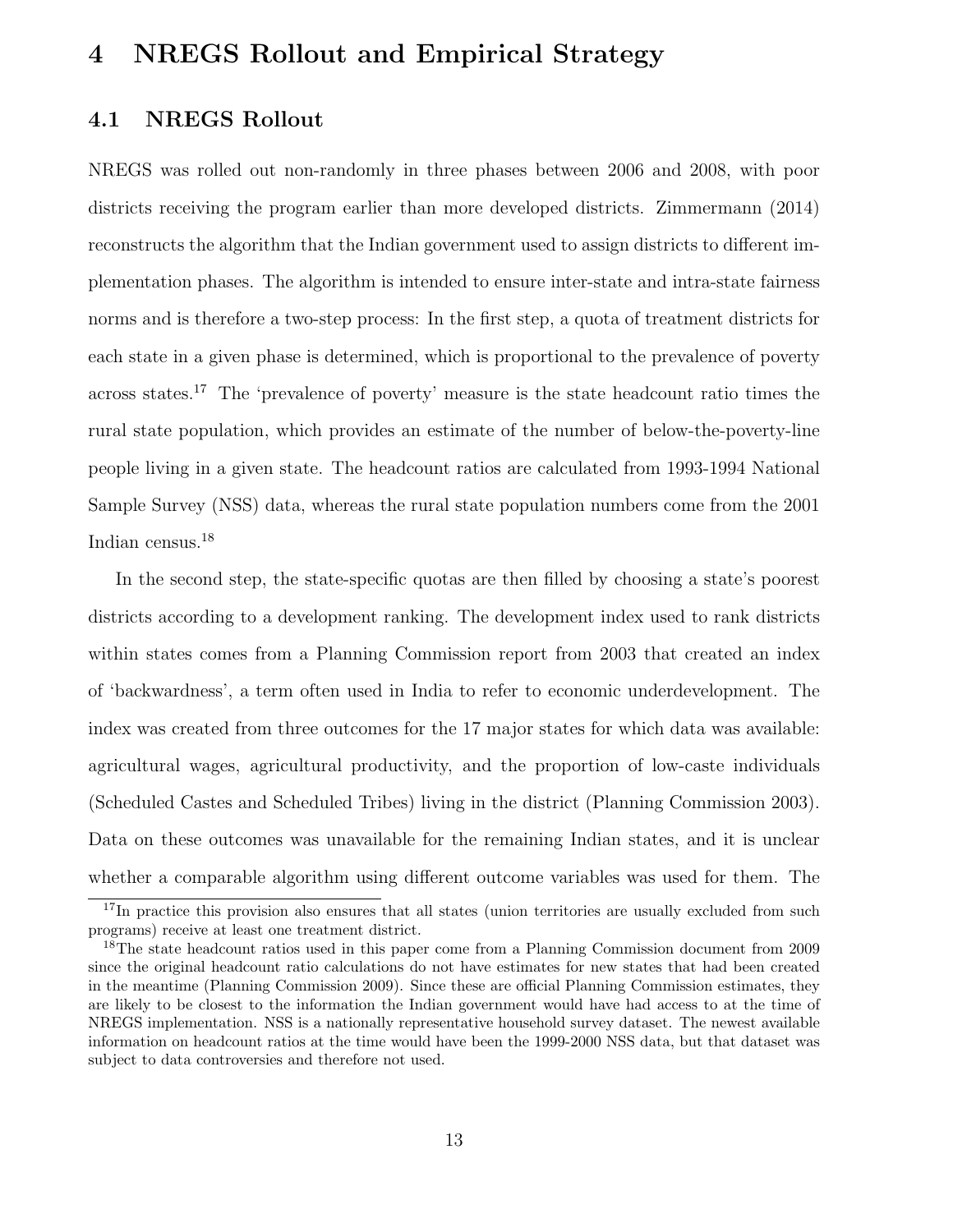empirical analysis is therefore restricted to these 17 states. Districts were ranked on their index values. In addition to using the economic development index for the algorithm, the government had a separate list of 32 districts with substantial Maoist violence. The 32 districts on this list were not subject to the economic development criterion and all received the employment guarantee scheme in the first phase of the roll-out. In order to closely replicate the used algorithm, these districts are dropped for the empirical analysis.<sup>19</sup>

The two-step algorithm results in state-specific cutoffs for treatment assignment for each implementation phase. Since there are three implementation phases, two cutoffs can be identified: the cutoff between Phase 1 and Phase 2, and the cutoff between Phase 2 and Phase 3. These cutoffs correspond to the Phase 1 and Phase 2 NREGS roll-out, respectively.

### 4.2 Empirical Strategy

The two cutoffs can be exploited empirically using a regression-discontinuity design. Since the general elections took place in 2009 when all rural districts had access to the program, the phasing in of the program provides variation in the length of time districts had been implementing the scheme. Since treatment cutoffs differ by state, ranks are made phaseand state-specific for the empirical analysis. To be able to pool observations from all states, the state-specific ranks are recentered such that a district with a normalized state-specific rank of zero is the last district in a state to be eligible for receiving the program in a given phase. All eligible districts have negative ranks, whereas the districts that should not receive NREGS in a given phase receive a postive normalized rank value.<sup>20</sup>

The overall prediction success rate of the assignment algorithm is 84 percent in Phase 1 and 82 percent in Phase 2. It is calculated as the percent of districts for which predicted and actual treatment status coincide.<sup>21</sup> This means that there is some slippage in treatment assignment in both phases. Nevertheless, the algorithm performs quite well in almost all states and the prediction success rates are considerably higher than the expected rates from

<sup>&</sup>lt;sup>19</sup>The results are qualitatively similar when the 32 districts are included in the analysis by assigning them the predicted rank based on their economic development index values.

 $20$ This section follows the information in Zimmermann (2014) closely.

<sup>&</sup>lt;sup>21</sup>Prediction success rates for Phase 2 are calculated after dropping Phase 1 districts from the analysis.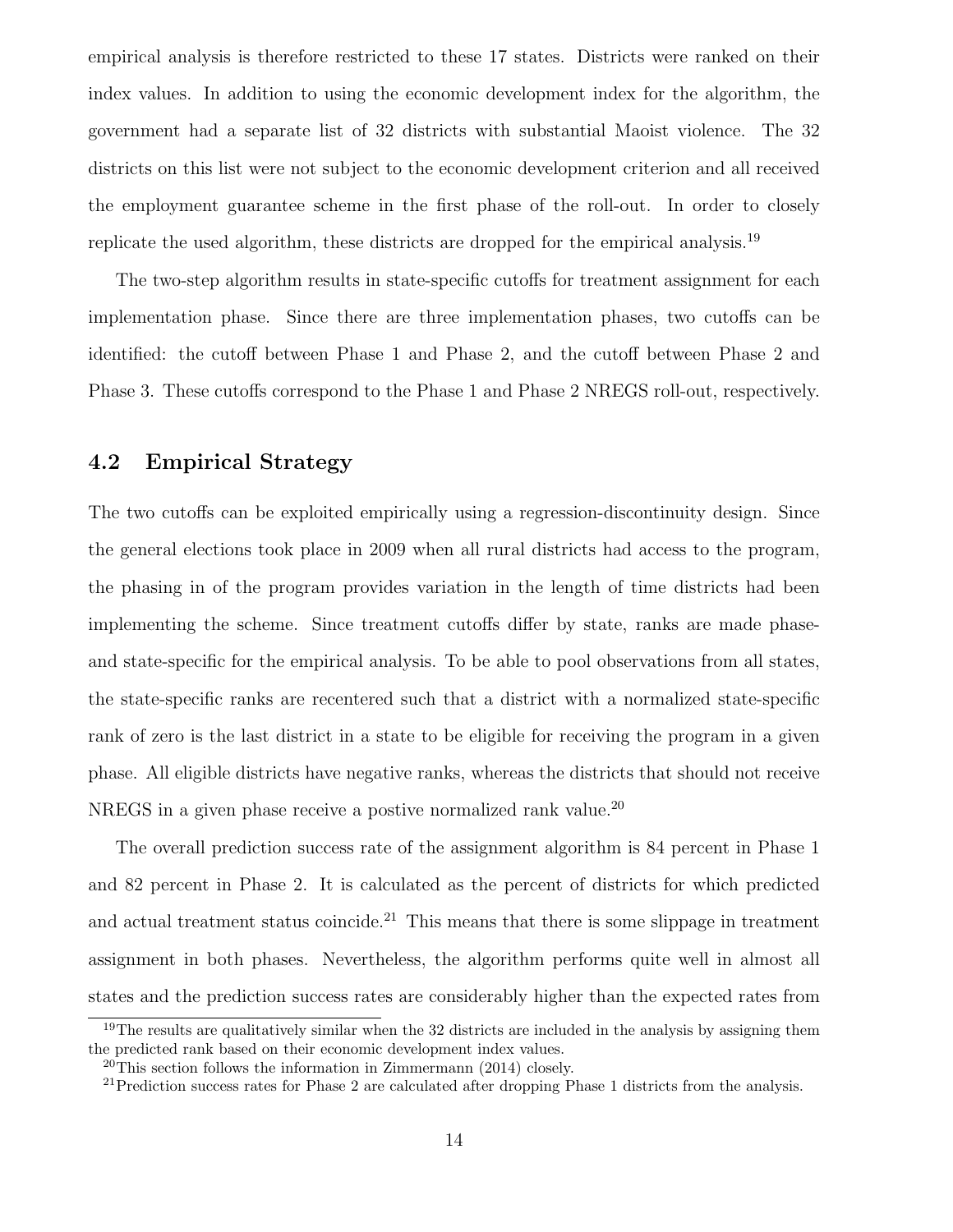a random assignment of districts, which are 40.27 percent for Phase 1 and 37.45 percent for Phase 2 at the national level, respectively. Overall, this suggests that the proposed algorithm works well for predicting Phase 1 and Phase 2 district allocations.

As there is some slippage in district assignment, the empirical identification strategy is a fuzzy RD design. The fundamental assumption of the empirical strategy is that districts that were just poor enough to receive the program in a given phase of the NREGS rollout, and districts that were just too developed to be included in a given phase are similar to each other. Then, discontinuities in the outcome variables for these two types of districts can be solely attributed to the differences in the duration of having had access to NREGS.

One important component of this assumption is that beneficiaries need to have been unable to perfectly manipulate their treatment status (Lee 2008). Otherwise, districts close to the cutoff on either side are not plausibly similar to each other in terms of unobservables such as the perceived program benefit. In the case of the two-step RD, this means that districts should not have been able to manipulate their predicted status under the algorithm in either step.

This seems plausible: As mentioned above, the headcount poverty ratio used to calculate the number of treatment districts for a state in the first step of the algorithm used data from the mid-1990s, which had long been available by the time the NREGS assignment was made.<sup>22</sup> Similarly, the 'backwardness' index used in the second step was constructed from outcome variables collected in the early to mid-1990s, eliminating the opportunity for districts to strategically misreport information. Additionally, the suggestion of the original Planning Commission report had been to target the 150 least developed districts, but the NREGS cutoff of 200 districts in Phase 1 was already higher than this.<sup>23</sup> Lastly, the Planning Commission report lists the raw data as well as the exact method by which the development index was created, again eliminating room for districts to manipulate their rank. Overall, it

 $^{22}$ The algorithm also uses state rural population numbers from the 2001 Census to transform headcount ratios into absolute numbers, but those figures were also long publicly available at the time. The RD may be potentially fuzzier than it really is because of some potential for measurement error introduced into the algorithm at this step since the exact numbers the government used in this step are not known

 $^{23}$ Therefore, districts would have had an incentive to be among the 150 poorest districts but not to be among the 200 or 330 least developed districts for Phase 1 and Phase 2, respectively.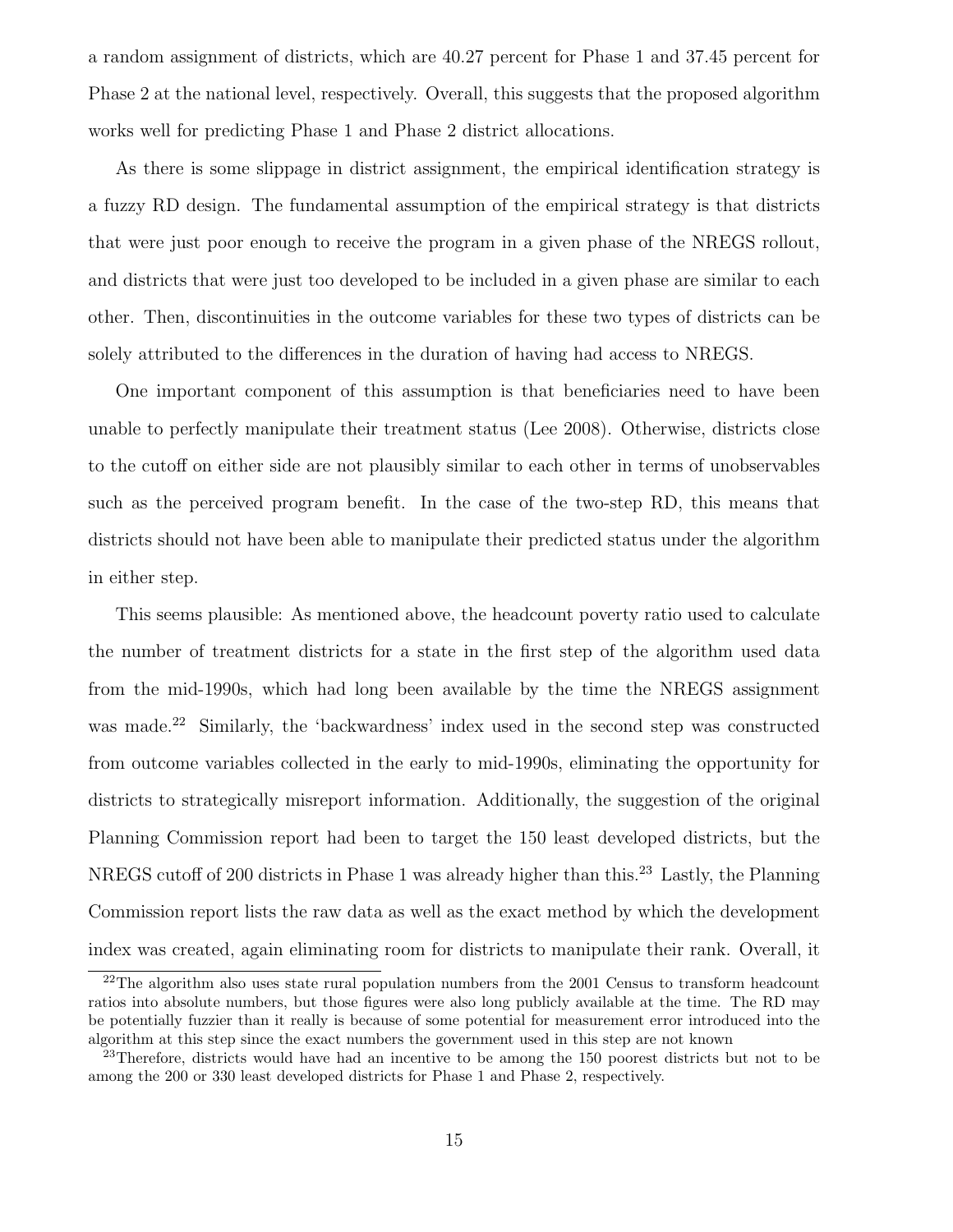therefore seems like manipulation of the rank variable is not a major concern.<sup>24</sup>

Figures 1a and 1b focus more closely on the distribution of index values over statespecific ranks. Ideally, the assignment variable should be continuous at the cutoff, since discontinuities at the cutoffs are typically taken as signs of manipulation. The figures plot the relationship between the Planning Commission's index and the normalized state-specific ranks for the Phase 1 and Phase 2 cutoffs, respectively. For most states, the poverty index values seem smooth at the cutoff of zero, again suggesting that manipulation of the underlying poverty index variable is not a big concern.

Another way of analyzing whether manipulation is likely to be a problem is to test whether there are any discontinuities at the cutoffs in the baseline data, although this is only a relatively crude test in this case since the boundaries of the electoral constituencies were re-drawn before the 2009 general election so that there is no perfect correspondence between the 2009 election outcomes and the baseline election outcomes from 2004. Nevertheless, we should not find impacts in the baseline data if the only factor that is driving any outcome differences in 2009 is the introduction of NREGS. Appendix Tables A.8, A.9, and A.10 present the results of such an analysis for the main outcome variables used in this paper (the vote share and winning constituency variables for INC, UPA, the left front and the BJP, the voter turnout, and the incumbent won and vote share variables) for three different parametric specifications for the 2004 general elections for both cutoffs. They show that only three of 66 coefficients are statistically significant and that those are not robust across different parametric specifications. Overall, this test suggests again that manipulation is unlikely to be an important problem. Zimmermann (2014) and Khanna and Zimmermann (2014) also document that districts are also similar at baseline with respect to a number of other labor market and Maoist violence variables.

With a fuzzy RD design, we also need to verify that there is indeed a discontinuity in the probability of receiving the program at the state-specific cutoff values for NREGS districts.

<sup>&</sup>lt;sup>24</sup>This does not mean that actual treatment assignment was not subject to political pressures since compliance with the algorithm is often below 100 percent. It can be shown that deviations from the algorithm are correlated with party affiliation. This is also consistent with Gupta (2006) who analyzes the relationship between rule deviations and party affiliation for an earlier program. That paper ignores the fact that the program most likely also used the two-step algorithm, however, which could substantially affect the results.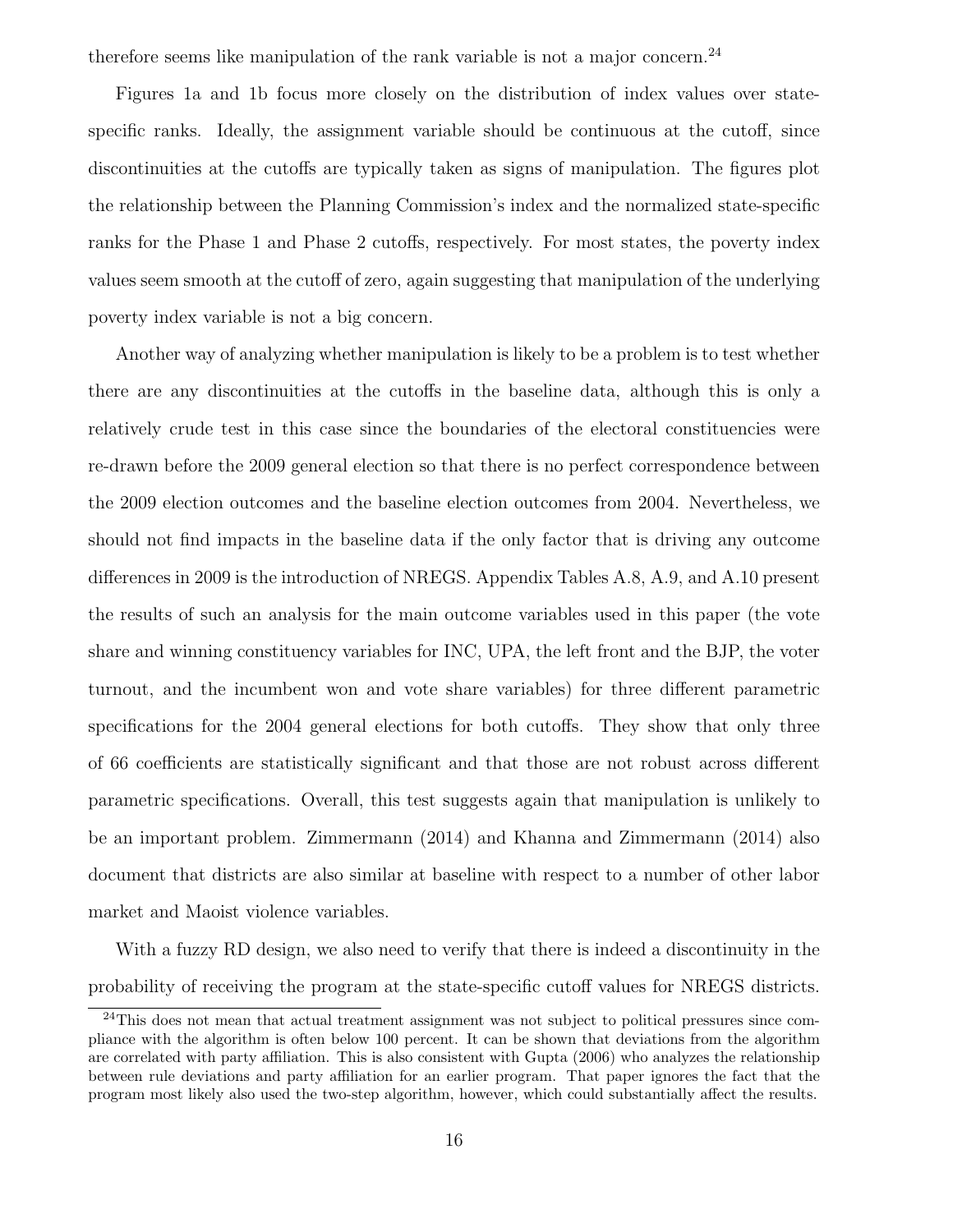Figures 1c and 1d show this graphically for the normalized state-specific cutoffs for Phase 1 and Phase 2, respectively. They plot the probability of receiving NREGS in the given phase for each bin, as well as fitted quadratic regression curves and corresponding 95 percent confidence intervals on either side of the cutoff. The graphs show that the average probability of receiving NREGS jumps down by about 40 percentage points at both discontinuities.

# 5 Data, Variable Creation and Empirical Specification

### 5.1 Data and Variable Creation

The election outcome data used in this paper are the official general election results of 2009 from the Election Commission of India.<sup>25</sup> For each electoral constituency, the Election Commission lists all candidates, their party affiliation, and the number of votes received per candidate as well as some limited candidate background information like gender, age, and broad caste category. It also gives the number of eligible voters in a given constituency, which allows the calculation of voter turnout.

Election constituencies are created to ensure fair votes-to-seat ratios that are roughly equal across the country, and therefore do not correspond perfectly to other administrative boundaries in India. Since NREGS was rolled out at the district level, I match each election constituency to the closest appropriate district. The matching is done according to the name of the election constituency, which is usually a major city.<sup>26</sup> To this dataset, I merge information on the poverty index rank from the 2003 Planning Commission Report, district population size from the 2001 Census as well as information on a district's NREGS phase and some NREGS implementation quality information from the official government

<sup>25</sup>Data are publicly available at http://eci.nic.in. The Election Commission of India is an autonomous body that schedules and oversees elections.

<sup>&</sup>lt;sup>26</sup>All electoral constituencies used in the empirical analysis can be matched non-ambiguously to one district. I use district boundaries from the 2001 Census to make these matches. The procedure of using the constituency name introduces some measurement error since election constituencies can span parts of more than one district, but this is uncommon. Furthermore, assigning such a constituency to the district that the constituency name's town is drawn from minimizes this measurement error since more local election results are not available. In most cases, there is one electoral constituency per district.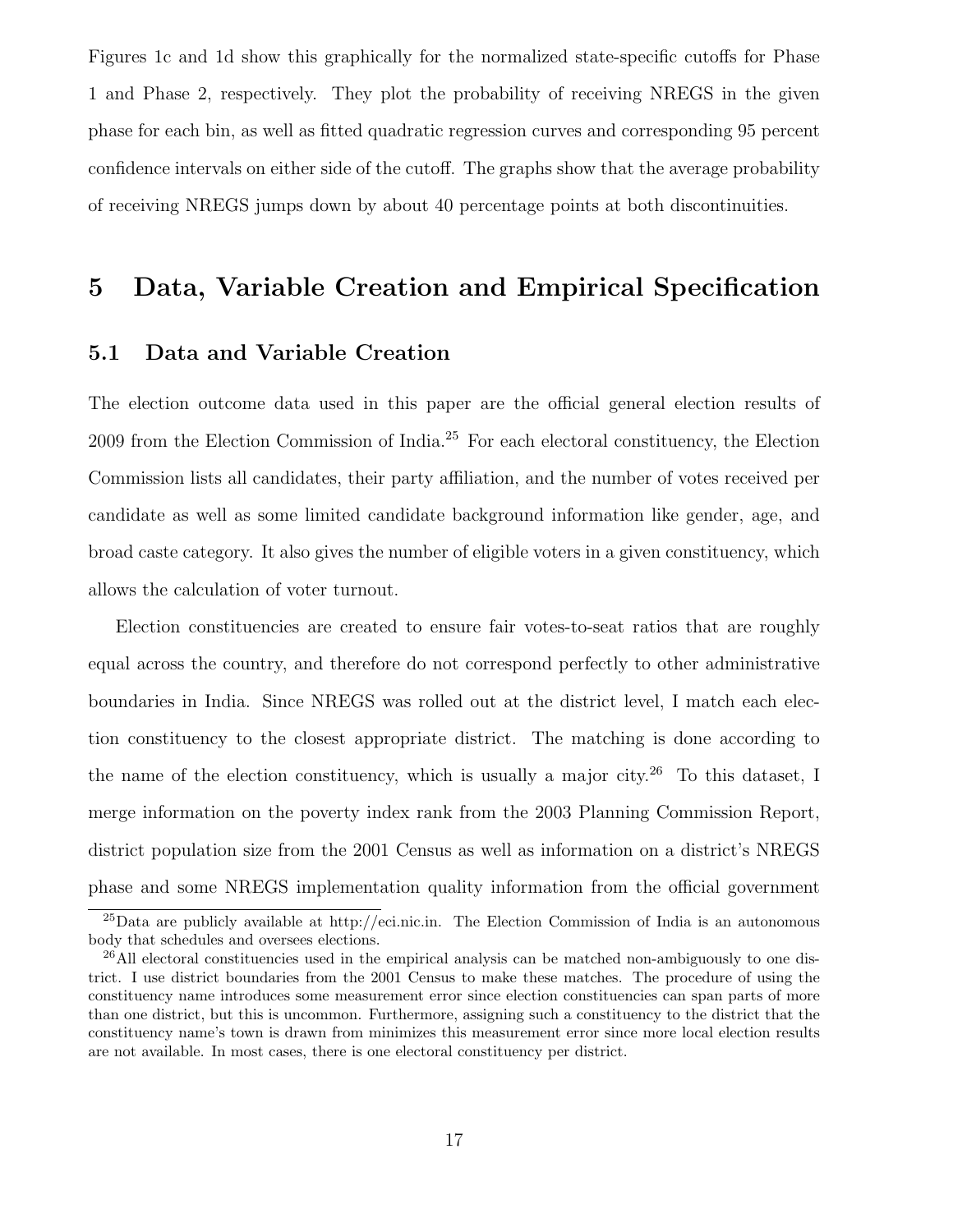NREGS website.<sup>27</sup> This NREGS implementation quality information includes the number of individuals and households employed under NREGS in a given district, the number of households reaching the limit of 100 days, and the total person-days generated by NREGS. All these variables are for the financial year 2008-09, which is roughly the year before the general elections take place and the only time span in which districts from all phases had access to NREGS.<sup>28</sup> At the time of the general elections in April 2009, Phase 1 districts had had NREGS for three years, Phase 2 districts for two years, and Phase 3 districts for one year. As an alternative measure of the implementation quality of NREGS I also create an indicator variable equal to 1 if a constituency belongs to what has been called a 'star state', and 0 otherwise. Field reports on the working of NREGS in Dreze and Khera (2009) and Khera (2011) identify five states in which NREGS seems to be implemented better than in the rest of the country: Andhra Pradesh, Chhattisgarh, Madhya Pradesh, Rajasthan, and Tamil Nadu.

I create various outcome variables to measure the impact NREGS had on the general election results. Since India has a first-past-the-post system, an important outcome is the number of constituencies in which a party received the plurality of the vote since this directly translates to seats won in the Lok Sabha. I therefore create index variables equal to 1 if a given party or alliance won a plurality of votes in a constituency, and 0 otherwise. I also create variables of the received vote share of parties and alliances in a constituency. The empirical analysis focuses on the UPA government coalition and its main party the INC as well as the INC's main national competitor, the BJP, and the Left Front. I also look at voter turnout. In addition to these national level outcome variables, I also look at the election outcomes of incumbents. An incumbent here is an individual who won the 2004 general election in any electoral constituency in India and contested the elections again in 2009.

<sup>27</sup>The NREGS website is http://nrega.nic.in.

<sup>28</sup>The financial year starts on April 1.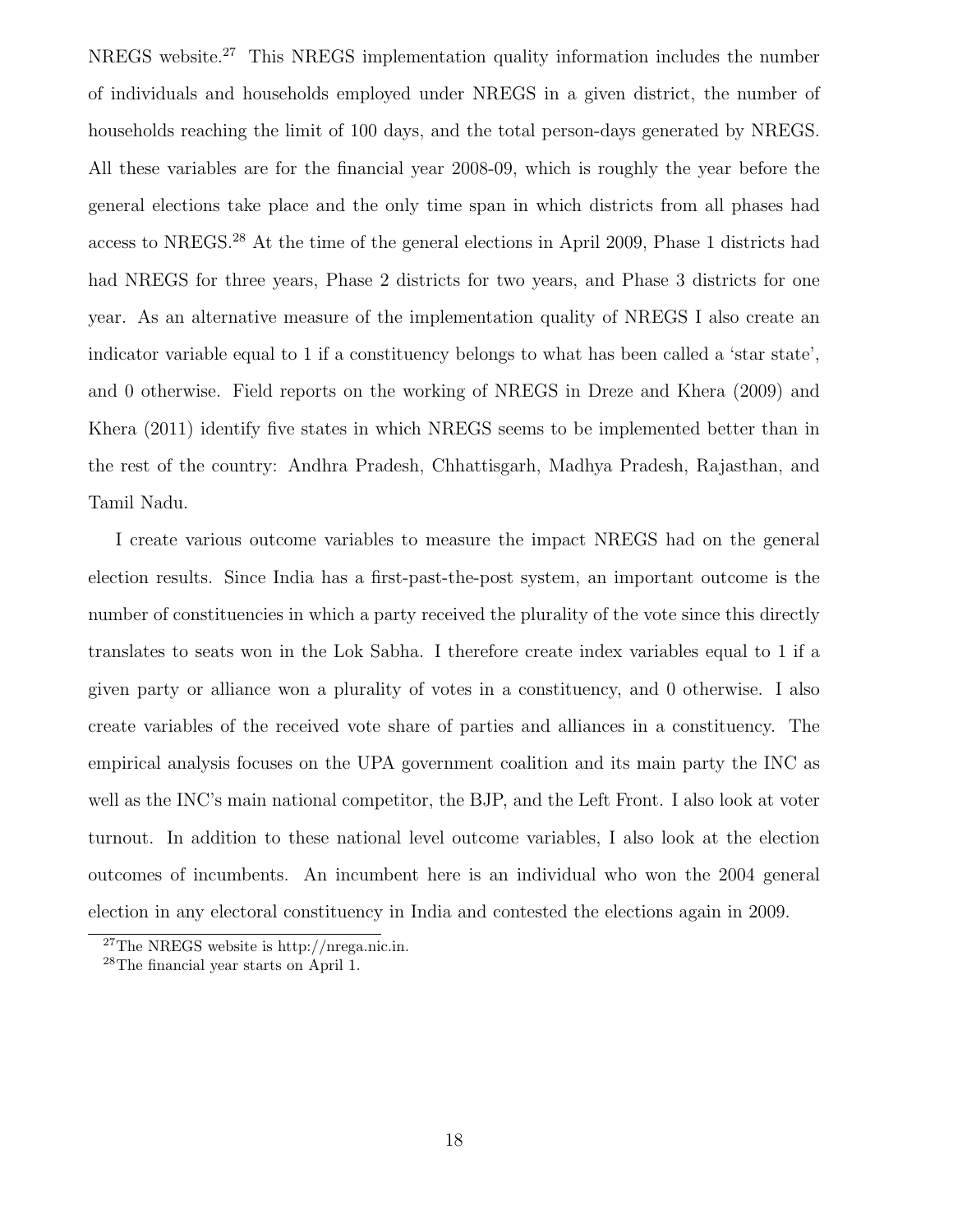### 5.2 Empirical Specification

India had 543 electoral constituencies in the 2009 general elections, but corresponding district Planning Commission rank information needed for the implementation of the regression discontinuity design is only available for 406 of them.<sup>29</sup> As the number of observations near the cutoffs is therefore limited, I use parametric regressions to estimate the impact of NREGS empirically. To test the robustness of the estimates, all main result tables show the estimated coefficients for linear and quadratic regression curves in the running variable with and without constraining the slope of the curves to be the same on both sides of the cutoffs.<sup>30</sup>

I estimate the treatment effect at the discontinuity separately for the two cutoffs. For each cutoff the running variable is the state-specific rank variable for the corresponding implementation phase. I drop the 32 insurgency-affected districts that received NREGS in the first phase, since these received the program regardless of their poverty level. The middle category of Phase 2 districts is taken as the reference group, so that the coefficients for Phase 1 and Phase 3 directly provide the estimated treatment effect at the two cutoffs. It is important to note that since the RD design depends on observations being close to the cutoff for identification it is impossible to compare Phase 1 and Phase 3 districts directly, since these will be far apart from each other by design.

The equation below shows the regression equation for one of the specifications I run, which is linear in the running variable but does not constrain the coefficients to be the same on either side of the cutoff:

$$
y_{ij} = \beta_0 + \beta_1 rank_i + \beta_2 nregs_i + \beta_3 nregs * rank_i + \epsilon_{ij}
$$

where the subscripts refer to constituency i in district j. y is an outcome variable of interest, whereas nregs is an indicator variable equal to 1 if a district is predicted to receive

 $^{29}$ Rank information is intentionally missing for urban districts, since the employment program is targeted to rural areas, as well as for some small states, especially in the North-East, where the data required for the district rank had not been collected in the 1990s. Otherwise, the data is complete for all districts within the covered states.

<sup>30</sup>Using F-tests I cannot reject the null hypothesis that other higher-order polynomial terms are irrelevant. The quadratic flexible specification is always statistically outperformed by the linear flexible specification. Furthermore, Gelman and Imbens (2014) discourage the use of higher-order polynomials.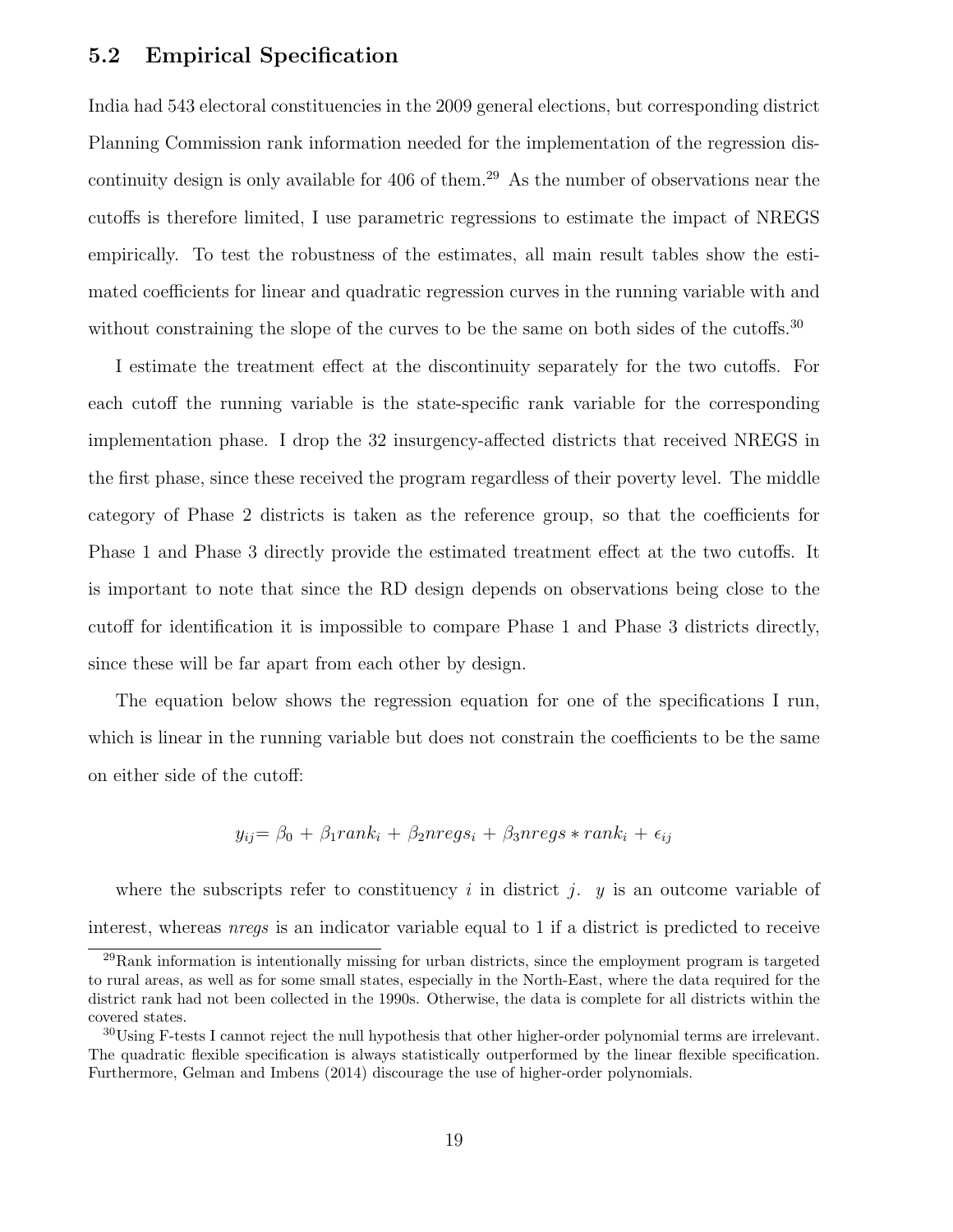NREGS in that phase according to the algorithm, and zero otherwise. *rank* is a district's rank based on the state-specific normalized index. The coefficient of interest is  $\beta_2$ . Since we are dealing with a fuzzy RD rather than a sharp RD, this specification is the intent-to-treat (ITT) specification. Standard errors are clustered at the district level. The main results in the paper report the estimates from using a donut hole approach. One concern with the regression discontinuity design in this paper is that measurement error in the running variable may lead to the misclassification of some observations close to the cutoff. The donut-hole specifications drop districts with normalized state-specific ranks of -1, 0, and 1 to see whether this issue is a major concern for the estimates. The RD graphs show the results for the full sample, however, as do the corresponding tables in the appendix, which are similar to the main results.

The validity of the RD design does not depend on the availability of baseline information, although including such variables as controls can improve the precision of the estimates. Since the electoral constituency boundaries were redrawn between the 2004 and 2009 general elections, and boundaries changed for 499 of the 543 constituencies, it is unclear whether the 2004 outcomes provide good control variables for the 2009 election results. Therefore, my main results do not include control variables.

#### 5.3 Summary Statistics

Table 1 presents some summary statistics for the sample used for the empirical analysis separately by NREGS phase. As we can see, voter turnout in the 2009 general elections was about 60 percent in Phase 1 and Phase 2 constituencies, although a bit lower in Phase 3 constituencies. The probability of winning a seat is between 33 and 38 percent for INC and weakly increasing in the phase number. This pattern is more pronounced for all the parties belonging to the UPA taken together, where the probability of receiving a plurality of the vote is about 39 percent in Phase 1 constituencies, but about 48 percent in Phase 3 districts. By contrast, the pattern for the INC's main national competitor, the BJP, follows a U-shape, whereas the probability of winning decreases for the Left Front in later NREGS phases. The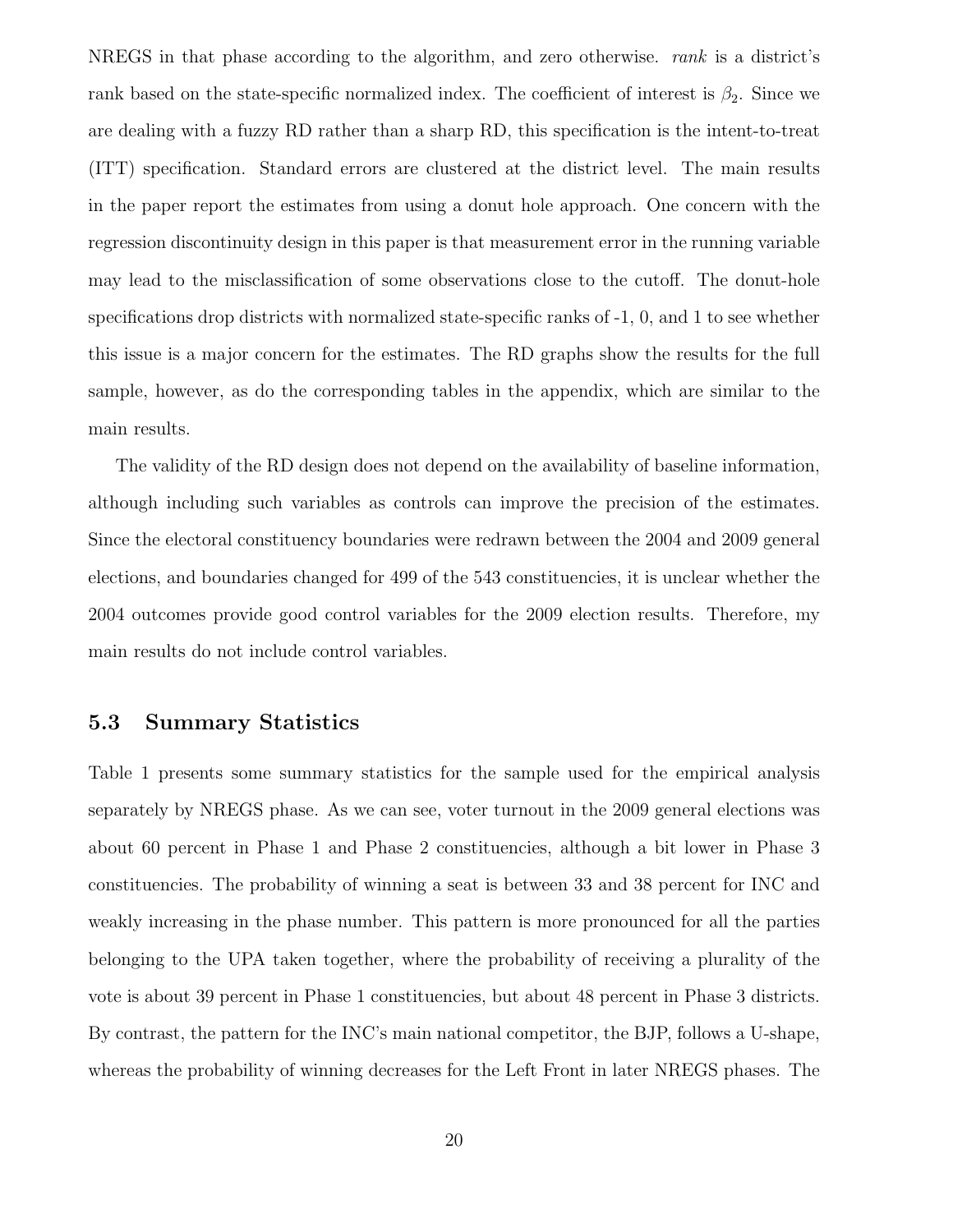winning probability of the BJP is around 20 percent, whereas the Left Front's chances are much lower. The corresponding average vote shares for the parties and the UPA reveal that a higher average vote share is not necessarily associated with a higher probability of winning a seat.

The last two rows provide an overview of the implementation quality of NREGS, giving the number of persons employed under the scheme in the financial year 2008-09 as well as the corresponding number of generated person-days. These data come from administrative sources, since nationally representative information from other sources for the same time span is unavailable. Research by Niehaus and Sukhtankar (2013a and 2013b) has shown that at least in the state of Orissa administrative data vastly overstates actual employment because of corruption, although it less clear how big this problem is nationwide. This means that employment statistics in Table 1 should be interpreted cautiously. They do suggest, however, that employment generation in Phase 3 districts in their first year of implementing the program is lagging significantly behind the areas that have had access to NREGS for a longer period.

# 6 Results

### 6.1 Main Results

Tables 2 to 7 analyze the impact of NREGS on the 2009 general election outcomes for the national parties as well as the local-level incumbents using a donut hole approach.<sup>31</sup>

Tables 2 and 3 present the overall impact of the employment guarantee scheme for the UPA coalition government and its main party, the INC, as well as for the two main competitor parties, the BJP and the Left Front. The outcome variables include indicator variables equal to 1 if a given party or coalition won in an electoral constituency, vote share variables that give the achieved share of the vote in a constituency in percent, and the voter turnout. The

<sup>&</sup>lt;sup>31</sup>The donut-hole approach drops observations with normalized state-specific rank values of 0 and 1 due to concerns with measurement error right around the cutoff. Corresponding tables for the results for the full sample are reported in the appendix.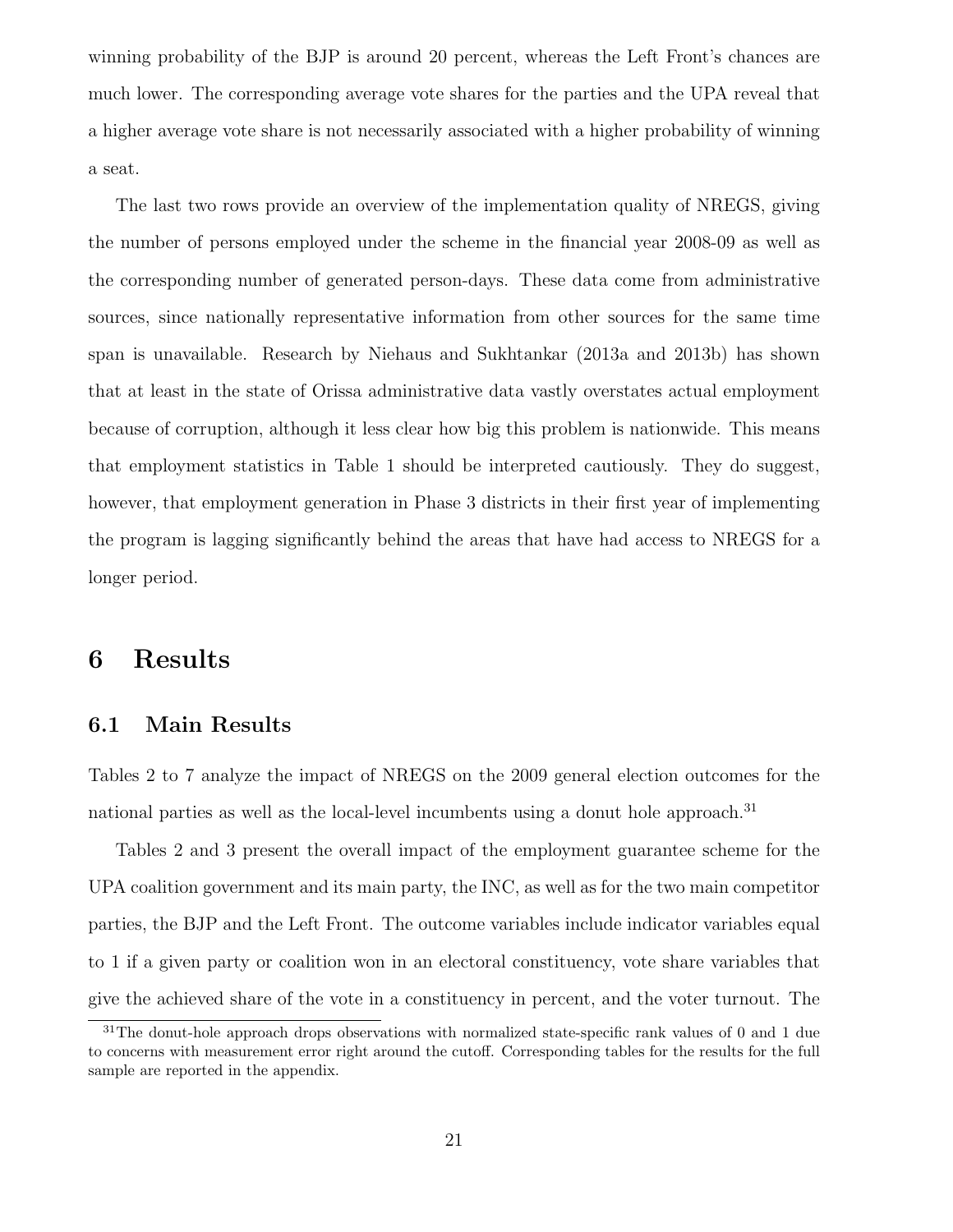reference category in both tables are electoral constituencies in Phase 2 NREGS districts, and the results are reported for three different parametric specifications.

As can be seen from these results, the overall impact of the length of exposure to the employment guarantee scheme is relatively limited, although a number of coefficients are economically significant but imprecisely estimated. In Table 2, the estimated coefficients for the INC and UPA outcome variables are typically large and negative, although usually statistically insignificant, implying for example a reduction in the probability that the INC wins in electoral constituencies by about 18 percentage points in the first row for Phase 1 districts relative to Phase 2 districts. The Left Front parties, on the other hand, do consistently better in Phase 1 districts at the cutoff with an about 6 percentage point higher probability of winning a plurality of the votes. This effect is statistically significant at the 10 percent level. The results for the vote share outcome variables follow a similar pattern and the estimated coefficients typically have the same sign as their corresponding 'won' outcome variables but are imprecisely estimated.

A similar pattern emerges in Table 3 for Phase 3 districts relative to Phase 2 districts at the cutoff. Again, districts with a longer exposure to NREGS (2 years versus 1 year) tend to vote less for the government parties, with two out of three coefficients being statistically significant at the 5 percent level for the government coalition UPA's vote share, although the other coefficients are again imprecisely estimated. There is also some evidence for voter turnout being lower in Phase 3 districts than in Phase 2 districts.

Tables 4 and 5 reveal that the overall results mask important heterogeneity with respect to implementation quality, however. The main NREGS variable here is interacted with an indicator variable equal to 1 if the district is part of a so-called 'star state' where the employment guarantee scheme is relatively well implemented according to field studies by NGOs and social activists.<sup>32</sup> Table 4 shows that there is a large negative impact of NREGS on the winning probability for the government parties in Phase 1 non-star districts that is always statistically significant at at least the 10 percent level. This negative effect of longer

<sup>32</sup>Awareness of the program and implementation quality tend to be much higher in star states than in the rest of the country (Dreze and Khera 2009, Khera 2011).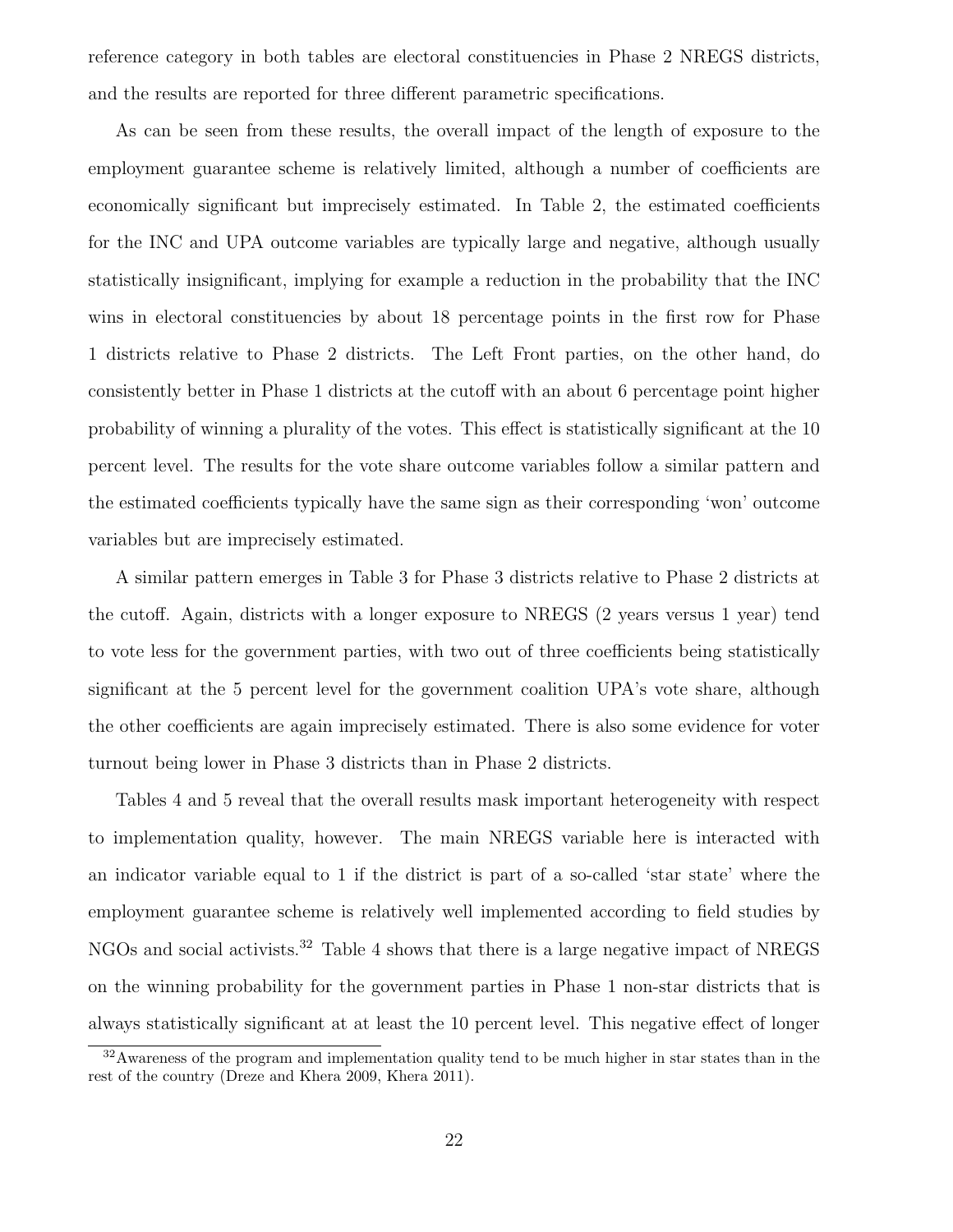exposure to the employment guarantee scheme is substantially reduced in Phase 1 star states. The reverse pattern is apparent for the main competitor of the government parties, the BJP, where votes in Phase 1 star-state districts are statistically significantly lower than those in non-star Phase 1 districts. Additionally, voter turnout is also statistically significantly higher in star states on the order of 12 percentage points.

These results suggest that citizens in Phase 1 districts, i.e. districts that have had access to NREGS for three years at the time of the elections, are less willing to reward the government parties for the anti-poverty program than citizens in Phase 2 districts unless the program works well. Additional votes for the government in Phase 1 star-state districts cut into the votes for the BJP, but also lead to a higher voter turnout than in non-star states.

The mirror image of this pattern emerges when comparing Phase 3 to Phase 2 districts in Table 5, which again implies that voters in districts with longer exposure to NREGS may overall be less willing to vote for the government parties than districts that received NREGS in Phase 3 (although the main effects are here typically imprecisely estimated), but that a high implementation quality in star-states reverses this effect. As in Table 4, star-state districts with longer exposure (Phase 2 districts) see an increase in voter turnout and lower votes for the BJP than non-star Phase 2 districts.

People in districts that had just received the program in the year prior to the elections therefore seem to be the ones most willing to vote for the government, whereas individuals in districts with longer access to the scheme care much more about implementation quality. These patterns are consistent with the idea that people initially may have high expectations of NREGS, leading them to support the government. The more time they have to experience the program themselves or hear about the implementation problems associated with it, however, the less positive they may feel about NREGS and the government.

Tables 6 and 7 extend the analysis for the national parties to the impacts for incumbents. An incumbent is defined as an individual who won a plurality of votes in an electoral constituency in the 2004 general elections and competed again in the 2009 general election in any electoral constituency. Table 6 shows that incumbents of any party affiliation are not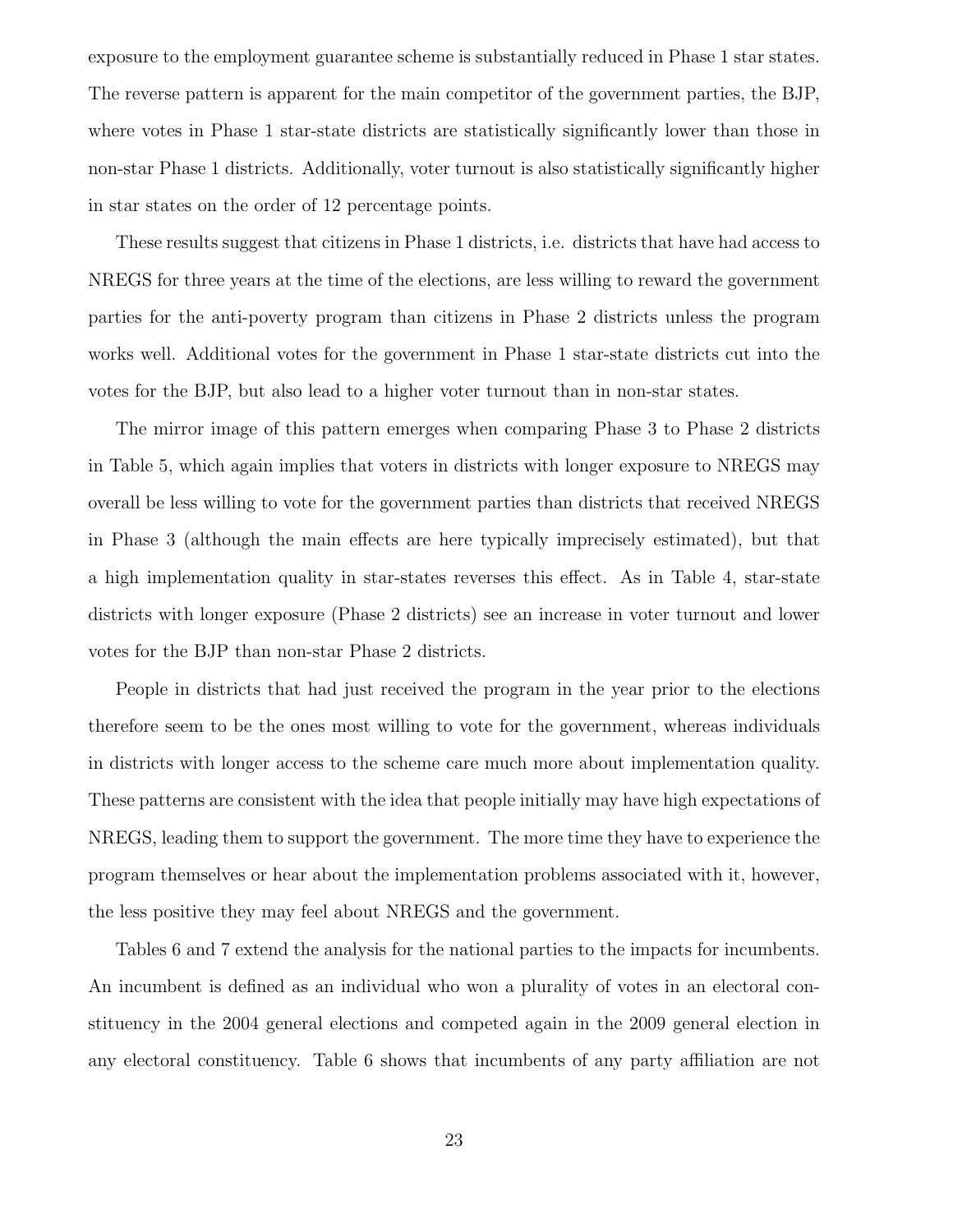statistically significantly more likely to win again in Phase 1 districts relative to Phase 2 districts or in Phase 3 relative to Phase 2 districts.

Table 7 reveals that implementation quality is again an important source of heterogeneity when comparing Phase 2 and Phase 3 districts, with star-state districts with longer exposure to NREGS being more likely to re-elect incumbents than non-star districts. This is similar to the corresponding impacts for the national parties in Tables 4 and 5, and again suggests that voters become more sensitive to implementation quality with longer exposure to the employment guarantee scheme. With the central government paying for most of the costs of NREGS, but with the local level being responsible for implementing the program, it makes sense that we find similar patterns for incumbents and national parties.

Figures 2a through 2h show the main results graphically for star states and non-star states. Overall, the empirical results suggest that voters hold both the national government parties and the local-level incumbents responsible for the implementation of the employment guarantee scheme. While voters in the last implementation group (Phase 3) seem to be the most positive about NREGS, the people with long exposure to the program, who have presumably had time to experience the program themselves or hear about from others, are less likely to reward the responsible parties unless implementation quality is high.

#### 6.2 Robustness Checks and Extensions

The robustness of the empirical results is tested in a number of robustness checks reported in the appendix. Tables A.11 to A.16 analyze the impact of NREGS on the 2009 general election outcomes for the national parties as well as the local-level incumbents without using the donut-hole approach, and show that the results are similar for the full sample. Tables A.17 to A.19 present the results using a probit specification instead of a linear probability model for the constituency won outcome variables. Tables A.20 to A.25 re-estimate the main results using a treated-on-the-treated (TOT) specification where actual receipt of NREGS is instrumented with predicted NREGS receipt according to the algorithm. Lastly, Table A.26 shows that the star-state results are also present when using a difference-in-difference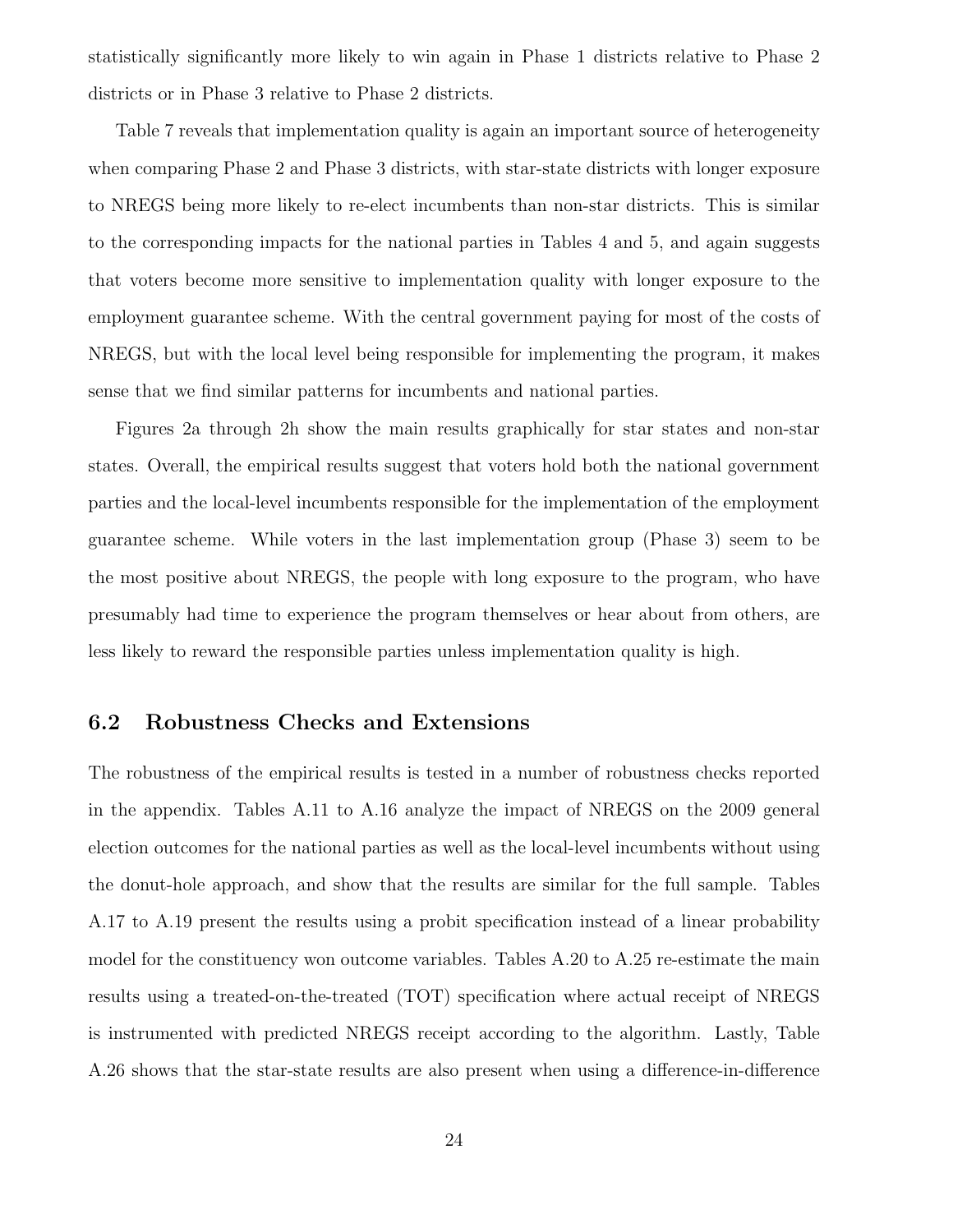approach to estimate the impact of NREGS on election outcomes.

Another potential concern with interpreting the main results is that the star-state heterogeneity may not actually reflect differences in implementation quality, but could be driven by other factors. To test whether there are indeed differences in implementation quality of NREGS between star states and other states Tables A.27 to A.29 use available information on the allocation of finances and labor-market outcomes at the district level. Table A.27 uses administrative information on the allocation of financial resources under NREGS in 2008/2009 on four dimensions: centrally released funds, total available funds, total expenditures, and administrative expenditures. The results show that star-state districts with longer exposure to NREGS do not spend statistically significantly more money than other districts of the same implementation phase and are not allocated more money, although the interaction effects are positive and often economically significant. But star-states have statistically significantly higher administrative costs, which is consistent with the idea that star-state administrations implement the employment guarantee scheme more thoroughly.

Tables A.28 and A.29 use available data on worker outcomes from administrative data and from National Sample Survey household survey data from 2009/2010. Column 1 in both tables reveals that according to administrative data early star-state districts employ fewer people than other districts from the same implementation phase, which could be due to a lower number of ghost workers and less corruption in star states that lead to over-reporting of generated employment in other areas. The household-survey data in the remaining columns shows that individuals in star-state districts have higher wages and per-capita consumption. The interaction effect for public employment is also positive for longer-exposed star-state districts, although the coefficients are imprecisely estimated. Overall, Tables A.27 to A.29 are therefore consistent with the idea that star states really have a higher implementation quality of NREGS than districts in other states, although I cannot completely rule out that there are other differences unrelated to NREGS implementation quality between star states and other states that drive these differential effects.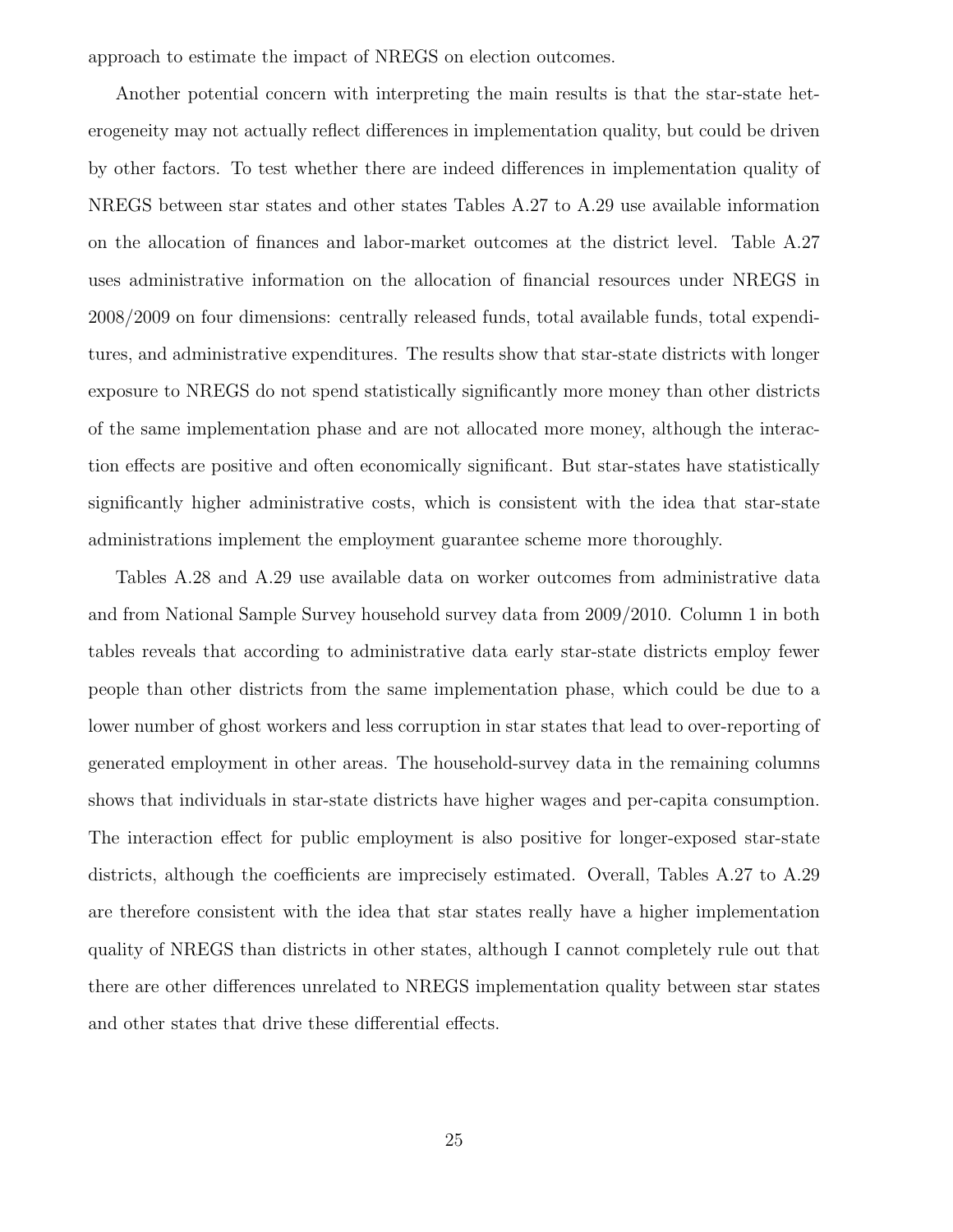# 7 Conclusion

This paper has analyzed the impact of a major government anti-poverty program in India, the National Rural Employment Guarantee Scheme (NREGS), on the government's performance in the next general elections. Using a regression discontinuity framework, I find that approval for the government parties seems to decline with the length of exposure to the program, with the effect concentrated in districts with low implementation quality. A high implementation quality, on the other hand, balances out this effect and is associated with a higher voter turnout. Votes for the government come at the expense of the main national opposition party, although incumbents of any party affiliation benefit from NREGS in well-implemented areas. The results are consistent with a story in which it takes some time for voters to learn about the implementation quality of NREGS, but where voters realize the practical limitations of the program after having had the scheme for some time and become less enthusiastic about NREGS in areas with substantial implementation challenges.

Overall, the results show that there is an electoral benefit of implementing ambitious antipoverty programs in India. At the same time, however, the empirical analysis suggests that such electoral payoffs may be relatively short-lived if the government is not really committed to a high-quality implementation of such programs. While election campaigns can serve to inform people about existing government policies and remind them of the benfits of the schemes, such a strategy may not be successful with voters in the longer run. Many voters seem to care about the actual benefits government initiatives like NREGS provide, and not just about a verbal commitment to the fight against poverty. This points to the rise of 'programmatic politics' where patronage networks alone are no longer sufficient to win elections and would therefore imply a deepening of democracy.<sup>33</sup>

With the analysis in this paper, it is impossible to disentangle different theories of why citizens are more likely to vote for incumbents in areas where the government program works relatively well. The results are consistent with voters viewing the implementation of NREGS as a signal of competence and a commitment to the fight against poverty, which promise

<sup>33</sup>See e.g. De la O (2013) for a similar conclusion for the election impacts of Progresa in Mexico.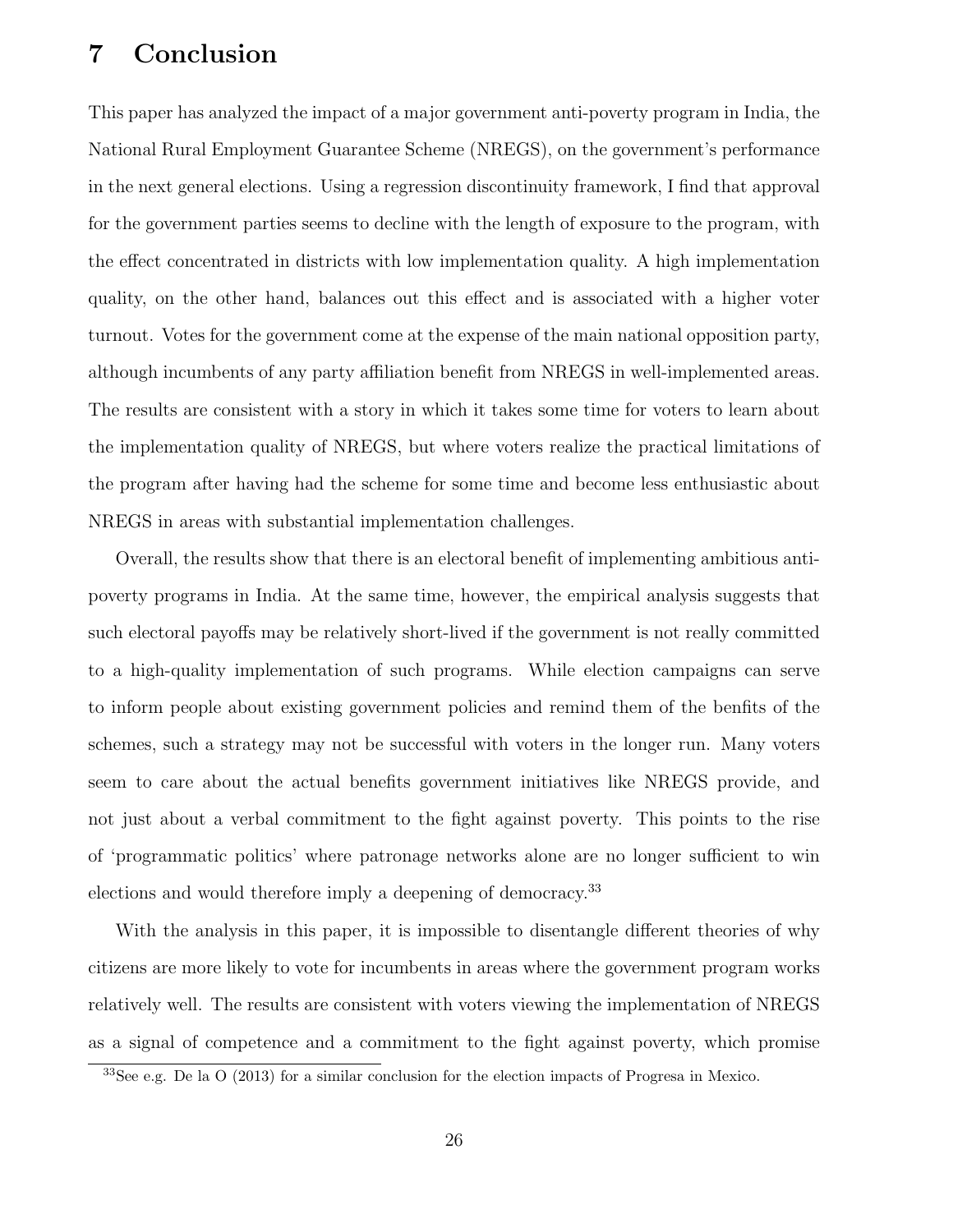more benefits after the election (see e.g. Drazen and Eslava 2010). This seems to be a view implicitly held by a number of commentators on the election success of the Indian government who stressed the fact that NREGS marked the first time that a government had actually implemented a very ambitious anti-poverty program and not mostly relied on lip service of the importance of economic development. The empirical results can also be explained with a model of reciprocity, however, where voters simply reward the government for its past performance (see e.g. Finan and Schechter 2012).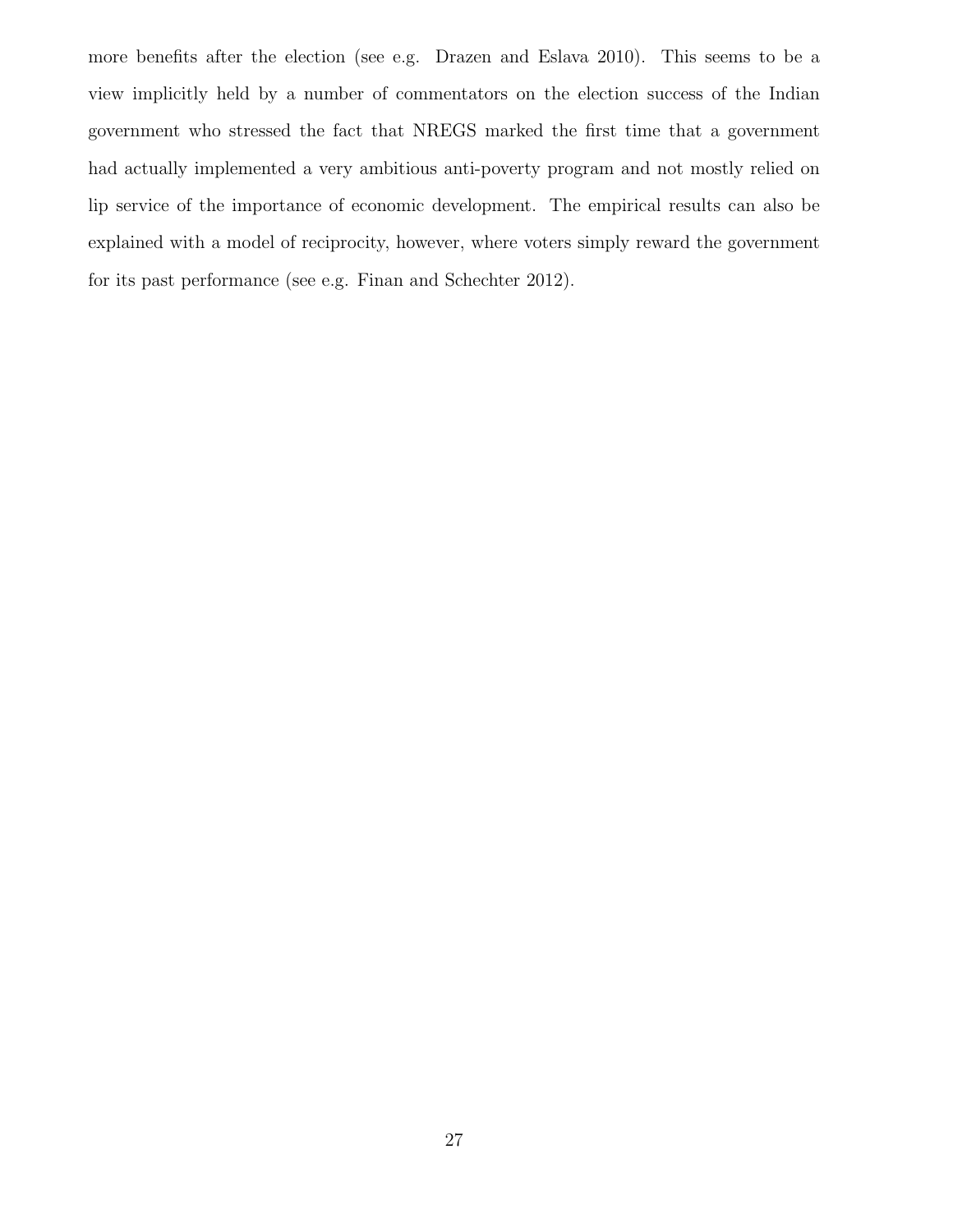# References

Afridi, Farzana, Abhiroop Mukhopadhyay, and Soham Sahoo. 2012. 'Female Labour Force Participation and Child Education in India: The Effect of the National Rural Employment Guarantee Scheme' IZA Discussion Paper 6593.

Azam, Mehtabul. 2012. 'The Impact of Indian Job Guarantee Scheme on Labor Market Outcomes: Evidence from a Natural Experiment.' IZA Discussion Paper 6548.

Baez, Javier, Adriana Camacho, Emily Conover, and Romn Zrate. Conditional Cash Transfers, Political Participation, and Voting Behavior. IZA Discussion Paper No. 6870, September 2012.

Banerjee, Abhijit, Selvan Kumar, Rohini Pande, and Felix Su. 2011. 'Do Informed Voters Make Better Choices? Experimental Evidence from Urban India.' Mimeo.

Berg, Erlend, Sambit Bhattacharyya, Rajasekhar Durgam, and Manjula Ramachandra. 2012. 'Can Rural Public Works Affect Agricultural Wages? Evidence from India.' CSAE Working Paper WPS/2012-05.

Brender, A., and A. Drazen. 2005. 'Political Budget Cycles in New versus Established Democracies.' Journal of Monetary Economics, 52: 1271-1295.

Brender, A., and A. Drazen. 2008. 'How Do Budget Deficits and Economic Growth Affect Reelection Prospects? Evidence from a Large Panel of Countries' American Economic Review, 98: 2203-2220.

Calonico, Sebastian, Cattaneo, Matias, and Rocio Titiunik. Forthcoming. 'Optimal Data-Driven Regression Discontinuity Plots.' Journal of the American Statistical Association.

Dasgupta, Adi, Kishore Gawande, and Devesh Kapur. 2014. 'Can Anti-poverty Programs Reduce Conflict? India's Rural Employment Guarantee and Maoist Insurgency,' Mimeo.

De la O, Ana. 2013. 'Do Conditional Cash Transfers Affect Electoral Behavior? Evidence from a Randomized Experiment in Mexico.' American Journal of Political Science, 57(1): 1-14.

Dey, Nikhil, Jean Dreze, and Reetika Khera. 2006. *Employment Guarantee Act: A Primer.* (Delhi: National Book Trust, India)

Drazen, Allen and Marcela Eslava. 2010. 'Electoral Manipulation via Voter-Friendly Spending: Theory and Evidence.' Journal of Development Economics, 92: 39-52.

Dreze, Jean and Reetika Khera. 2009. 'The Battle for Employment Guarantee.' Frontline,  $26(1)$ .

Dutta, Puja, Rinku Murgai, Martin Ravallion, and Dominique van de Walle. 2012. 'Does India's Employment Guarantee Scheme Guarantee Enployment?' World Bank Policy Research Working Paper 6003.

Economic and Political Weekly (EPW). 2009. 'Defeated But Still a Threat.' Economic and Political Weekly, XLIV(24): 6.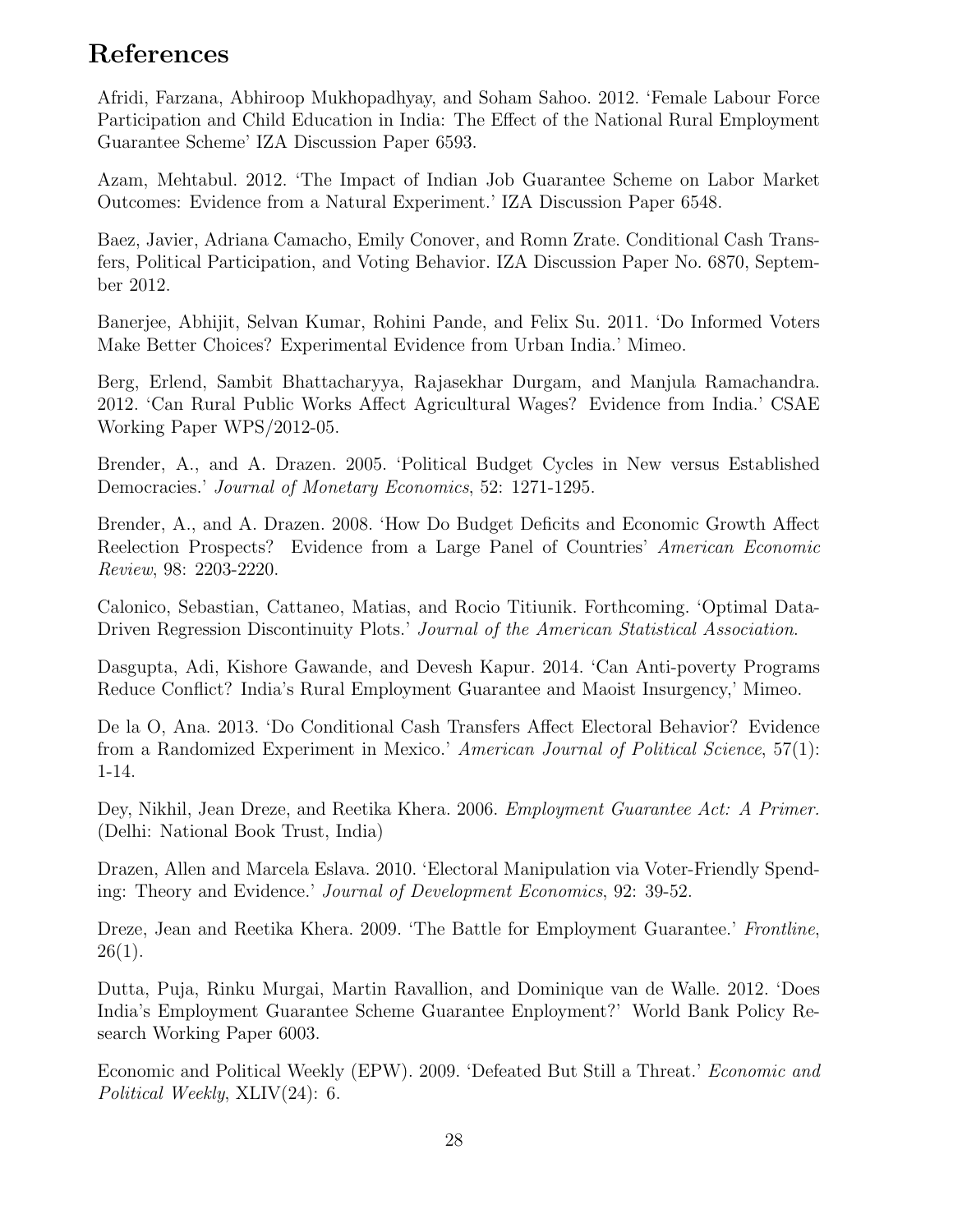Fetzer, Thiemo. 2013. 'Can Workfare Programs Moderate Violence? Evidence from India,' Mimeo.

Finan, Frederico and Laura Schechter. 2012. 'Vote-Buying and Reciprocity.' Econometrica, 80(2): 863-881.

Gelman, Andrew and Guido Imbens. 2014. 'Why High-order Polynomials Should not be used in Regression Discontinuity Designs' NBER Working Paper 20405

Government of India. 2009. 'The National Rural Employment Guarantee Act.'

Gupta, Santanu. 2006. 'Were District Choices for NFFWP Appropriate?' Journal of the Indian School of Political Economy, 18(4): 641-648.

Imbert, Clement, and John Papp. Forthcoming. 'Labor Market Effects of Social Programs: Evidence of India's Employment Guarantee.' American Economic Journal: Applied Economics.

Johnson, Doug. 2009a. 'Can Workfare Serve as a Substitute for Weather Insurance? The Case of NREGA in Andhra Pradesh.' Institute for Financial Management and Research, Centre for Micro Finance, Working Paper 32.

Johnson, Doug. 2009b. 'How Do Caste, Gender and Party Affiliation of Locally Elected Leaders Affect Implementation of NREGA?' Institute for Financial Management and Research, Centre for Micro Finance Working Paper 33.

Khanna, Gaurav and Laura Zimmermann. 2014. Guns and Butter? Fighting Violence with the Promise of Development. Mimeo.

Khera, Reetika. 2010. 'Wages of Delay.' Frontline, 27(10).

Khera, Reetika. 2011. The Battle for Employment Guarantee. Oxford University Press.

Klonner, Stefan and Christian Oldiges. 2014. 'Employment Guarantee and Its Welfare Effects in India.' Mimeo.

Labonne, Julien. 2013. 'The Local Electoral Impacts of Conditional Cash Transfers : Evidence from a Field Experiment.' Journal of Development Economics, 104: 73-88.

Lee, David S. 2008. 'Randomized Experiments from Non-Random Selection in U.S. House Elections.' Journal of Econometrics, 142(2): 675-697.

Lee, David S., and Thomas Lemieux. 2010. 'Regression Discontinuity Designs in Economics.' Journal of Economic Literature, 48(2): 281-355.

Manacorda, Marco, Edward Miguel, and Andrea Vigorito. 2011. 'Government Transfers and Political Support.' American Economic Journal: Applied Economics, 3(3).

Ministry of Rural Development, Department of Rural Development, Government of India. 2010. 'Mahatma Gandhi National Rural Employment Guarantee Act 2005 - Report to the People 2nd Feb 2006 - 2nd Feb 2010.'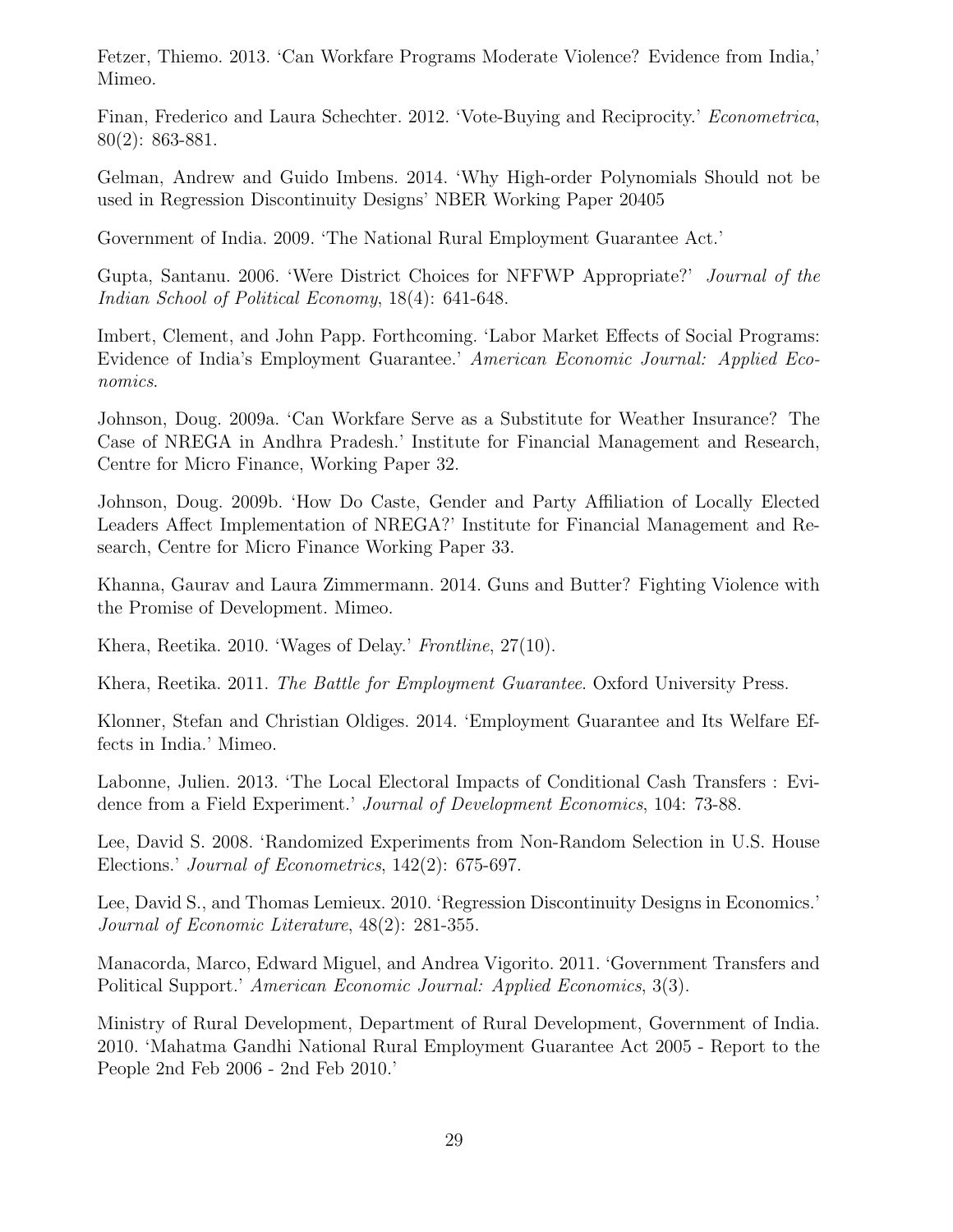Niehaus, Paul, and Sandip Sukhtankar. 2013a. 'The Marginal Rate of Corruption in Public Programs.' Journal of Public Economics, 104: 52-64.

Niehaus, Paul, and Sandip Sukhtankar. 2013b. 'Corruption Dynamics: The Golden Goose Effect.' American Economic Journal: Economic Policy, 5(4): 230-269.

Nupia, O. 2011. 'Anti-Poverty Programs and Presidential Election Outcomes: Familias En Accion in Colombia.' Working Paper, Universidad de los Andes.

Pande, Rohini. 2011. 'Can Informed Voters Enforce Better Governance? Experiments in Low Income Democracies.' Annual Review of Economics, 3(1): 215-237.

Planning Commission. 2003. 'Report of the Task Force: Identification of Districts for Wage and Self Employment Programmes.'

Planning Commission. 2009. 'Report of the Expert Group to Review the Methodology for Estimation of Poverty.'

Pop-Eleches, Cristian and Grigore. 2012. 'Government Spending and Pocketbook Voting: Quasi-Experimental Evidence from Romania.' Quarterly Journal of Political Science, 7(30).

Ramani, Srinivasan. 2009. 'A Decisive Mandate.' Economic and Political Weekly, XLIV(21): 11-12.

Subbarao, K., del Ninno, C., Andrews, C., C. and Rodrguez-Alas. 2013. Public Works as a Safety Net - Design, Evidence and Implementation. Washington DC: World Bank.

Times of India. 2006. 'United Progressive Alliance: Partners in Governance.' July 8.

Yadav, Yogendra. 1999. 'Electoral Politics in the Time of Change.' *Economic and Political* Weekly, 34(34/35): 2393-2399.

Zimmermann, Laura. 2014. 'Why Guarantee Employment? Evidence from a Large Indian Public-Works Program.' Mimeo.

Zucco, Cesar. 2010. 'Cash Transfers and Voting Behavior: An Assessment of the Political Impacts of the Bolsa Familia Program.' Mimeo.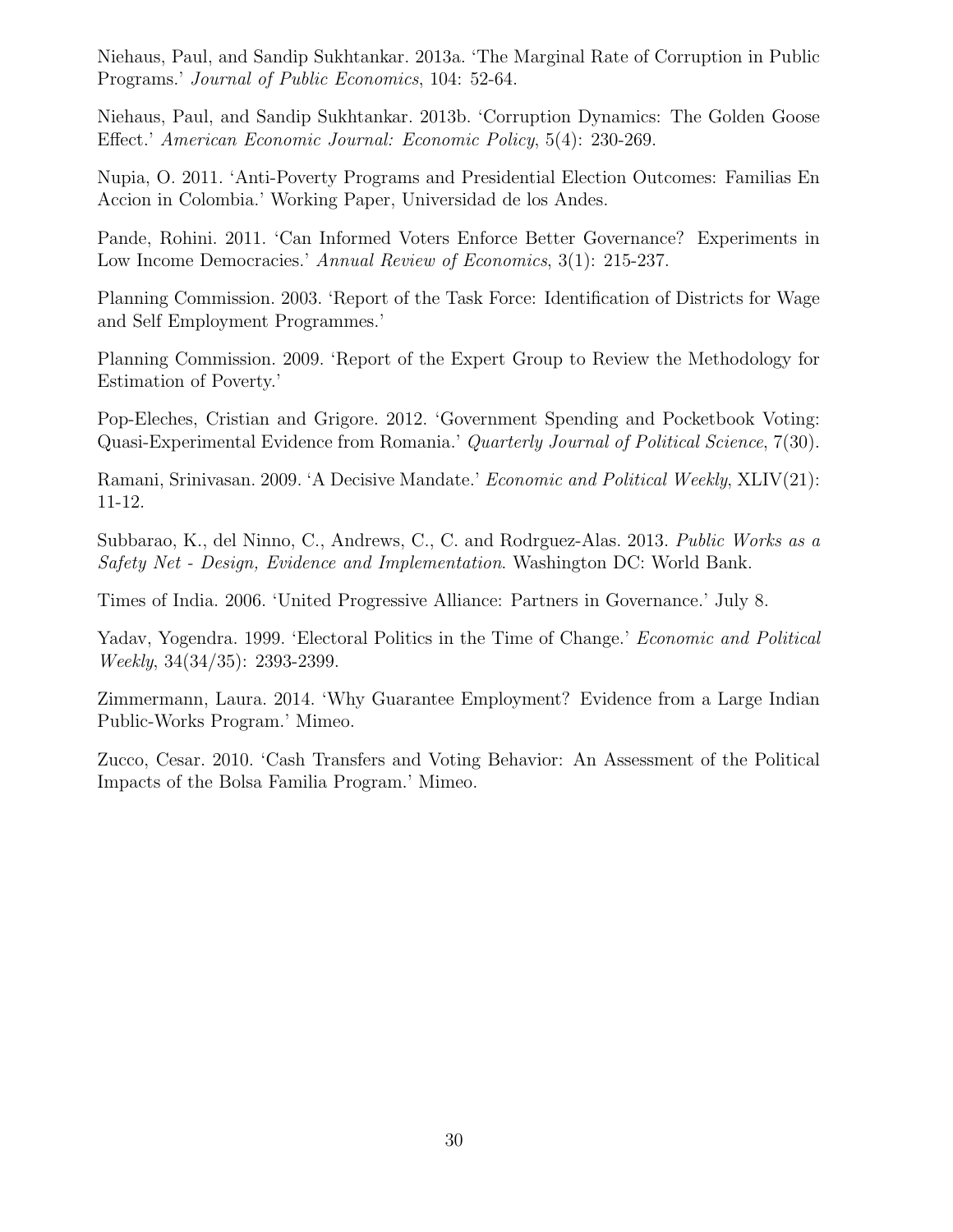|                   | Phase 1 | Phase 2 | Phase 3 |
|-------------------|---------|---------|---------|
| N                 | 170     | 106     | 225     |
| voter turnout     | 0.6003  | 0.6087  | 0.5796  |
| INC win           | 0.3353  | 0.3585  | 0.3778  |
| UPA win           | 0.3882  | 0.4151  | 0.4800  |
| BJP win           | 0.2176  | 0.1792  | 0.2356  |
| Left Front win    | 0.0294  | 0.0189  | 0.0044  |
| INC vote share    | 26.36   | 24.83   | 29.36   |
| UPA vote share    | 35.95   | 32.15   | 37.54   |
| BJP vote share    | 17.25   | 17.63   | 21.96   |
| Left Front share  | 2.84    | 1.96    | 1.23    |
| NREGS employment  | 114563  | 120385  | 58419   |
| NREGS person days | 2182372 | 2224858 | 1674907 |

Table 1: Summary Statistics

Note: Vote shares given in percent. INC (Indian National Congress), UPA (United Progressive Alliance), BJP (Bharatiya Janata Party) UPA is the name of the government coalition. For the government elected in 2004, the UPA consisted of the following parties: Indian National Congress, Rashtriya Janata Dal, Dravida Munnetra Kazhagam, Nationalist Congress Party, Pattali Makkal Katchi, Telangana Rashtra Samithi, Jharkhand Mukti Morcha, Marumalarchi Dravida Munnetra Kazhagam, Lok Jan Shakti Party, Indian Union Muslim League, Jammu and Kashmir Peoples Democratic Party, Republican Party of India, All India Majlis-e-Ittehadul Muslimen, Kerala Congress. The Left Front is an alliance of left-wing parties and includes the Communist Party of India (Marxist), the Communist Party of India, the Revolutionary Socialist Party, and the All India Forward Bloc.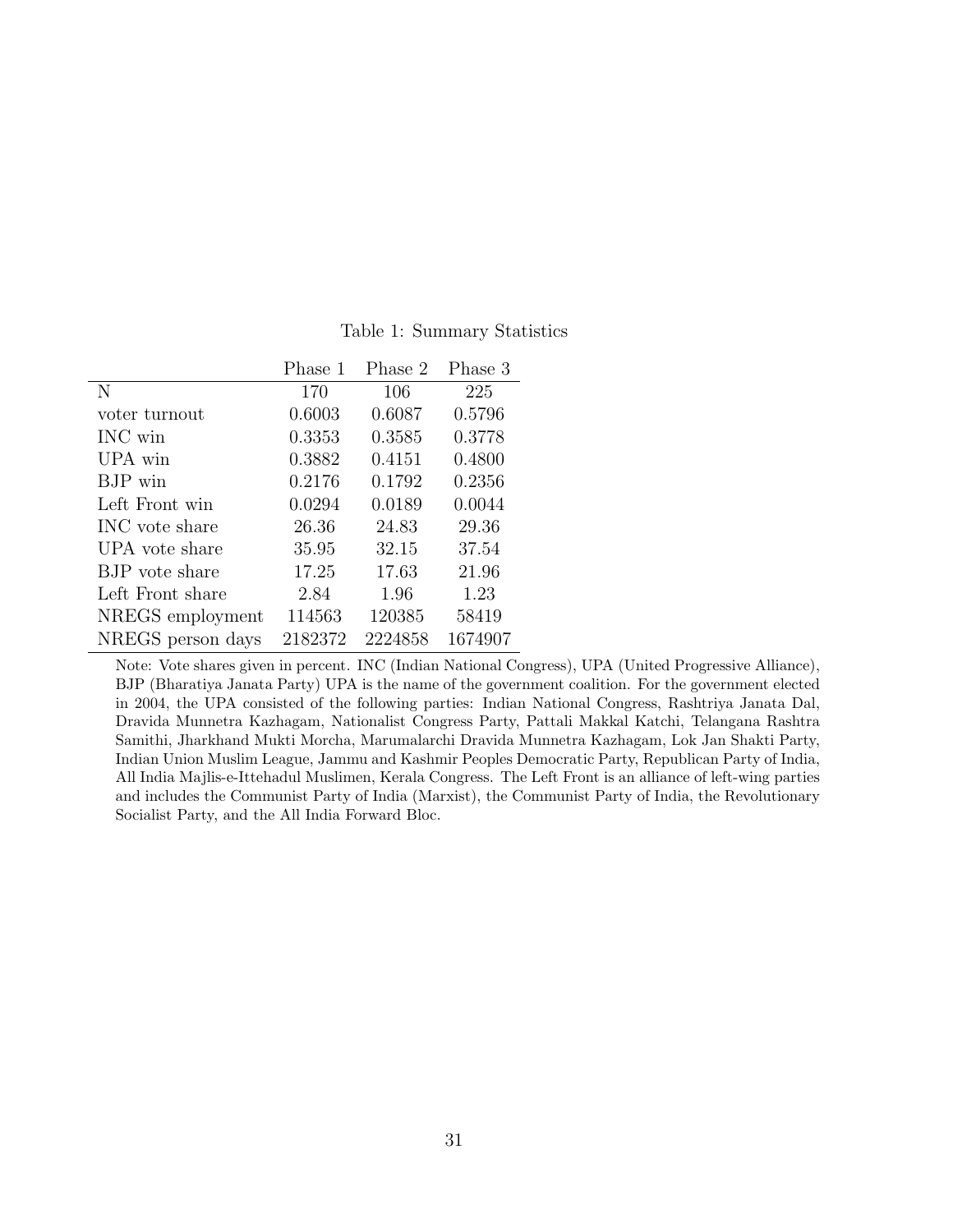|                   |                   | won constituencies |           |            | vote share in percent |            |        |            |               |
|-------------------|-------------------|--------------------|-----------|------------|-----------------------|------------|--------|------------|---------------|
|                   | <b>INC</b>        | <b>UPA</b>         | Left      | <b>BJP</b> | <b>INC</b>            | <b>UPA</b> | Left   | <b>BJP</b> | voter turnout |
|                   | $\left( 1\right)$ | $\left( 2\right)$  | (3)       | (4)        | (5)                   | (6)        | (7)    | (8)        | (9)           |
|                   |                   |                    |           |            |                       |            |        |            |               |
| NREGS Phase 1     | $-0.1830*$        | $-0.2057**$        | $0.0552*$ | $-0.0616$  | $-7.90*$              | $-9.29**$  | 0.64   | $-2.38$    | $-0.0343$     |
| (Linear)          | (0.0953)          | (0.0976)           | (0.0301)  | (0.0740)   | (4.06)                | (4.26)     | (1.95) | (3.56)     | (0.0330)      |
|                   |                   |                    |           |            |                       |            |        |            |               |
| NREGS Phase 1     | $-0.0915$         | $-0.1118$          | $0.0657*$ | $-0.0741$  | $-3.91$               | $-6.14$    | 1.76   | $-3.44$    | 0.0288        |
| (Linear flexible) | (0.1019)          | (0.1044)           | (0.0394)  | (0.0761)   | (4.35)                | (4.69)     | (2.24) | (3.67)     | (0.0319)      |
|                   |                   |                    |           |            |                       |            |        |            |               |
| NREGS Phase 1     | $-0.0672$         | $-0.0646$          | $0.0710*$ | $-0.0707$  | $-2.35$               | $-3.45$    | 1.79   | $-2.71$    | 0.0358        |
| (Quadratic)       | (0.1071)          | (0.1096)           | (0.0402)  | (0.0788)   | (4.59)                | (4.95)     | (2.36) | (3.82)     | (0.0352)      |
|                   |                   |                    |           |            |                       |            |        |            |               |
| N                 | 354               | 354                | 354       | 354        | 354                   | 354        | 354    | 354        | 354           |

#### Table 2: Election Results Phase 1 vs Phase 2

Note: \*\*\*  $p<0.01$ , \*\*  $p<0.05$ , \*  $p<0.1$  Standard errors clustered at the district level in parentheses. An observation is an election constituency in the 2009 general election. Parametric regressions with different levels of flexibility are reported. Vote shares are given in percent. The won variables areindicator variables equal to 1 if <sup>a</sup> given party received <sup>a</sup> <sup>p</sup>lurality of the votes in <sup>a</sup> constituency, and 0 otherwise. The results use <sup>a</sup> donut-hole approach.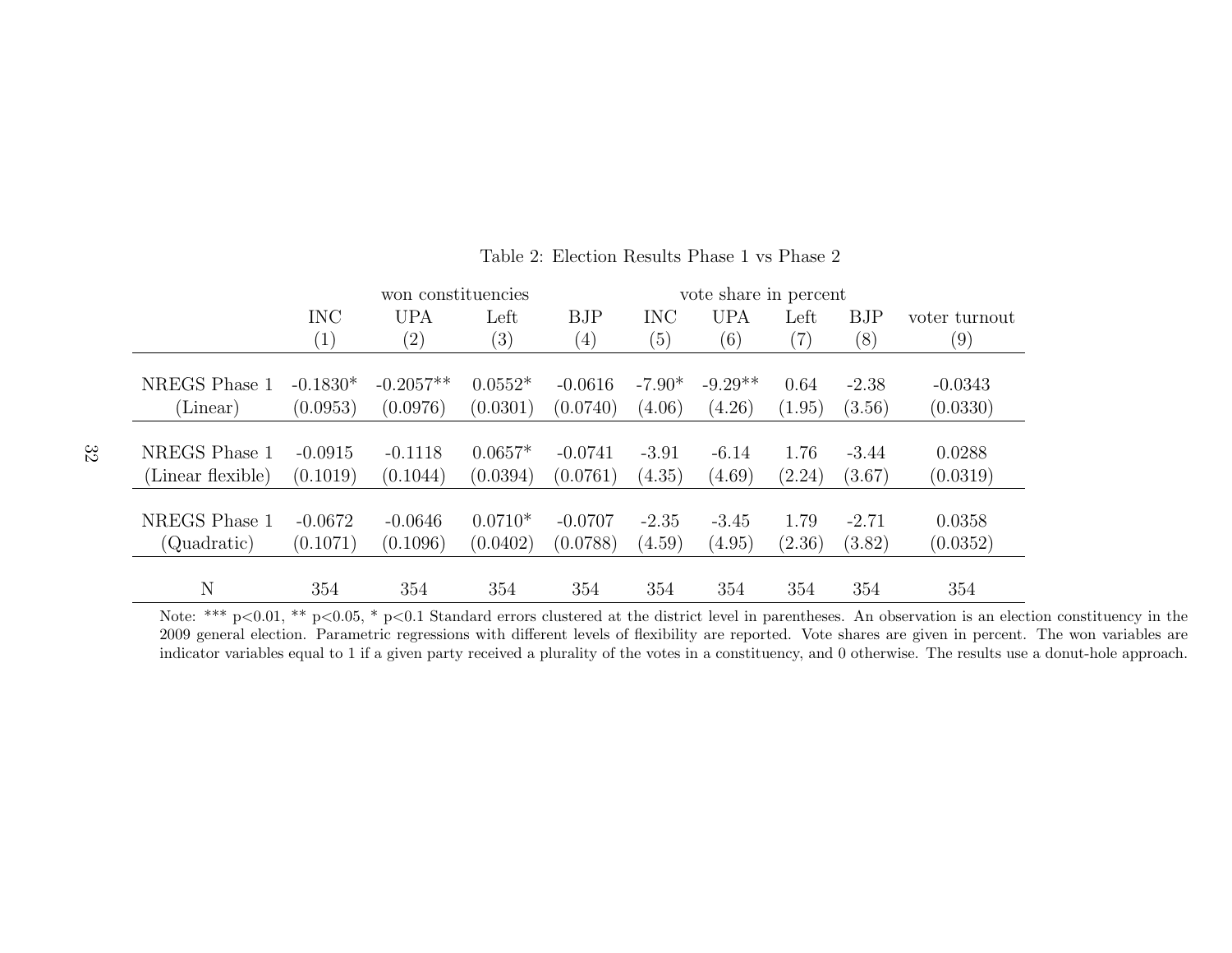|                   |                  | won constituencies |           |                   |            |            | vote share in percent |         |               |  |
|-------------------|------------------|--------------------|-----------|-------------------|------------|------------|-----------------------|---------|---------------|--|
|                   | <b>INC</b>       | <b>UPA</b>         | Left      | BJP               | <b>INC</b> | <b>UPA</b> | Left                  | BJP     | voter turnout |  |
|                   | $\left(1\right)$ | $\left( 2\right)$  | (3)       | $\left( 4\right)$ | (5)        | (6)        | $\left( 7\right)$     | (8)     | (9)           |  |
| NREGS Phase 3     | $-0.0893$        | $-0.0487$          | $-0.0166$ | 0.0375            | $-1.52$    | 4.07       | $-1.50$               | 0.24    | $-0.1106***$  |  |
| (Linear)          | (0.0903)         | (0.0934)           | (0.0189)  | (0.0761)          | (3.73)     | (3.61)     | (1.38)                | (3.51)  | (0.0282)      |  |
|                   |                  |                    |           |                   |            |            |                       |         |               |  |
| NREGS Phase 3     | $-0.0126$        | 0.0476             | $-0.0146$ | 0.0199            | 1.87       | $8.55***$  | $-0.64$               | $-1.63$ | $-0.0483*$    |  |
| (Linear flexible) | (0.0996)         | (0.1044)           | (0.0190)  | (0.0892)          | (4.09)     | (3.69)     | (1.47)                | (3.91)  | (0.0274)      |  |
|                   |                  |                    |           |                   |            |            |                       |         |               |  |
| NREGS Phase 3     | 0.0209           | 0.0924             | 0.0034    | $-0.0184$         | 1.80       | $9.72**$   | 0.25                  | $-4.41$ | $-0.0227$     |  |
| (Quadratic)       | (0.1084)         | (0.1131)           | (0.0187)  | (0.0991)          | (4.43)     | (4.01)     | (1.53)                | (4.27)  | (0.0295)      |  |
|                   |                  |                    |           |                   |            |            |                       |         |               |  |
| N                 | 375              | 375                | 375       | 375               | 375        | 375        | 375                   | 375     | 375           |  |

Table 3: Election Results Phase 2 vs Phase 3

Note: \*\*\*  $p<0.01$ , \*\*  $p<0.05$ , \*  $p<0.1$  Standard errors clustered at the district level in parentheses. An observation is an election constituency in the 2009 general election. Parametric regressions with different levels of flexibility are reported. Vote shares are given in percent. The won variables areindicator variables equal to 1 if <sup>a</sup> given party received <sup>a</sup> <sup>p</sup>lurality of the votes in <sup>a</sup> constituency, and 0 otherwise. The results use <sup>a</sup> donut-hole approach.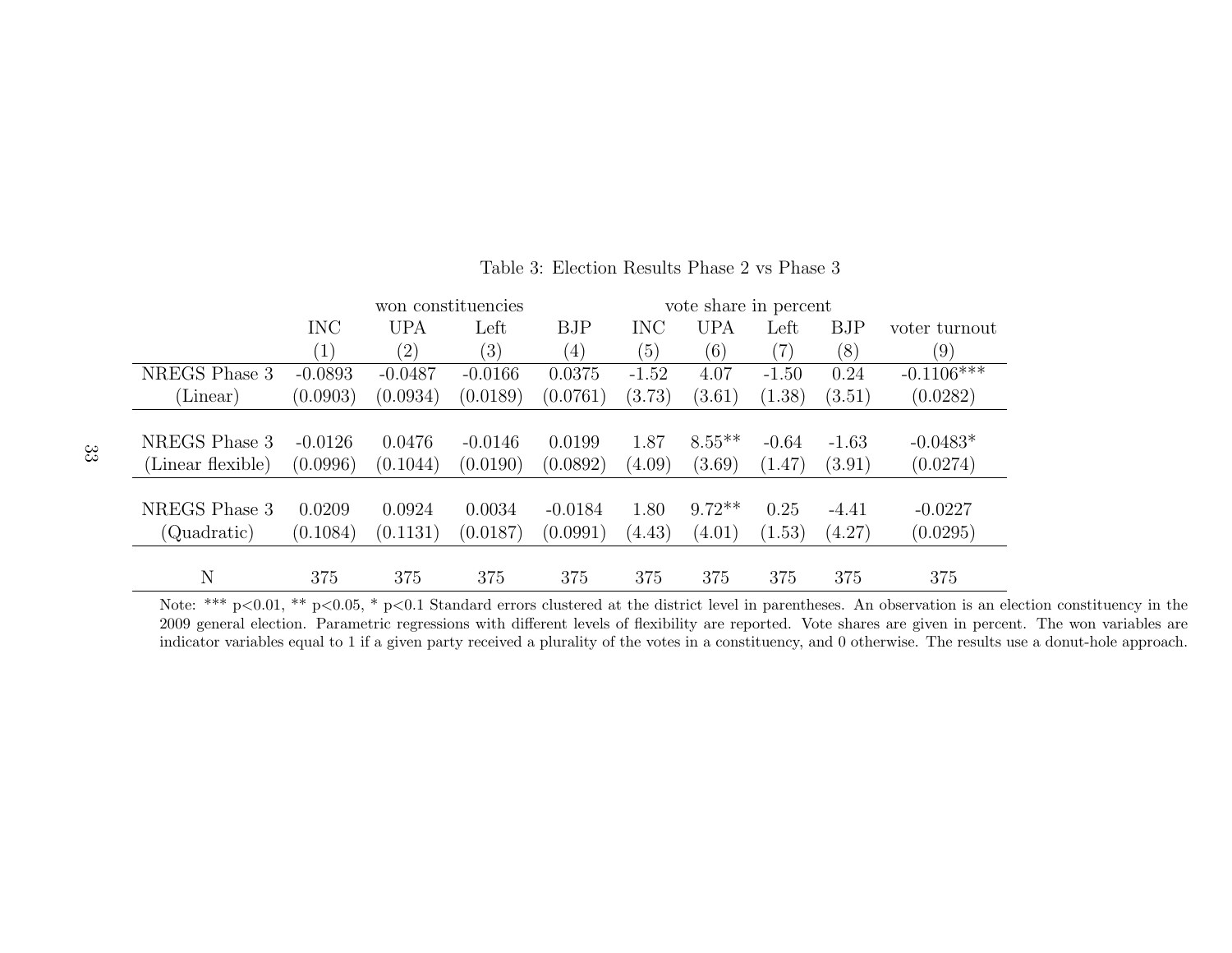|                    |              | won constituencies |             |            | vote share in percent |                        |                   |             |               |
|--------------------|--------------|--------------------|-------------|------------|-----------------------|------------------------|-------------------|-------------|---------------|
|                    | <b>INC</b>   | <b>UPA</b>         | Left        | <b>BJP</b> | <b>INC</b>            | <b>UPA</b>             | Left              | <b>BJP</b>  | voter turnout |
|                    | (1)          | (2)                | (3)         | (4)        | (5)                   | (6)                    | $\left( 7\right)$ | (8)         | (9)           |
| NREGS Phase 1      | $-0.2783***$ | $-0.3065***$       | $0.0769*$   | $-0.0022$  | $-10.09**$            | $-11.\overline{71***}$ | 0.18              | 1.84        | $-0.0846**$   |
| (Linear)           | (0.1022)     | (0.1036)           | (0.0399)    | (0.0845)   | (4.53)                | (4.60)                 | (2.38)            | (3.79)      | (0.0377)      |
| NREGS Phase 1*star | $0.2451*$    | $0.2330**$         | $-0.0604**$ | $-0.1811*$ | 4.72                  | 4.11                   | 1.75              | $-13.47***$ | $0.1467***$   |
|                    | (0.1265)     | (0.1162)           | (0.0306)    | (0.0954)   | (4.82)                | (4.71)                 | (2.19)            | (4.86)      | (0.0380)      |
|                    |              |                    |             |            |                       |                        |                   |             |               |
| NREGS Phase 1      | $-0.1941*$   | $-0.2299**$        | $0.0974*$   | $-0.0058$  | $-5.99$               | $-9.20*$               | 1.67              | 1.17        | $-0.0150$     |
| (Linear flexible)  | (0.1102)     | (0.1118)           | (0.0539)    | (0.0877)   | (5.06)                | (5.30)                 | (2.88)            | (3.99)      | (0.0383)      |
| NREGS Phase 1*star | $0.1981*$    | $0.1902*$          | $-0.0719*$  | $-0.1791*$ | 2.43                  | 2.70                   | 0.91              | $-13.10***$ | $0.1078***$   |
|                    | (0.1284)     | (0.1192)           | (0.0376)    | (0.0948)   | (4.99)                | (5.01)                 | (2.41)            | (4.92)      | (0.0375)      |
|                    |              |                    |             |            |                       |                        |                   |             |               |
| NREGS Phase 1      | $-0.1844$    | $-0.1994*$         | $0.1044*$   | $-0.0001$  | $-4.95$               | $-7.00$                | 1.67              | 2.05        | $-0.0144$     |
| (Quadratic)        | (0.1153)     | (0.1169)           | (0.0546)    | (0.0905)   | (5.29)                | (5.58)                 | (2.99)            | (4.18)      | (0.0418)      |
| NREGS Phase 1*star | $0.2108*$    | $0.1938*$          | $-0.0705**$ | $-0.1818*$ | 2.84                  | 2.39                   | 1.20              | $-13.55***$ | $0.1210***$   |
|                    | (0.1281)     | (0.1180)           | (0.0353)    | (0.0949)   | (4.99)                | (4.96)                 | (2.35)            | (4.91)      | (0.0378)      |
|                    |              |                    |             |            |                       |                        |                   |             |               |
| N                  | 354          | 354                | 354         | 354        | 354                   | 354                    | 354               | 354         | 354           |

Table 4: State Results Phase 1 vs Phase 2

Note: \*\*\*  $p<0.01$ , \*\*  $p<0.05$ , \*  $p<0.1$  Standard errors clustered at the district level in parentheses. An observation is an election constituency in the 2009 general election. Parametric regressions with different levels of flexibility are reported. Vote shares are given in percent. The won variables are indicator variables equal to 1 if <sup>a</sup> given party received <sup>a</sup> <sup>p</sup>lurality of the votes in <sup>a</sup> constituency, and 0 otherwise. Star state is an indicator variable equal to 1 if <sup>a</sup> state was identified as <sup>a</sup> high implementation quality state, and 0 otherwise. The five star states are Andhra Pradesh, Chhattisgarh, MadhyaPradesh, Rajasthan and Tamil Nadu. The results use <sup>a</sup> donut-hole approach.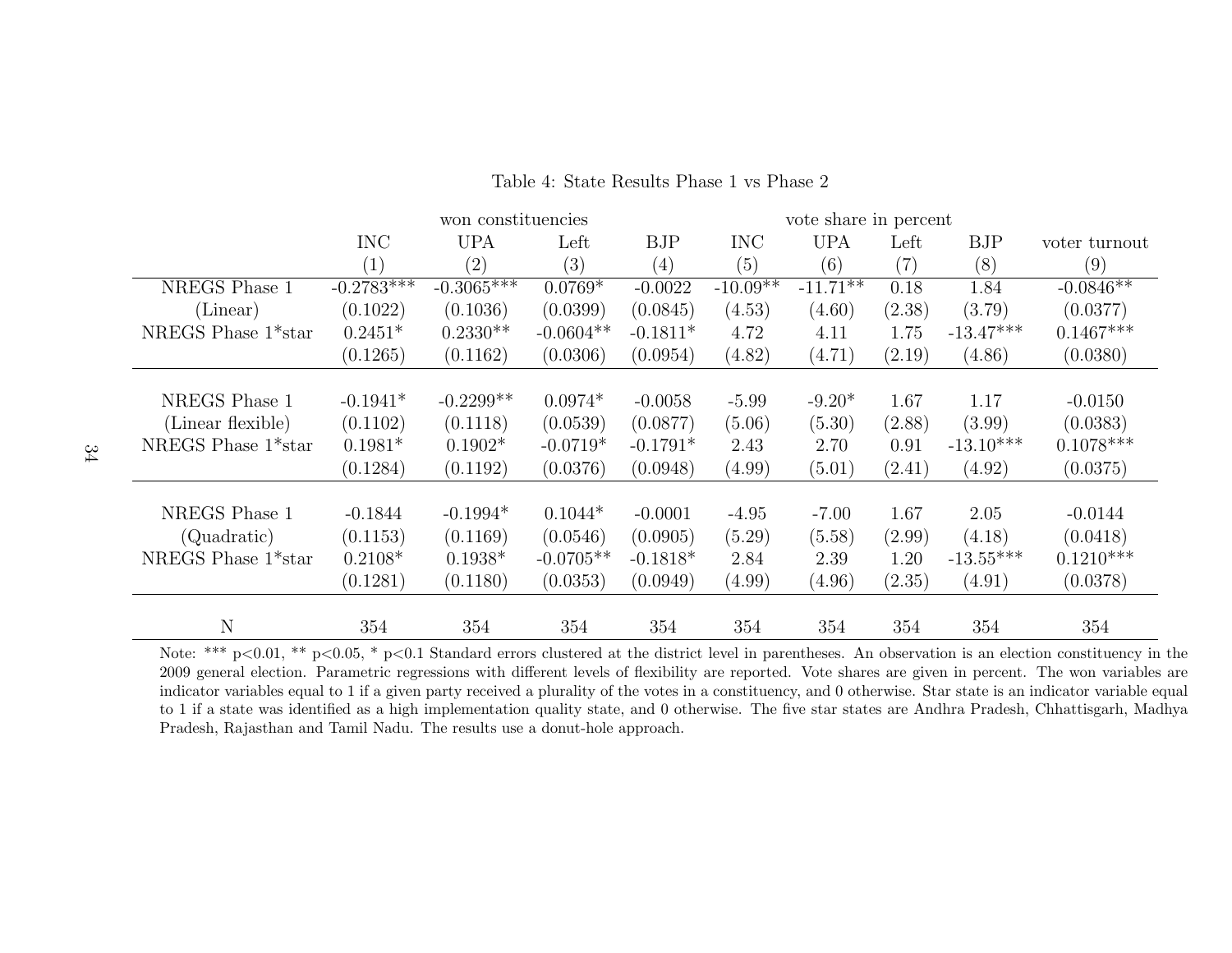|                                 | won constituencies                             |           |           |                   | vote share in percent |            |         |            |               |
|---------------------------------|------------------------------------------------|-----------|-----------|-------------------|-----------------------|------------|---------|------------|---------------|
|                                 | <b>UPA</b><br><b>INC</b><br><b>BJP</b><br>Left |           |           |                   | <b>INC</b>            | <b>UPA</b> | Left    | <b>BJP</b> | voter turnout |
|                                 | (1)                                            | (2)       | (3)       | $\left( 4\right)$ | (5)                   | (6)        | (7)     | (8)        | (9)           |
| NREGS Phase 3                   | 0.0515                                         | 0.0617    | $-0.0228$ | $-0.0102$         | 4.66                  | $7.99*$    | $-1.38$ | $-4.11$    | $-0.0582*$    |
| (Linear)                        | (0.1022)                                       | (0.1061)  | (0.0237)  | (0.0849)          | (4.19)                | (4.15)     | (1.76)  | (3.86)     | (0.0346)      |
| NREGS Phase 3*star              | $-0.2804**$                                    | $-0.1237$ | 0.0079    | 0.1323            | $-12.51***$           | $-2.41$    | $-0.94$ | $12.89***$ | $-0.1357***$  |
|                                 | (0.1187)                                       | (0.1176)  | (0.0244)  | (0.1005)          | (4.72)                | (3.98)     | (1.55)  | (4.85)     | (0.0358)      |
|                                 |                                                |           |           |                   |                       |            |         |            |               |
| NREGS Phase 3                   | 0.1725                                         | 0.1821    | $-0.0189$ | 0.0725            | $10.62**$             | $14.53***$ | $-0.14$ | $-0.01$    | $-0.0188$     |
| (Linear flexible)               | (0.1174)                                       | (0.1217)  | (0.0248)  | (0.1016)          | (4.84)                | (4.28)     | (1.99)  | (4.60)     | (0.0334)      |
| NREGS Phase 3 <sup>*</sup> star | $-0.4431**$                                    | $-0.1831$ | 0.0033    | $-0.1300$         | $-21.56***$           | $-7.15$    | $-2.21$ | $-1.66$    | $-0.0894*$    |
|                                 | (0.1881)                                       | (0.1950)  | (0.0270)  | (0.1612)          | (7.73)                | (5.63)     | (2.04)  | (7.50)     | (0.0515)      |
|                                 |                                                |           |           |                   |                       |            |         |            |               |
| NREGS Phase 3                   | 0.1276                                         | 0.1803    | $-0.0041$ | $-0.0492$         | 6.60                  | 12.97***   | 0.11    | $-7.18$    | 0.0095        |
| (Quadratic)                     | (0.1165)                                       | (0.1199)  | (0.0207)  | (0.1027)          | (4.66)                | (4.18)     | (1.77)  | (4.38)     | (0.0337)      |
| NREGS Phase 3*star              | $-0.2483**$                                    | $-0.0738$ | 0.0158    | 0.1159            | $-11.69**$            | $-0.31$    | $-0.31$ | $11.60**$  | $-0.1072***$  |
|                                 | (0.1194)                                       | (0.1172)  | (0.0265)  | (0.1000)          | (4.94)                | (4.05)     | (1.58)  | (4.94)     | (0.0350)      |
|                                 |                                                |           |           |                   |                       |            |         |            |               |
| $\mathbf N$                     | 375                                            | 375       | 375       | 375               | 375                   | 375        | 375     | 375        | 375           |

### Table 5: Star State Results Phase 2 vs Phase 3

Note: \*\*\* p<0.01, \*\* p<0.05, \* p<0.1 Standard errors clustered at the district level in parentheses. An observation is an election constituency in the 2009 general election. Parametric regressions with different levels of flexibility are reported. Vote shares are given in percent. The won variables areindicator variables equal to 1 if <sup>a</sup> given party received <sup>a</sup> <sup>p</sup>lurality of the votes in <sup>a</sup> constituency, and 0 otherwise. The results use <sup>a</sup> donut-hole approach.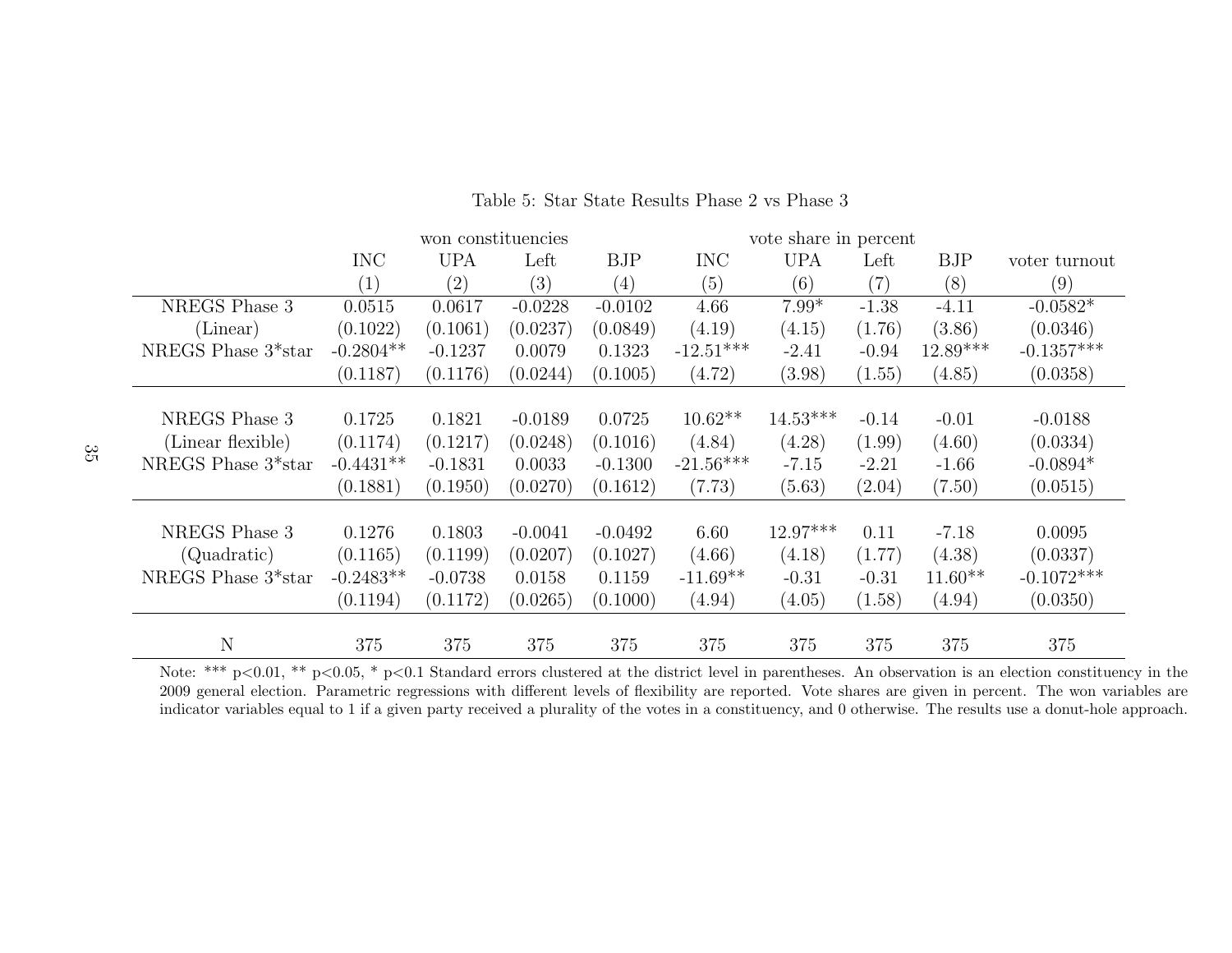|                   | incumbent Phase 1 vs 2   |        | incumbent Phase 2 vs 3 |                  |
|-------------------|--------------------------|--------|------------------------|------------------|
|                   | vote share<br>won<br>won |        | vote share             |                  |
|                   | (1)                      | (2)    | $\left( 3\right)$      | $\left(4\right)$ |
| <b>NREGS</b>      | 0.1184                   | 1.34   | 0.0256                 | $-1.42$          |
| (Linear)          | (0.0833)                 | (3.49) | (0.0821)               | (3.71)           |
|                   |                          |        |                        |                  |
| <b>NREGS</b>      | 0.1361                   | 2.51   | 0.0504                 | 0.18             |
| (Linear flexible) | (0.0900)                 | (3.81) | (0.0913)               | (4.05)           |
|                   |                          |        |                        |                  |
| <b>NREGS</b>      | $0.1588*$                | 3.12   | 0.0594                 | $-0.76$          |
| (Quadratic)       | (0.0928)                 | (4.02) | (0.1014)               | (4.40)           |
|                   |                          |        |                        |                  |
| N                 | 354                      | 354    | 375                    | 375              |

#### Table 6: Incumbent Results

Note: \*\*\* p<0.01, \*\* p<0.05, \* p<0.1 Standard errors clustered at the district level in parentheses. An observation is an election constituency in the 2009 general election. Parametric regressions with different levels of flexibility are reported. Vote shares are given in percent. The won variables are indicator variables equal to 1 if a given party received a plurality of the votes in a constituency, and 0 otherwise. An incumbent is an individual who won a plurality of votes in his/her constituency in the 2004 general elections and who contested the 2009 elections in any constituency. The results use a donut-hole approach.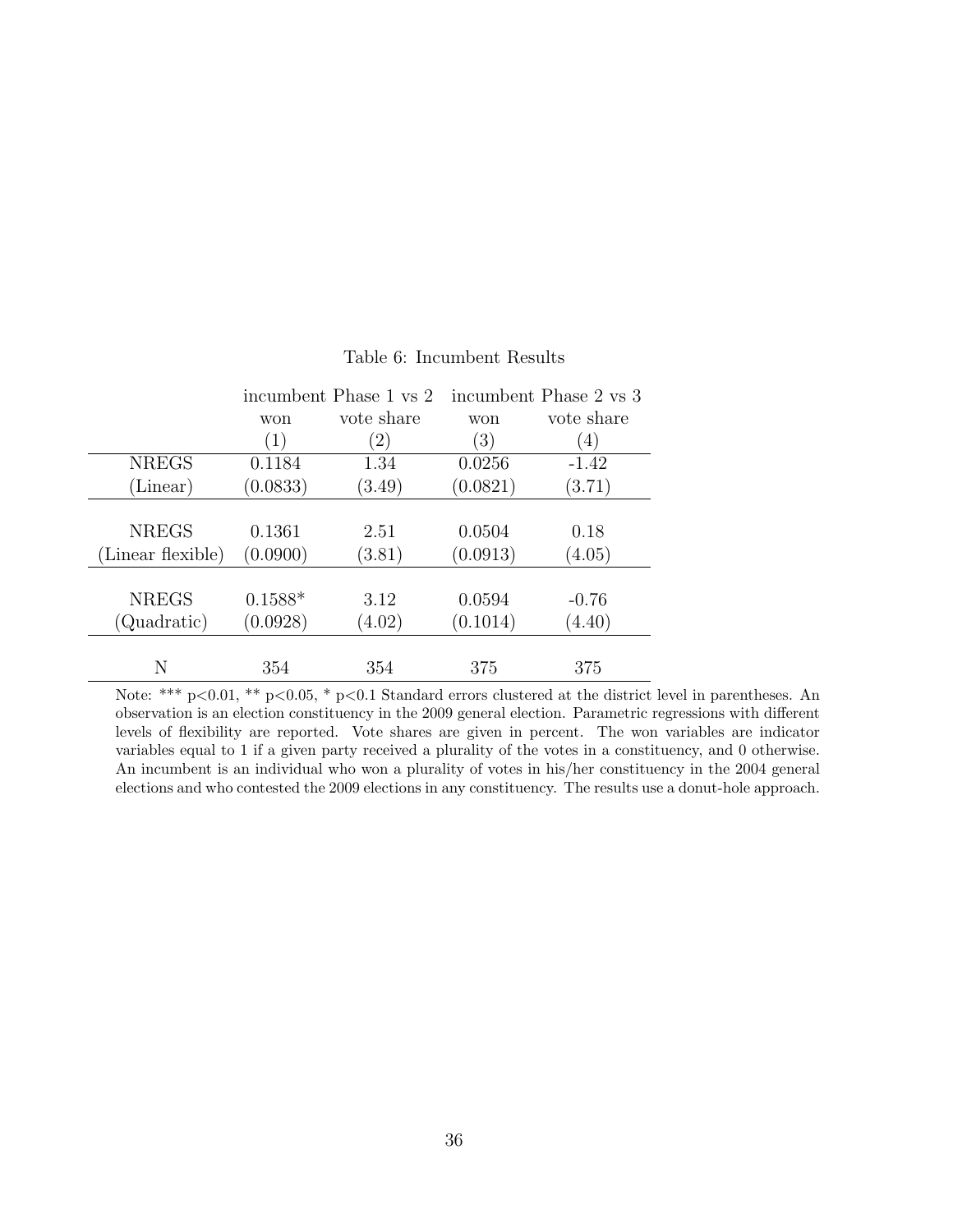|                   |          | incumbent Phase 1 vs 2 | incumbent Phase 2 vs 3 |            |
|-------------------|----------|------------------------|------------------------|------------|
|                   | won      | vote share             | won                    | vote share |
|                   | (1)      | (2)                    | (3)                    | (4)        |
| <b>NREGS</b>      | 0.0557   | 0.28                   | $0.1761*$              | 2.12       |
| (Linear)          | (0.0895) | (3.85)                 | (0.0938)               | (4.15)     |
| NREGS*star        | 0.1888   | 3.24                   | $-0.4036***$           | $-9.67**$  |
|                   | (0.1247) | (4.99)                 | (0.1083)               | (4.77)     |
|                   |          |                        |                        |            |
| <b>NREGS</b>      | 0.0533   | 0.80                   | 0.1791                 | 5.79       |
| (Linear flexible) | (0.0987) | (4.38)                 | (0.1103)               | (4.63)     |
| NREGS*star        | 0.3220   | 11.82                  | $-0.4227**$            | $-17.47**$ |
|                   | (0.2711) | (9.91)                 | (0.1739)               | (8.09)     |
|                   |          |                        |                        |            |
| <b>NREGS</b>      | 0.0898   | 2.20                   | 0.1712                 | 1.86       |
| (Quadratic)       | (0.1011) | (4.49)                 | (0.1088)               | (4.67)     |
| NREGS*star        | 0.1764   | 2.53                   | $-0.4057***$           | $-9.78**$  |
|                   | (0.1266) | (5.02)                 | (0.1099)               | (4.87)     |
|                   |          |                        |                        |            |
| N                 | 354      | 354                    | 375                    | 375        |

#### Table 7: Incumbent Star Results

Note: \*\*\* p<0.01, \*\* p<0.05, \* p<0.1 Standard errors clustered at the district level in parentheses. An observation is an election constituency in the 2009 general election. Parametric regressions with different levels of flexibility are reported. Vote shares are given in percent. The won variables are indicator variables equal to 1 if a given party received a plurality of the votes in a constituency, and 0 otherwise. The results use a donut-hole approach.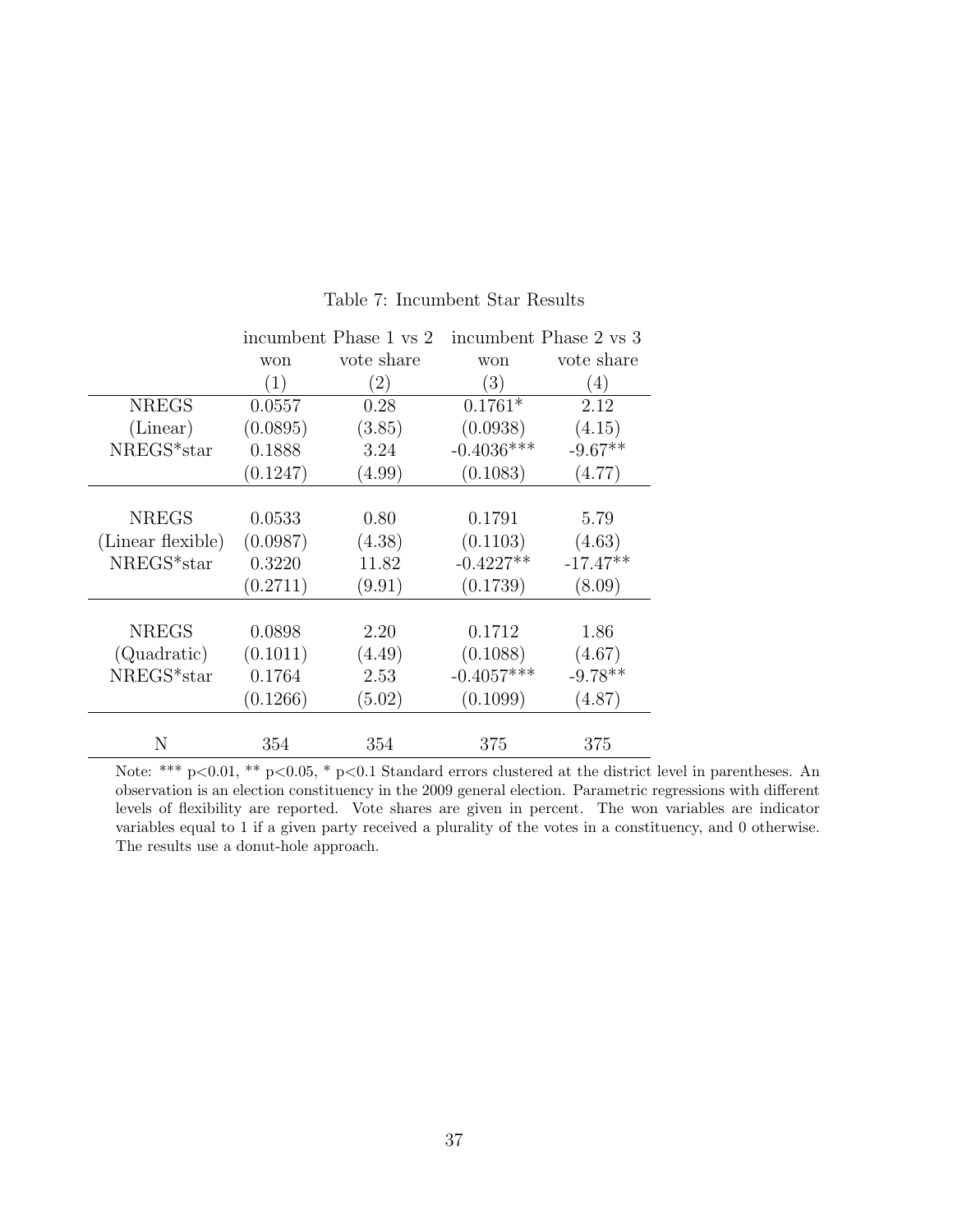

Figure 1: Distribution of Index and Discontinuities by Phase

(c) Phase 1 Discontinuity

.

(d) Phase 2 Discontinuity

Note: First row plots the distribution of the index by state. Second row shows the treatment discontinuities for each phase, dropping the phase far away from the cutoff (Phase 3 in (c), Phase 1 in (d)). Negative and zero normalized state rank numbers are districts that should have received NREGS based on the government algorithm, whereas positive numbers are assigned to districts that should have been ineligible.

.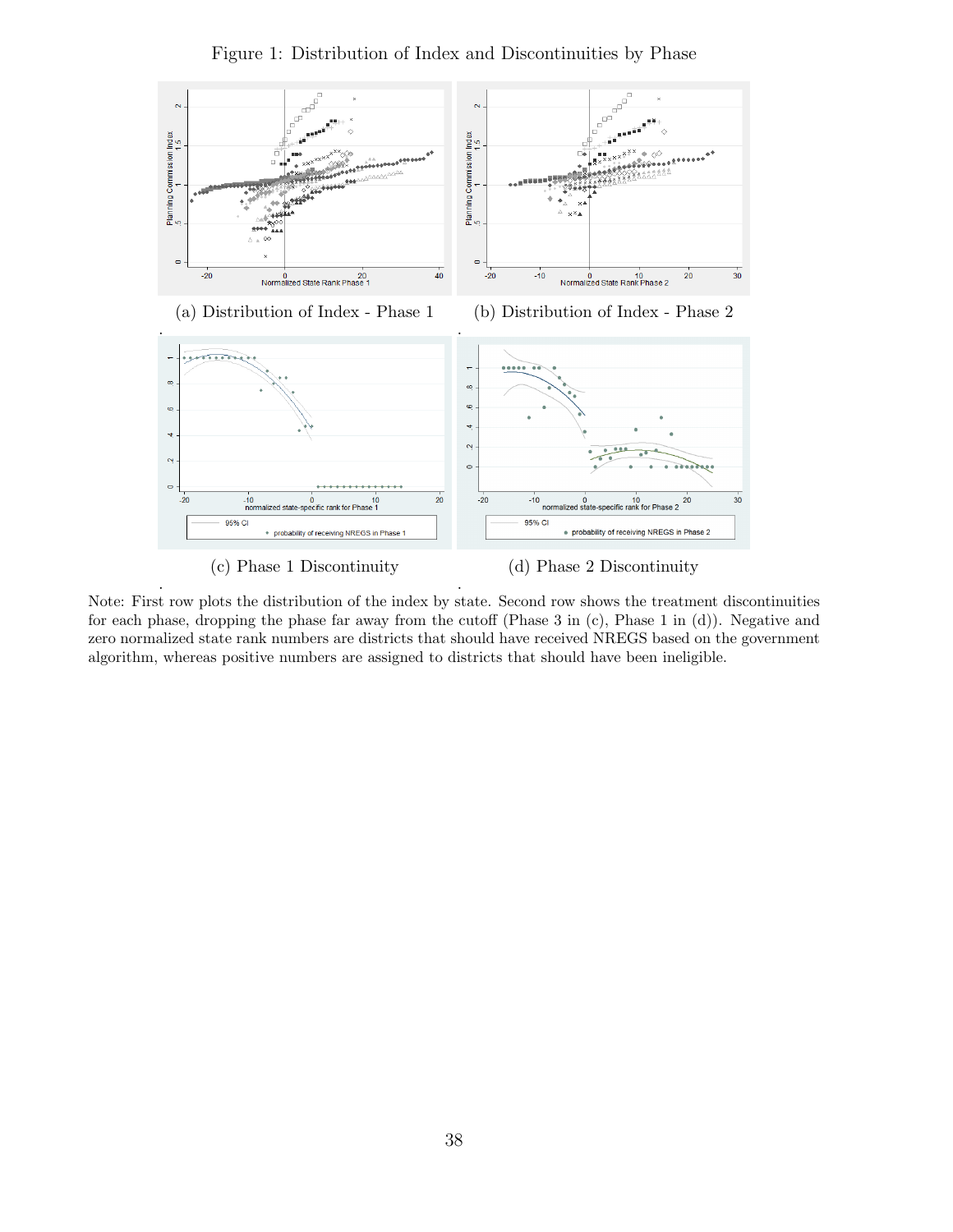

Figure 2: Discontinuities for Main Variables

Note: The graphs use the optimal quantile-spaced bigning procedure suggested by Calonico et al. (Forthcoming). Polynomials are fitted through the complete underlying dataset and not just the bins.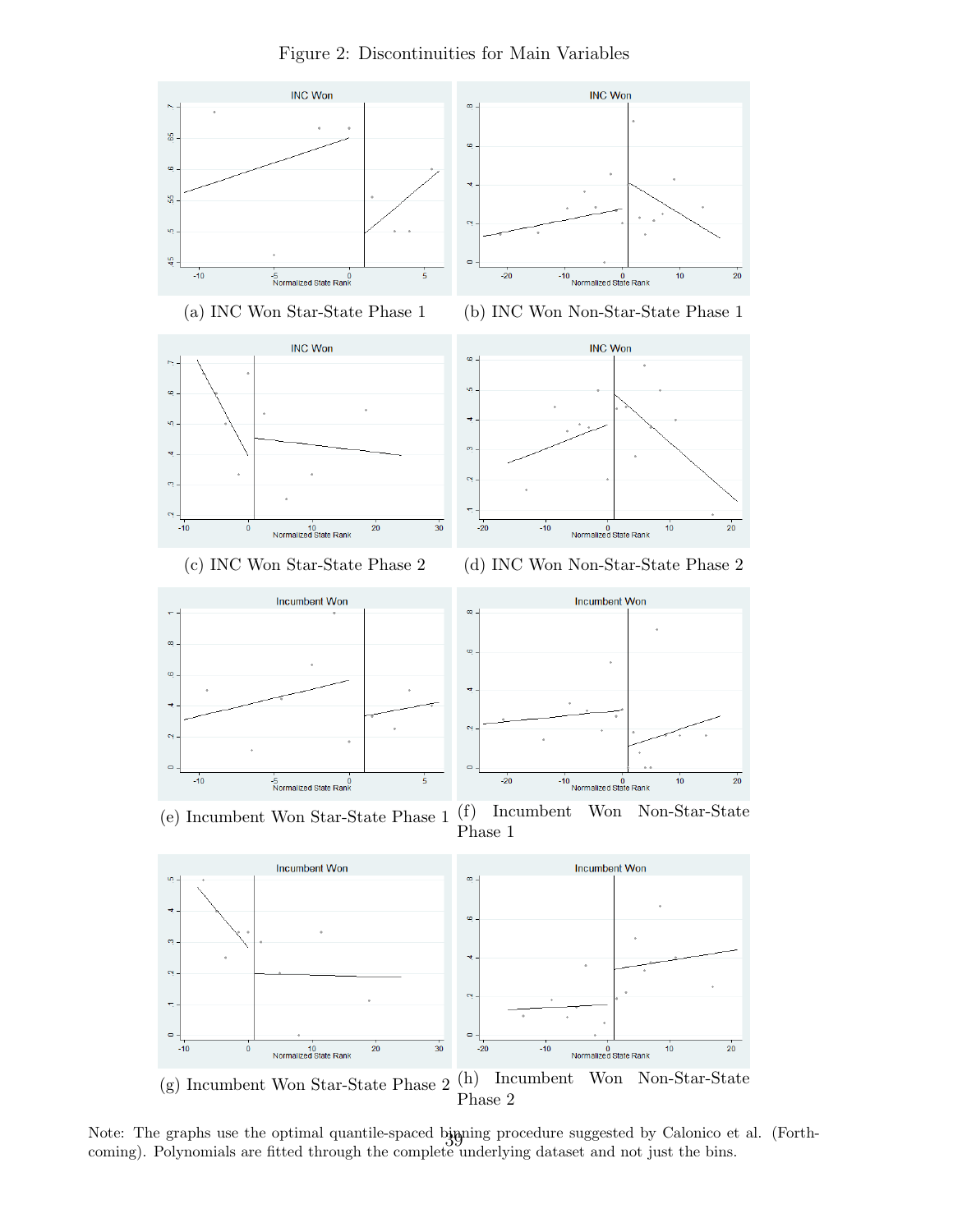# A Appendix

 $\overline{\phantom{m}}$  .

|                   |                  |                   |                   | vote share in percent |            |            |        |         |               |
|-------------------|------------------|-------------------|-------------------|-----------------------|------------|------------|--------|---------|---------------|
|                   | <b>INC</b>       | <b>UPA</b>        | Left              | <b>BJP</b>            | <b>INC</b> | <b>UPA</b> | Left   | BJP     | voter turnout |
|                   | $\left(1\right)$ | $\left( 2\right)$ | $\left( 3\right)$ | (4)                   | (5)        | (6)        | (7)    | (8)     | (9)           |
| NREGS Phase 1     | $-0.0673$        | $-0.0711$         | 0.0212            | $-0.0390$             | $-7.20*$   | $-7.48**$  | 0.38   | $-0.51$ | $-0.0327$     |
| (Linear)          | (0.0819)         | (0.0865)          | (0.0340)          | (0.0731)              | (3.75)     | (3.64)     | (1.74) | (3.21)  | (0.0247)      |
|                   |                  |                   |                   |                       |            |            |        |         |               |
| NREGS Phase 1     | $-0.0372$        | $-0.0474$         | 0.0275            | $-0.0344$             | $-4.42$    | $-5.01$    | 0.76   | $-0.89$ | $-0.0151$     |
| (Linear flexible) | (0.0821)         | (0.0880)          | (0.0348)          | (0.0729)              | (3.71)     | (3.69)     | (1.79) | (3.23)  | (0.0250)      |
|                   |                  |                   |                   |                       |            |            |        |         |               |
| NREGS Phase 1     | $-0.0039$        | $-0.0108$         | 0.0315            | $-0.0140$             | $-1.55$    | $-1.74$    | 1.05   | $-0.34$ | $-0.0038$     |
| (Quadratic)       | (0.0854)         | (0.0921)          | (0.0368)          | (0.0741)              | (3.86)     | (3.82)     | (1.88) | (3.35)  | (0.0265)      |
|                   |                  |                   |                   |                       |            |            |        |         |               |
| N                 | 378              | 378               | 378               | 378                   | 378        | 378        | 378    | 378     | 378           |

Table A.8: Baseline Pre-Treatment Results (Phase <sup>1</sup> vs Phase 2)

Note: \*\*\* p<0.01, \*\* p<0.05, \* p<0.1 Standard errors clustered at the district level in parentheses. An observation is an election constituency in the 2004 general election. Parametric regressions with different levels of flexibility are reported. Vote shares are given in percent. The won variables areindicator variables equal to 1 if <sup>a</sup> given party received <sup>a</sup> <sup>p</sup>lurality of the votes in <sup>a</sup> constituency, and 0 otherwise.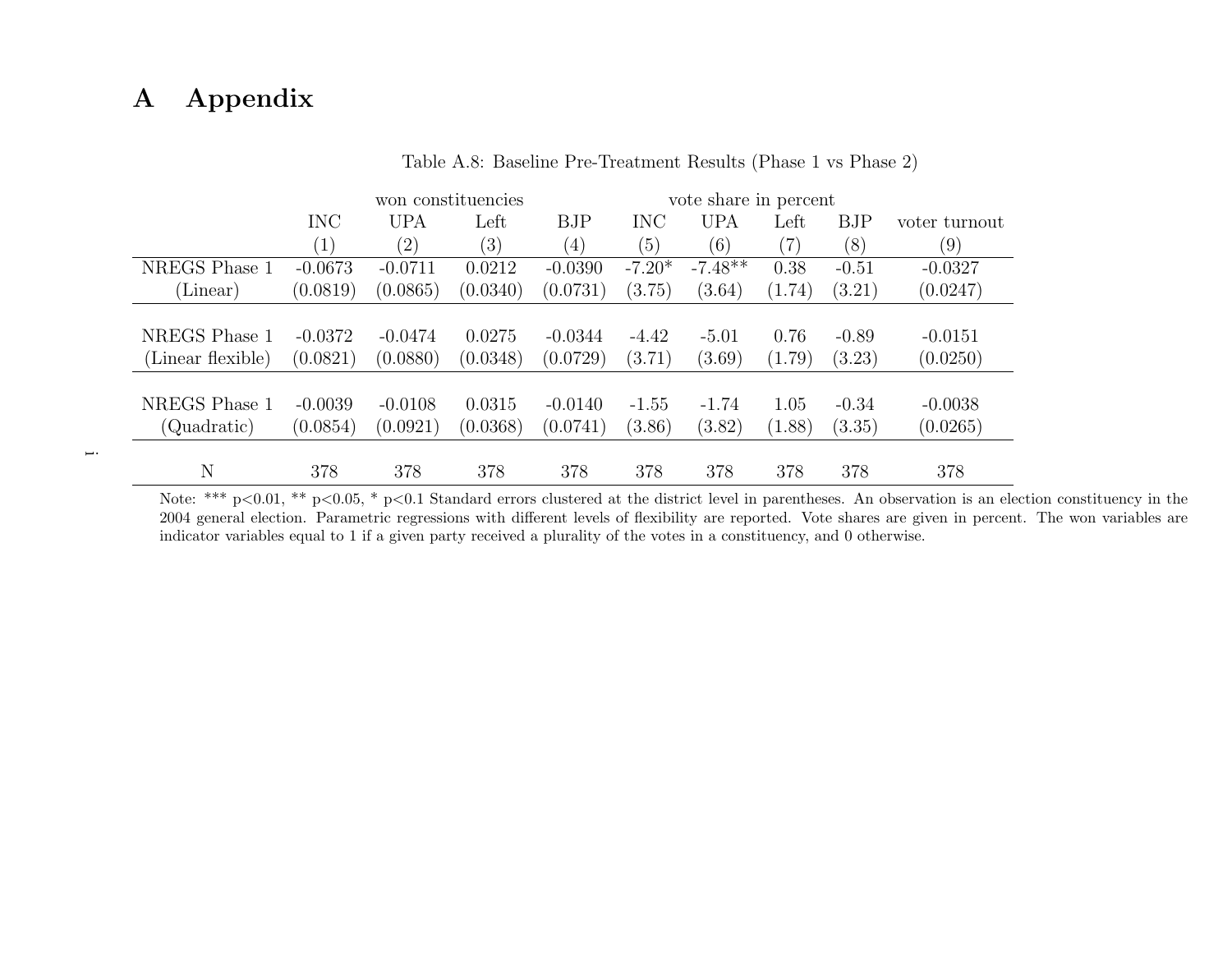|                   |                   |            | won constituencies |                   | vote share in percent |            |         |         |               |
|-------------------|-------------------|------------|--------------------|-------------------|-----------------------|------------|---------|---------|---------------|
|                   | <b>INC</b>        | <b>UPA</b> | Left               | <b>BJP</b>        | <b>INC</b>            | <b>UPA</b> | Left    | BJP     | voter turnout |
|                   | $\left( 1\right)$ | (2)        | (3)                | $\left( 4\right)$ | (5)                   | (6)        | (7)     | (8)     | (9)           |
| NREGS Phase 3     | $-0.0202$         | $-0.0016$  | $-0.0189$          | $-0.0383$         | $-4.38$               | $-3.64$    | $-0.40$ | 1.52    | $-0.0685***$  |
| (Linear)          | (0.0813)          | (0.0895)   | (0.0266)           | (0.0766)          | (3.37)                | (3.16)     | (1.44)  | (3.47)  | (0.0225)      |
|                   |                   |            |                    |                   |                       |            |         |         |               |
| NREGS Phase 3     | 0.0692            | 0.0990     | $-0.0076$          | $-0.0424$         | 1.35                  | 2.77       | 0.53    | 0.36    | $-0.0312$     |
| (Linear flexible) | (0.0883)          | (0.0949)   | (0.0301)           | (0.0898)          | (3.76)                | (3.26)     | (1.64)  | (3.83)  | (0.0225)      |
|                   |                   |            |                    |                   |                       |            |         |         |               |
| NREGS Phase 3     | 0.0805            | 0.1279     | 0.0110             | $-0.0658$         | 1.32                  | 4.02       | 1.43    | $-1.55$ | $-0.0092$     |
| (Quadratic)       | (0.0932)          | (0.0997)   | (0.0294)           | (0.0973)          | (3.97)                | (3.43)     | (1.62)  | (4.12)  | (0.0236)      |
|                   |                   |            |                    |                   |                       |            |         |         |               |
| N                 | 378               | 378        | 378                | 378               | 378                   | 378        | 378     | 378     | 378           |

Table A.9: Baseline Pre-Treatment Results (Phase <sup>2</sup> vs Phase 3)

Note: \*\*\*  $p<0.01$ , \*\*  $p<0.05$ , \*  $p<0.1$  Standard errors clustered at the district level in parentheses. An observation is an election constituency in the 2004 general election. Parametric regressions with different levels of flexibility are reported. Vote shares are given in percent. The won variables are indicator variables equal to 1 if <sup>a</sup> given party received <sup>a</sup> <sup>p</sup>lurality of the votes in <sup>a</sup> constituency, and 0 otherwise. Star state is an indicator variable equal to 1 if <sup>a</sup> state was identified as <sup>a</sup> high implementation quality state, and 0 otherwise. The five star states are Andhra Pradesh, Chhattisgarh, MadhyaPradesh, Rajasthan and Tamil Nadu.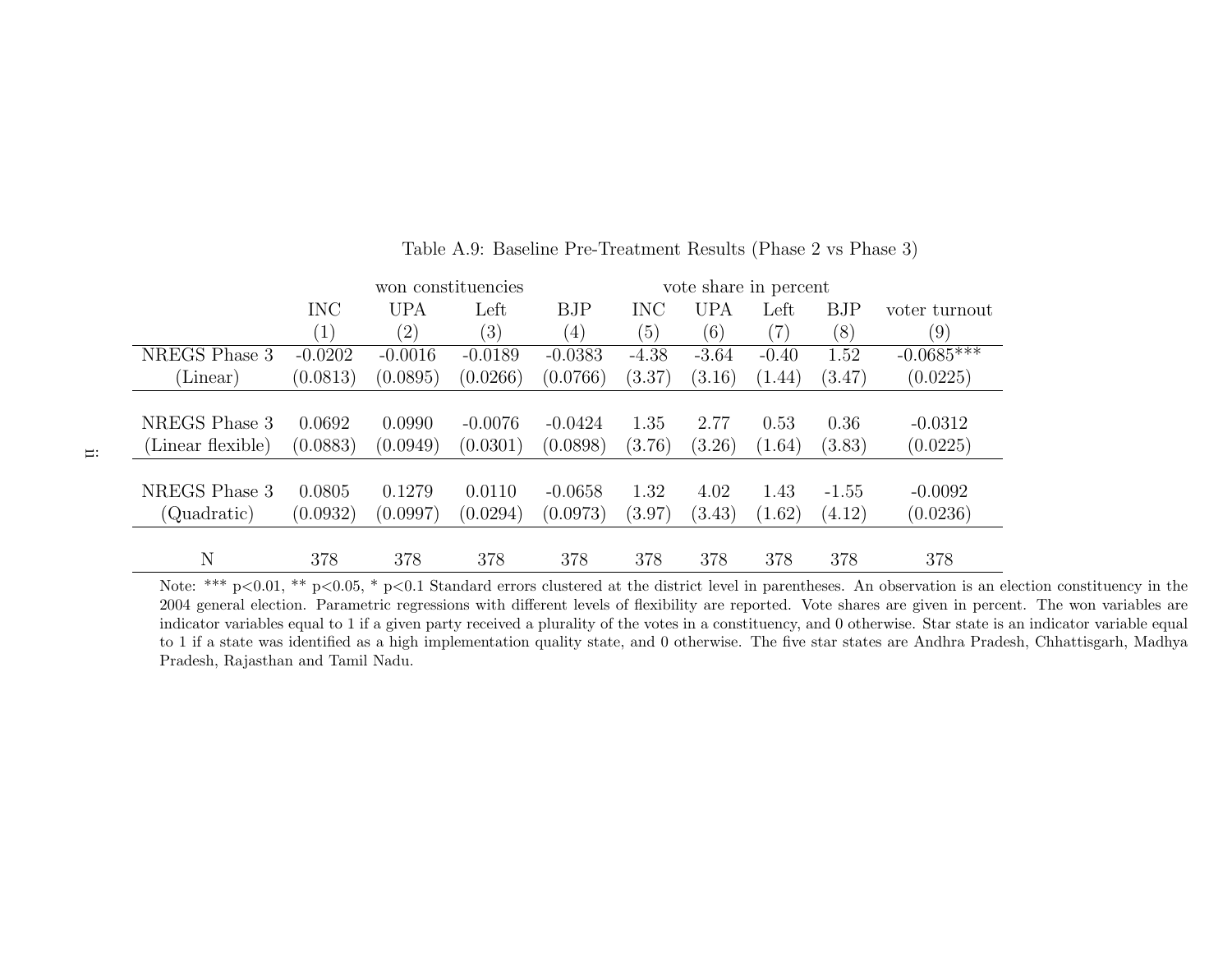|                   |                          | incumbent Phase 1 vs 2 |           | incumbent Phase 2 vs 3 |
|-------------------|--------------------------|------------------------|-----------|------------------------|
|                   | vote share<br>won<br>won |                        |           | vote share             |
|                   | (1)                      | (2)                    | (3)       | $\left( 4\right)$      |
| <b>NREGS</b>      | 0.0791                   | 0.96                   | $-0.0525$ | $-3.03$                |
| (Linear)          | (0.0817)                 | (3.35)                 | (0.0833)  | (3.45)                 |
|                   |                          |                        |           |                        |
| <b>NREGS</b>      | 0.0797                   | 1.21                   | $-0.0488$ | $-3.08$                |
| (Linear flexible) | (0.0842)                 | (3.40)                 | (0.0943)  | (3.92)                 |
|                   |                          |                        |           |                        |
| <b>NREGS</b>      | 0.0966                   | 1.52                   | $-0.0671$ | $-3.71$                |
| (Quadratic)       | (0.0879)                 | (3.53)                 | (0.1003)  | (4.19)                 |
|                   |                          |                        |           |                        |
| N                 | 406                      | 406                    | 406       | 406                    |

Table A.10: Baseline Pre-Treatment Results Incumbent

Note: \*\*\* p<0.01, \*\* p<0.05, \* p<0.1 Standard errors clustered at the district level in parentheses. An observation is an election constituency in the 2004 general election. Parametric regressions with different levels of flexibility are reported. Vote shares are given in percent. The won variables are indicator variables equal to 1 if a given party received a plurality of the votes in a constituency, and 0 otherwise. An incumbent is an individual who won a plurality of votes in his/her constituency in the 2004 general elections and who contested the 2009 elections in any constituency.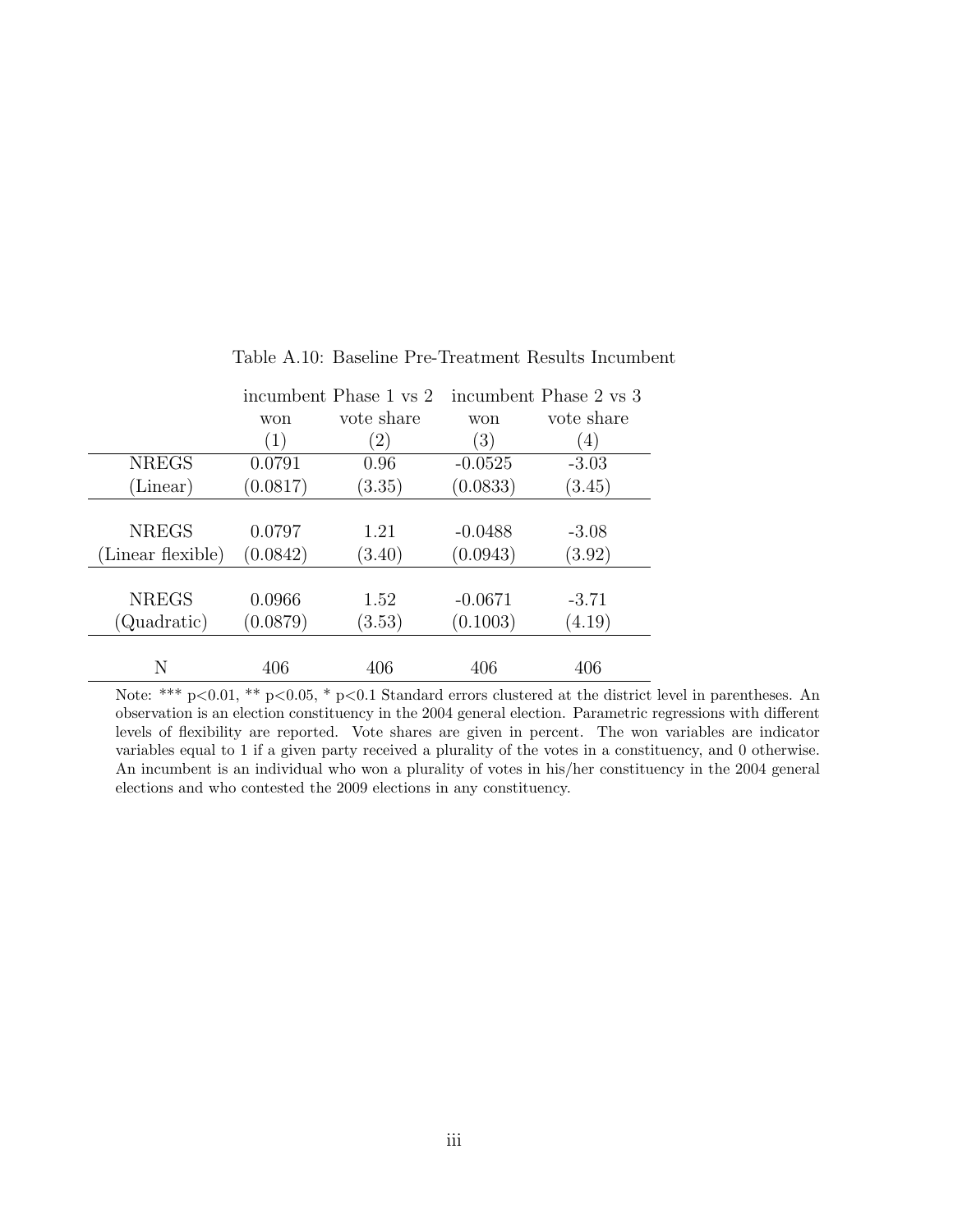|                   |                   |            | won constituencies |                  | vote share in percent |            |        |            |               |
|-------------------|-------------------|------------|--------------------|------------------|-----------------------|------------|--------|------------|---------------|
|                   | <b>INC</b>        | <b>UPA</b> | Left               | <b>BJP</b>       | <b>INC</b>            | <b>UPA</b> | Left   | <b>BJP</b> | voter turnout |
|                   | $\left( 1\right)$ | (2)        | $\left( 3\right)$  | $\left(4\right)$ | (5)                   | (6)        | (7)    | (8)        | (9)           |
|                   |                   |            |                    |                  |                       |            |        |            |               |
| NREGS Phase 1     | $-0.1272$         | $-0.1382*$ | $0.0459**$         | $-0.0595$        | $-5.45$               | $-6.84*$   | 0.35   | $-2.77$    | $-0.0297$     |
| (Linear)          | (0.0818)          | (0.0836)   | (0.0228)           | (0.0630)         | (3.48)                | (3.51)     | (1.47) | (3.06)     | (0.0288)      |
|                   |                   |            |                    |                  |                       |            |        |            |               |
| NREGS Phase 1     | $-0.0823$         | $-0.0942$  | $0.0485*$          | $-0.0656$        | $-3.63$               | $-5.58$    | 0.67   | $-3.14$    | $-0.0015$     |
| (Linear flexible) | (0.0834)          | (0.0852)   | (0.0258)           | (0.0632)         | (3.56)                | (3.58)     | (1.53) | (3.05)     | (0.0284)      |
|                   |                   |            |                    |                  |                       |            |        |            |               |
| NREGS Phase 1     | $-0.0460$         | $-0.0426$  | $0.0529*$          | $-0.0658$        | $-1.74$               | $-3.16$    | 0.88   | $-2.94$    | 0.0148        |
| (Quadratic)       | (0.0871)          | (0.0888)   | (0.0274)           | (0.0651)         | (3.72)                | (3.77)     | (1.62) | (3.16)     | (0.0304)      |
|                   |                   |            |                    |                  |                       |            |        |            |               |
| N                 | 406               | 406        | 406                | 406              | 406                   | 406        | 406    | 406        | 406           |

Table A.11: Election Results Phase <sup>1</sup> vs Phase <sup>2</sup> (Full Sample)

Note: \*\*\*  $p<0.01$ , \*\*  $p<0.05$ , \*  $p<0.1$  Standard errors clustered at the district level in parentheses. An observation is an election constituency in the 2009 general election. Parametric regressions with different levels of flexibility are reported. Vote shares are given in percent. The won variables areindicator variables equal to 1 if <sup>a</sup> given party received <sup>a</sup> <sup>p</sup>lurality of the votes in <sup>a</sup> constituency, and 0 otherwise.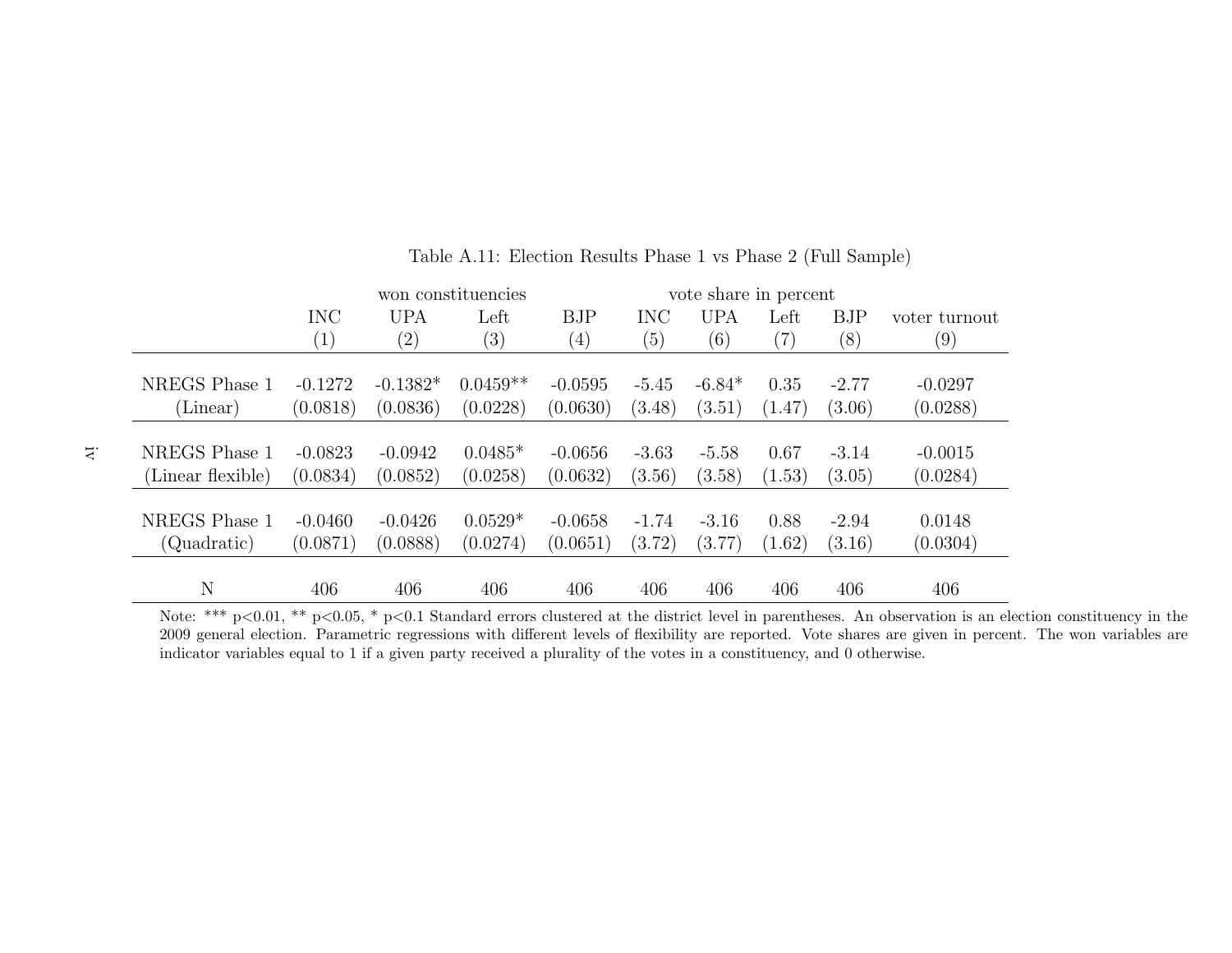|                   |                   |                   | won constituencies |                   |            | vote share in percent |                   |            |               |
|-------------------|-------------------|-------------------|--------------------|-------------------|------------|-----------------------|-------------------|------------|---------------|
|                   | <b>INC</b>        | <b>UPA</b>        | Left               | <b>BJP</b>        | <b>INC</b> | <b>UPA</b>            | Left              | <b>BJP</b> | voter turnout |
|                   | $\left( 1\right)$ | $\left( 2\right)$ | (3)                | $\left( 4\right)$ | (5)        | (6)                   | $\left( 7\right)$ | (8)        | (9)           |
| NREGS Phase 3     | $-0.0473$         | $-0.0150$         | $-0.0111$          | $-0.0032$         | $-0.75$    | 2.04                  | $-1.51$           | $-0.02$    | $-0.0916***$  |
| (Linear)          | (0.0819)          | (0.0841)          | (0.0152)           | (0.0712)          | (3.33)     | (3.13)                | (1.20)            | (3.20)     | (0.0247)      |
|                   |                   |                   |                    |                   |            |                       |                   |            |               |
| NREGS Phase 3     | 0.0346            | 0.0751            | $-0.0114$          | $-0.0127$         | 2.90       | $6.24*$               | $-0.89$           | $-1.23$    | $-0.0405*$    |
| (Linear flexible) | (0.0901)          | (0.0934)          | (0.0153)           | (0.0809)          | (3.59)     | (3.23)                | (1.25)            | (3.56)     | (0.0244)      |
|                   |                   |                   |                    |                   |            |                       |                   |            |               |
| NREGS Phase 3     | 0.0619            | 0.1129            | 0.0056             | $-0.0571$         | 2.53       | $6.22*$               | $-0.14$           | $-3.66$    | $-0.0166$     |
| (Quadratic)       | (0.0957)          | (0.0988)          | (0.0145)           | (0.0884)          | (3.83)     | (3.42)                | (1.30)            | (3.80)     | (0.0253)      |
|                   |                   |                   |                    |                   |            |                       |                   |            |               |
| N                 | 406               | 406               | 406                | 406               | 406        | 406                   | 406               | 406        | 406           |

Table A.12: Election Results Phase <sup>2</sup> vs Phase <sup>3</sup> (Full Sample)

N 406 406 406 406 406 406 406 406 406 Note: \*\*\* <sup>p</sup><sup>&</sup>lt;0.01, \*\* <sup>p</sup><sup>&</sup>lt;0.05, \* <sup>p</sup><sup>&</sup>lt;0.1 Standard errors clustered at the district level in parentheses. An observation is an election constituency in the 2009 general election. Parametric regressions with different levels of flexibility are reported. Vote shares are given in percent. The won variables areindicator variables equal to 1 if <sup>a</sup> given party received <sup>a</sup> <sup>p</sup>lurality of the votes in <sup>a</sup> constituency, and 0 otherwise.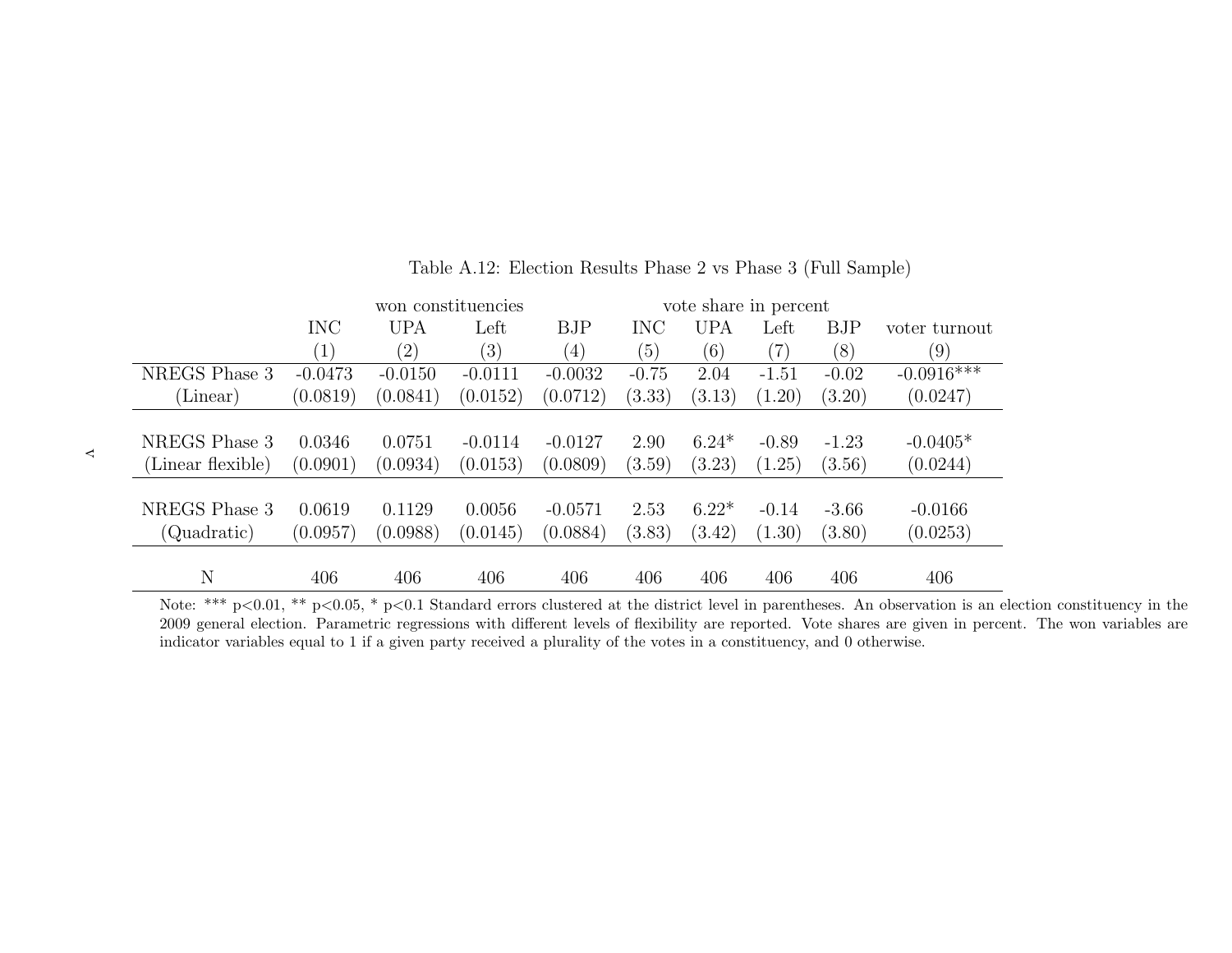|                    |                   | won constituencies |           |            |            |            | vote share in percent |             |               |  |  |
|--------------------|-------------------|--------------------|-----------|------------|------------|------------|-----------------------|-------------|---------------|--|--|
|                    | <b>INC</b>        | <b>UPA</b>         | Left      | <b>BJP</b> | <b>INC</b> | <b>UPA</b> | Left                  | BJP         | voter turnout |  |  |
|                    | $\left( 1\right)$ | (2)                | (3)       | (4)        | (5)        | (6)        | $\left( 7\right)$     | (8)         | (9)           |  |  |
| NREGS Phase 1      | $-0.2375***$      | $-0.2383***$       | $0.0550*$ | $-0.0058$  | $-8.34***$ | $-8.72**$  | $-0.35$               | 0.85        | $-0.0753**$   |  |  |
| (Linear)           | (0.0868)          | (0.0898)           | (0.0288)  | (0.0714)   | (3.83)     | (3.88)     | (1.79)                | (3.24)      | (0.0336)      |  |  |
| NREGS Phase 1*star | $0.2913***$       | $0.2399**$         | $-0.0248$ | $-0.1656*$ | 6.78       | 2.80       | 2.36                  | $-11.54**$  | $0.1324***$   |  |  |
|                    | (0.1129)          | (0.1062)           | (0.0316)  | (0.0895)   | (4.28)     | (4.00)     | (1.87)                | (4.57)      | (0.0347)      |  |  |
|                    |                   |                    |           |            |            |            |                       |             |               |  |  |
| NREGS Phase 1      | $-0.1922**$       | $-0.1971**$        | $0.0603*$ | $-0.0100$  | $-6.40$    | $-7.64*$   | 0.08                  | 0.56        | $-0.0406$     |  |  |
| (Linear flexible)  | (0.0885)          | (0.0918)           | (0.0333)  | (0.0717)   | (4.00)     | (4.04)     | (1.91)                | (3.25)      | (0.0343)      |  |  |
| NREGS Phase 1*star | $0.2559**$        | $0.2077*$          | $-0.0290$ | $-0.1623*$ | 5.26       | 1.96       | 2.02                  | $-11.31**$  | $0.1052***$   |  |  |
|                    | (0.1132)          | (0.1076)           | (0.0327)  | (0.0889)   | (4.34)     | (4.15)     | (1.93)                | (4.59)      | (0.0352)      |  |  |
|                    |                   |                    |           |            |            |            |                       |             |               |  |  |
| NREGS Phase 1      | $-0.1700*$        | $-0.1601*$         | $0.0661*$ | $-0.0078$  | $-4.99$    | $-5.62$    | 0.30                  | 0.87        | $-0.0293$     |  |  |
| (Quadratic)        | (0.0918)          | (0.0955)           | (0.0351)  | (0.0737)   | (4.18)     | (4.29)     | (2.01)                | (3.38)      | (0.0365)      |  |  |
| NREGS Phase 1*star | $0.2638**$        | $0.2081*$          | $-0.0293$ | $-0.1648*$ | 5.41       | 1.54       | 2.09                  | $-11.55***$ | $0.1136***$   |  |  |
|                    | (0.1132)          | (0.1068)           | (0.0326)  | (0.0889)   | (4.36)     | (4.15)     | (1.92)                | (4.58)      | (0.0350)      |  |  |
|                    |                   |                    |           |            |            |            |                       |             |               |  |  |
| N                  | 406               | 406                | 406       | 406        | 406        | 406        | 406                   | 406         | 406           |  |  |

Table A.13: Star State Results Phase <sup>1</sup> vs Phase <sup>2</sup> (Full Sample)

Note: \*\*\*  $p<0.01$ , \*\*  $p<0.05$ , \*  $p<0.1$  Standard errors clustered at the district level in parentheses. An observation is an election constituency in the 2009 general election. Parametric regressions with different levels of flexibility are reported. Vote shares are given in percent. The won variables are indicator variables equal to 1 if <sup>a</sup> given party received <sup>a</sup> <sup>p</sup>lurality of the votes in <sup>a</sup> constituency, and 0 otherwise. Star state is an indicator variable equal to 1 if <sup>a</sup> state was identified as <sup>a</sup> high implementation quality state, and 0 otherwise. The five star states are Andhra Pradesh, Chhattisgarh, MadhyaPradesh, Rajasthan and Tamil Nadu.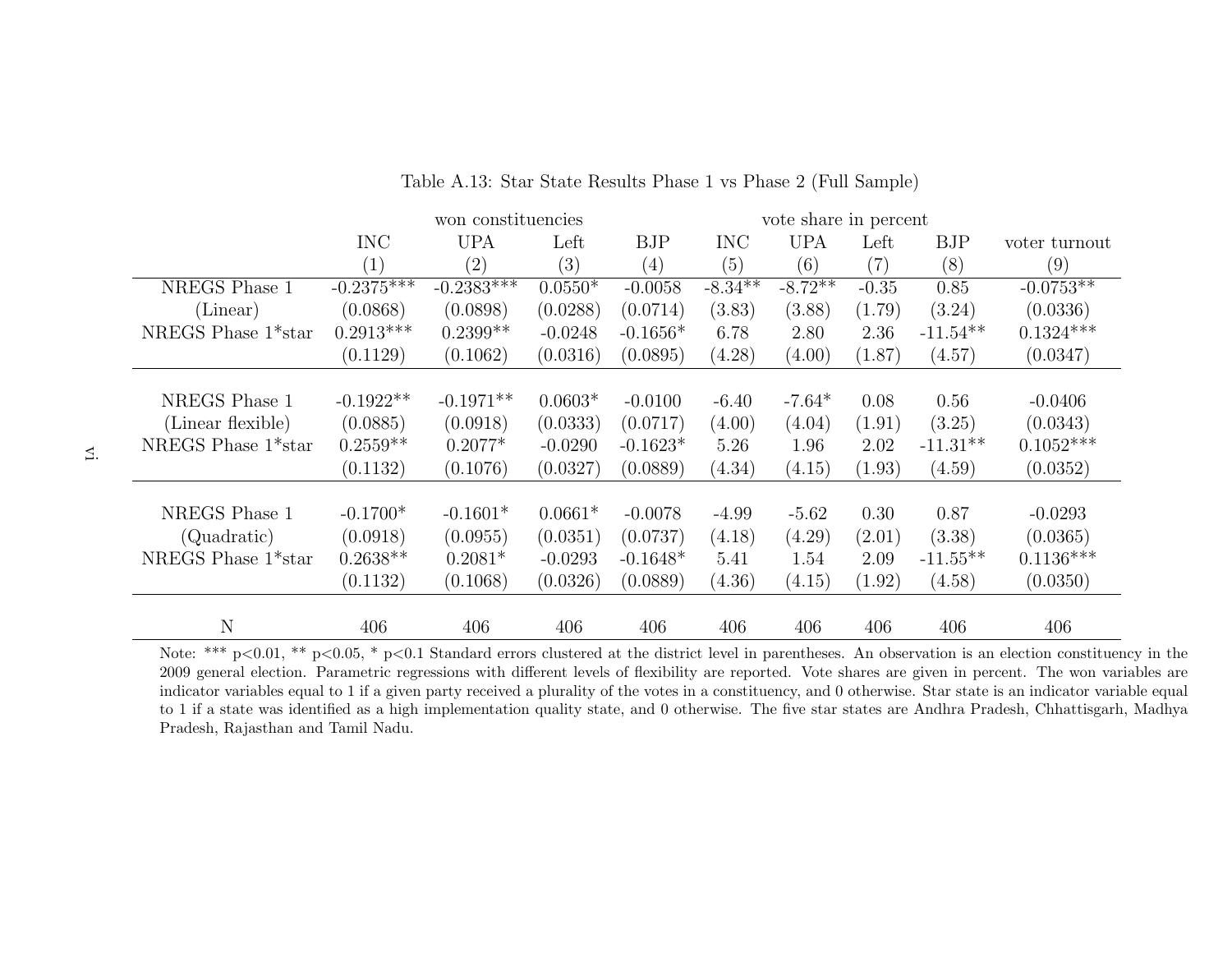|                                 |                   | won constituencies |                   |                   | vote share in percent |            |         |            |               |
|---------------------------------|-------------------|--------------------|-------------------|-------------------|-----------------------|------------|---------|------------|---------------|
|                                 | <b>INC</b>        | <b>UPA</b>         | Left              | <b>BJP</b>        | <b>INC</b>            | <b>UPA</b> | Left    | <b>BJP</b> | voter turnout |
|                                 | $\left( 1\right)$ | $\left( 2\right)$  | $\left( 3\right)$ | $\left( 4\right)$ | (5)                   | (6)        | (7)     | (8)        | (9)           |
| NREGS Phase 3                   | 0.0717            | 0.0681             | $-0.0151$         | $-0.0475$         | 4.56                  | 4.72       | $-1.42$ | $-4.19$    | $-0.0444$     |
| (Linear)                        | (0.0926)          | (0.0957)           | (0.0191)          | (0.0798)          | (3.76)                | (3.62)     | (1.54)  | (3.54)     | (0.0296)      |
| NREGS Phase 3 <sup>*</sup> star | $-0.2576**$       | $-0.1104$          | 0.0061            | 0.1270            | $-11.77***$           | $-2.02$    | $-0.70$ | $12.69***$ | $-0.1281***$  |
|                                 | (0.1144)          | (0.1125)           | (0.0224)          | (0.0973)          | (4.46)                | (3.81)     | (1.45)  | (4.67)     | (0.0338)      |
|                                 |                   |                    |                   |                   |                       |            |         |            |               |
| NREGS Phase 3                   | $0.1798*$         | 0.1795             | $-0.0141$         | 0.0262            | $10.02**$             | $11.02***$ | $-0.49$ | $-0.70$    | $-0.0117$     |
| (Linear flexible)               | (0.1066)          | (0.1100)           | (0.0201)          | (0.0931)          | (4.31)                | (3.83)     | (1.71)  | (4.18)     | (0.0294)      |
| NREGS Phase 3 <sup>*</sup> star | $-0.3495**$       | $-0.1599$          | 0.0026            | $-0.0799$         | $-17.68***$           | $-6.87$    | $-1.64$ | 1.91       | $-0.0915**$   |
|                                 | (0.1711)          | (0.1718)           | (0.0238)          | (0.1470)          | (6.62)                | (5.05)     | (1.80)  | (6.90)     | (0.0458)      |
|                                 |                   |                    |                   |                   |                       |            |         |            |               |
| NREGS Phase 3                   | 0.1481            | 0.1700             | 0.0003            | $-0.0866$         | 6.54                  | $8.11**$   | $-0.24$ | $-6.56*$   | 0.0132        |
| (Quadratic)                     | (0.1032)          | (0.1056)           | (0.0164)          | (0.0926)          | (4.05)                | (3.63)     | (1.53)  | (3.90)     | (0.0283)      |
| NREGS Phase 3*star              | $-0.2230*$        | $-0.0643$          | 0.0131            | 0.1093            | $-10.88**$            | $-0.49$    | $-0.17$ | $11.61**$  | $-0.1020***$  |
|                                 | (0.1149)          | (0.1120)           | (0.0243)          | (0.0971)          | (4.63)                | (3.90)     | (1.48)  | (4.74)     | (0.0332)      |
|                                 |                   |                    |                   |                   |                       |            |         |            |               |
| $\mathbf N$                     | 406               | 406                | 406               | 406               | 406                   | 406        | 406     | 406        | 406           |

Table A.14: Star State Results Phase <sup>2</sup> vs Phase <sup>3</sup> (Full Sample)

Note: \*\*\* p<0.01, \*\* p<0.05, \* p<0.1 Standard errors clustered at the district level in parentheses. An observation is an election constituency in the 2009 general election. Parametric regressions with different levels of flexibility are reported. Vote shares are given in percent. The won variables areindicator variables equal to 1 if <sup>a</sup> given party received <sup>a</sup> <sup>p</sup>lurality of the votes in <sup>a</sup> constituency, and 0 otherwise.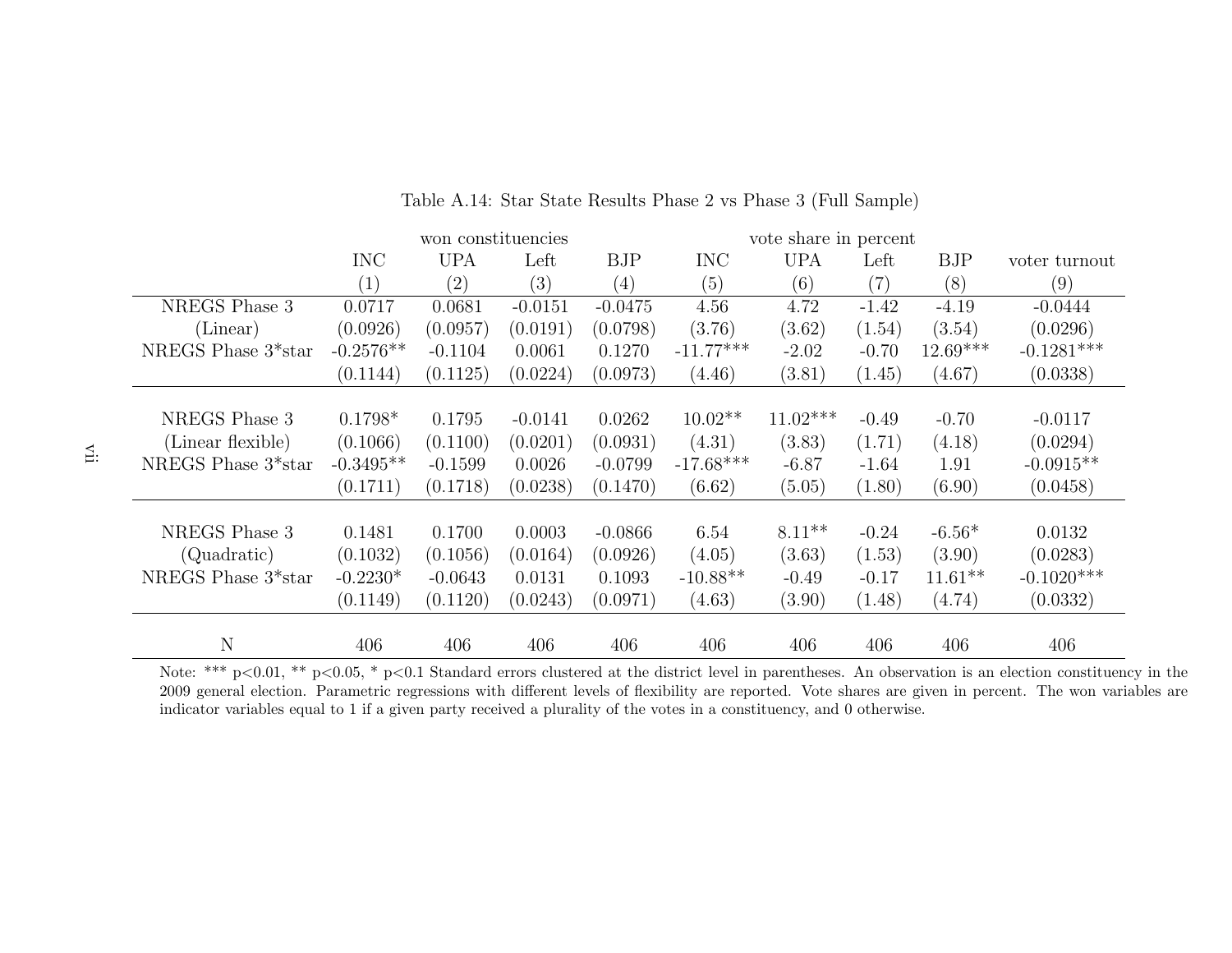|                   |            | incumbent Phase 1 vs 2 | incumbent Phase 2 vs 3 |            |  |  |
|-------------------|------------|------------------------|------------------------|------------|--|--|
|                   | won        | vote share             | won                    | vote share |  |  |
|                   | (1)        | $^{'}2)$               | $\left(3\right)$       | (4)        |  |  |
| <b>NREGS</b>      | $0.1455**$ | 1.65                   | 0.0396                 | 0.47       |  |  |
| (Linear)          | (0.0724)   | (3.15)                 | (0.0718)               | (3.32)     |  |  |
|                   |            |                        |                        |            |  |  |
| <b>NREGS</b>      | $0.1524**$ | 2.19                   | 0.0349                 | 1.35       |  |  |
| (Linear flexible) | (0.0755)   | (3.32)                 | (0.0797)               | (3.63)     |  |  |
|                   |            |                        |                        |            |  |  |
| <b>NREGS</b>      | $0.1719**$ | 2.81                   | 0.0579                 | 1.26       |  |  |
| (Quadratic)       | (0.0784)   | (3.51)                 | (0.0856)               | (3.85)     |  |  |
|                   |            |                        |                        |            |  |  |
| N                 | 406        | 406                    | 406                    | 406        |  |  |

Table A.15: Incumbent Results (Full Sample)

Note: \*\*\* p<0.01, \*\* p<0.05, \* p<0.1 Standard errors clustered at the district level in parentheses. An observation is an election constituency in the 2009 general election. Parametric regressions with different levels of flexibility are reported. Vote shares are given in percent. The won variables are indicator variables equal to 1 if a given party received a plurality of the votes in a constituency, and 0 otherwise. An incumbent is an individual who won a plurality of votes in his/her constituency in the 2004 general elections and who contested the 2009 elections in any constituency.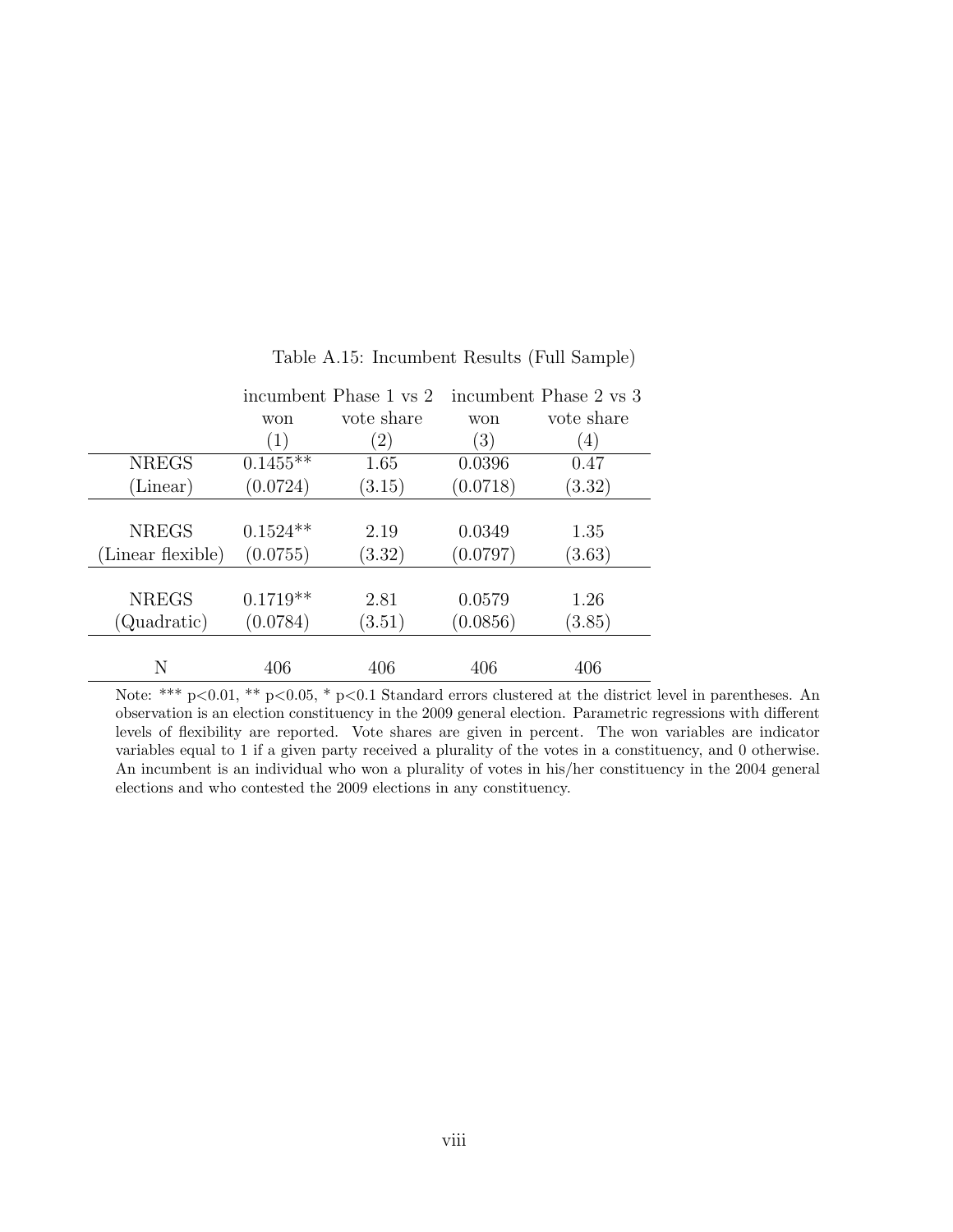|                   |           | incumbent Phase 1 vs 2 |              | incumbent Phase 2 vs 3 |
|-------------------|-----------|------------------------|--------------|------------------------|
|                   | won       | vote share             | won          | vote share             |
|                   | (1)       | (2)                    | (3)          | (4)                    |
| <b>NREGS</b>      | 0.0767    | 0.43                   | $0.1822**$   | 3.45                   |
| (Linear)          | (0.0779)  | (3.51)                 | (0.0811)     | (3.71)                 |
| NREGS*star        | $0.1987*$ | 3.40                   | $-0.3884***$ | $-8.05*$               |
|                   | (0.1117)  | (4.65)                 | (0.1034)     | (4.61)                 |
|                   |           |                        |              |                        |
| <b>NREGS</b>      | 0.0662    | 0.42                   | 0.1433       | 5.17                   |
| (Linear flexible) | (0.0828)  | (3.82)                 | (0.0961)     | (4.21)                 |
| NREGS*star        | $0.2901*$ | 7.70                   | $-0.3549**$  | $-11.42$               |
|                   | (0.1702)  | (7.31)                 | (0.1558)     | (7.27)                 |
|                   |           |                        |              |                        |
| <b>NREGS</b>      | 0.0960    | 1.57                   | $0.1705*$    | 3.57                   |
| (Quadratic)       | (0.0854)  | (3.95)                 | (0.0914)     | (4.10)                 |
| NREGS*star        | $0.1908*$ | 2.94                   | $-0.3937***$ | $-8.00*$               |
|                   | (0.1132)  | (4.70)                 | (0.1051)     | (4.69)                 |
|                   |           |                        |              |                        |
| N                 | 406       | 406                    | 406          | 406                    |

Table A.16: Incumbent Star Results (Full Sample)

Note: \*\*\* p<0.01, \*\* p<0.05, \* p<0.1 Standard errors clustered at the district level in parentheses. An observation is an election constituency in the 2009 general election. Parametric regressions with different levels of flexibility are reported. Vote shares are given in percent. The won variables are indicator variables equal to 1 if a given party received a plurality of the votes in a constituency, and 0 otherwise.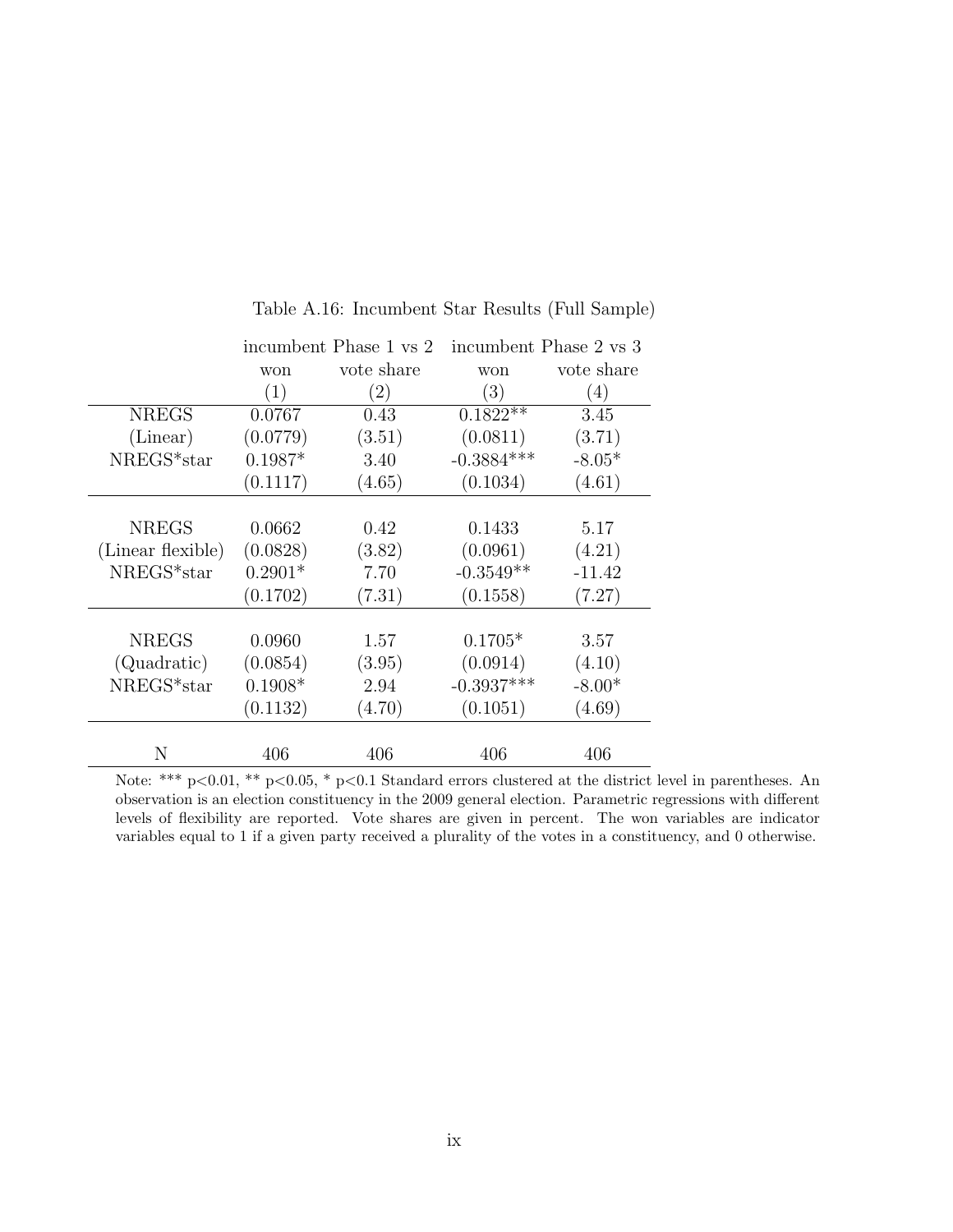|                   |                   |                   | Phase 1 vs Phase 2 |                   | Phase 2 vs Phase 3 |            |           |            |  |
|-------------------|-------------------|-------------------|--------------------|-------------------|--------------------|------------|-----------|------------|--|
|                   | <b>INC</b>        | <b>UPA</b>        | Left               | <b>BJP</b>        | <b>INC</b>         | <b>UPA</b> | Left      | <b>BJP</b> |  |
|                   | $\left( 1\right)$ | $\left( 2\right)$ | (3)                | $\left( 4\right)$ | (5)                | (6)        | (7)       | (8)        |  |
| <b>NREGS</b>      | $-0.1271$         | $-0.1381*$        | $0.0521*$          | $-0.0603$         | $-0.0506$          | $-0.0178$  | $-0.0166$ | $-0.0042$  |  |
| (Linear)          | (0.0810)          | (0.0829)          | (0.0293)           | (0.0633)          | (0.0820)           | (0.0843)   | (0.0222)  | (0.0703)   |  |
|                   |                   |                   |                    |                   |                    |            |           |            |  |
| <b>NREGS</b>      | $-0.0783$         | $-0.0916$         | $0.0503**$         | $-0.0682$         | 0.0303             | 0.0710     | $-0.0117$ | $-0.0106$  |  |
| (Linear flexible) | (0.0819)          | (0.0841)          | (0.0254)           | (0.0653)          | (0.0884)           | (0.0925)   | (0.0213)  | (0.0762)   |  |
|                   |                   |                   |                    |                   |                    |            |           |            |  |
| <b>NREGS</b>      | $-0.0394$         | $-0.0372$         | $0.0491*$          | $-0.0679$         | 0.0609             | 0.1110     | $0.0454*$ | $-0.0485$  |  |
| (Quadratic)       | (0.0869)          | (0.0888)          | (0.0255)           | (0.0675)          | (0.0940)           | (0.0975)   | (0.0264)  | (0.0811)   |  |
|                   |                   |                   |                    |                   |                    |            |           |            |  |
| N                 | 406               | 406               | 406                | 406               | 406                | 406        | 406       | 406        |  |

Table A.17: Election Results: Probit specification won constituencies

N 406 406 406 406 406 406 406 406 Note: \*\*\* <sup>p</sup><sup>&</sup>lt;0.01, \*\* <sup>p</sup><sup>&</sup>lt;0.05, \* <sup>p</sup><sup>&</sup>lt;0.1 Standard errors clustered at the district level in parentheses. An observation is an election constituency in the 2009 general election. Parametric regressions with different levels of flexibility are reported. Vote shares are given in percent. The won variables areindicator variables equal to 1 if <sup>a</sup> given party received <sup>a</sup> <sup>p</sup>lurality of the votes in <sup>a</sup> constituency, and 0 otherwise.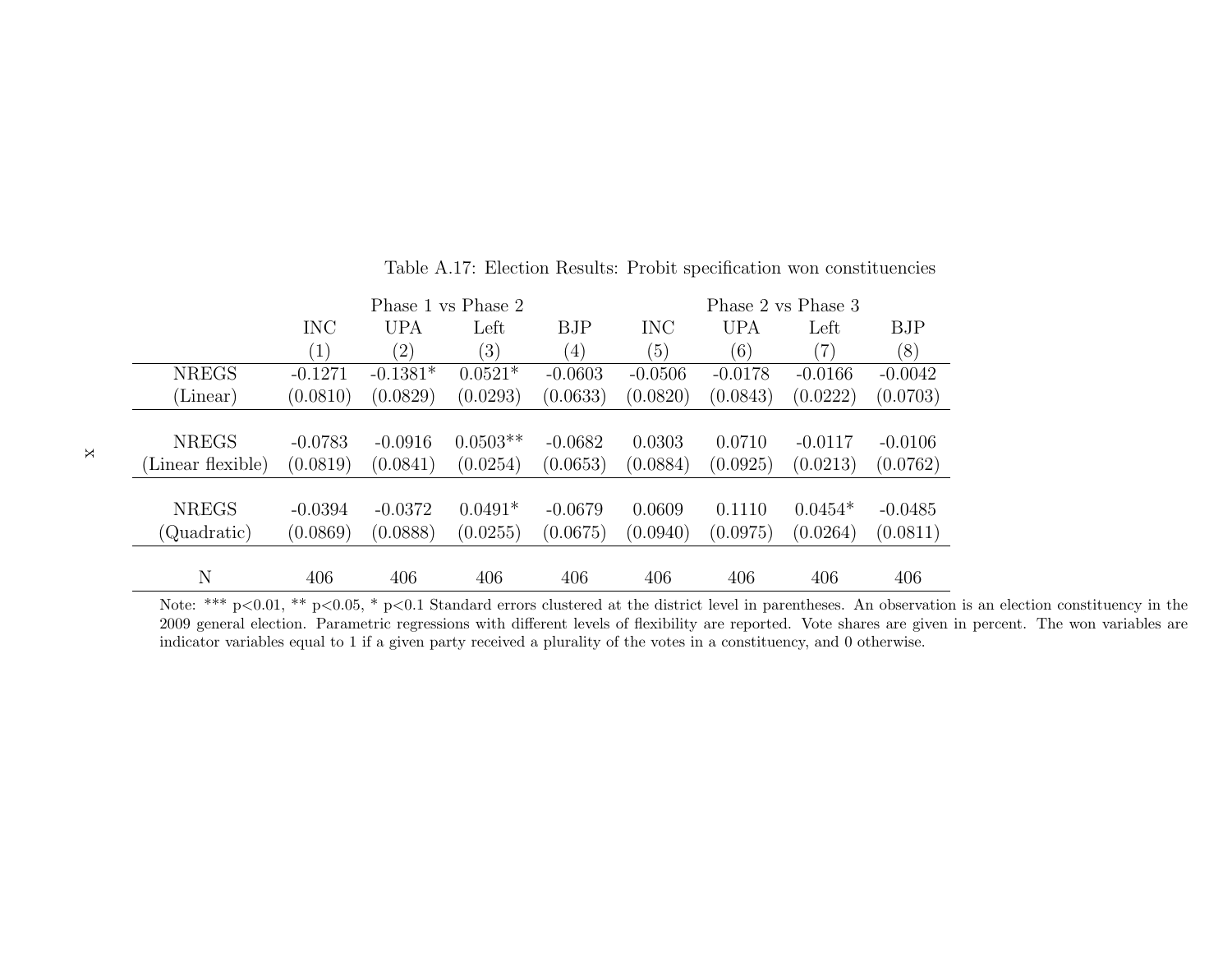|                   |              | Phase 1 vs Phase 2 |            |            | Phase 2 vs Phase 3 |            |            |  |
|-------------------|--------------|--------------------|------------|------------|--------------------|------------|------------|--|
|                   | <b>INC</b>   | <b>UPA</b>         | Left       | <b>BJP</b> | <b>INC</b>         | <b>UPA</b> | <b>BJP</b> |  |
|                   | (1)          | $\left( 2\right)$  | (3)        | (4)        | (5)                | (6)        | (7)        |  |
| <b>NREGS</b>      | $-0.2413***$ | $-0.2343***$       | $0.0532*$  | $-0.0061$  | 0.0681             | 0.0649     | $-0.0471$  |  |
| (Linear)          | (0.0871)     | (0.0869)           | (0.0307)   | (0.0698)   | (0.0924)           | (0.0932)   | (0.0772)   |  |
| $NREGS*star$      | $0.2804***$  | $0.2379**$         | $0.1178**$ | $-0.1778*$ | $-0.2443**$        | $-0.1087$  | 0.1224     |  |
|                   | (0.1056)     | (0.1059)           | (0.0487)   | (0.0981)   | (0.1050)           | (0.1104)   | (0.0924)   |  |
|                   |              |                    |            |            |                    |            |            |  |
| <b>NREGS</b>      | $-0.1861**$  | $-0.1880**$        | $0.0502*$  | $-0.0102$  | $0.1763*$          | $0.1760*$  | 0.0260     |  |
| (Linear flexible) | (0.0881)     | (0.0885)           | (0.0260)   | (0.0716)   | (0.1034)           | (0.1053)   | (0.0894)   |  |
| NREGS*star        | $0.2380**$   | $0.2007*$          | $0.1117**$ | $-0.1743*$ | $-0.3365**$        | $-0.1597$  | $-0.0579$  |  |
|                   | (0.1051)     | (0.1068)           | (0.0459)   | (0.0977)   | (0.1557)           | (0.1692)   | (0.1420)   |  |
|                   |              |                    |            |            |                    |            |            |  |
| <b>NREGS</b>      | $-0.1611*$   | $-0.1476$          | $0.0502*$  | $-0.0073$  | 0.1415             | 0.1625     | $-0.0777$  |  |
| (Quadratic)       | (0.0932)     | (0.0931)           | (0.0262)   | (0.0736)   | (0.0989)           | (0.0996)   | (0.0851)   |  |
| $NREGS*star$      | $0.2431**$   | $0.1964*$          | $0.1244**$ | $-0.1772*$ | $-0.2049*$         | $-0.0563$  | 0.1055     |  |
|                   | (0.1053)     | (0.1058)           | (0.0489)   | (0.0976)   | (0.1059)           | (0.1116)   | (0.0933)   |  |
|                   |              |                    |            |            |                    |            |            |  |
| N                 | 406          | 406                | 406        | 406        | 406                | 406        | 406        |  |

Table A.18: Star State Results: Probit specification won constituencies

Note: \*\*\* p<0.01, \*\* p<0.05, \* p<0.1 Standard errors clustered at the district level in parentheses. An observation is an election constituency in the 2009 general election. Parametric regressions with different levels of flexibility are reported. Vote shares are given in percent. The won variables areindicator variables equal to 1 if <sup>a</sup> given party received <sup>a</sup> <sup>p</sup>lurality of the votes in <sup>a</sup> constituency, and 0 otherwise.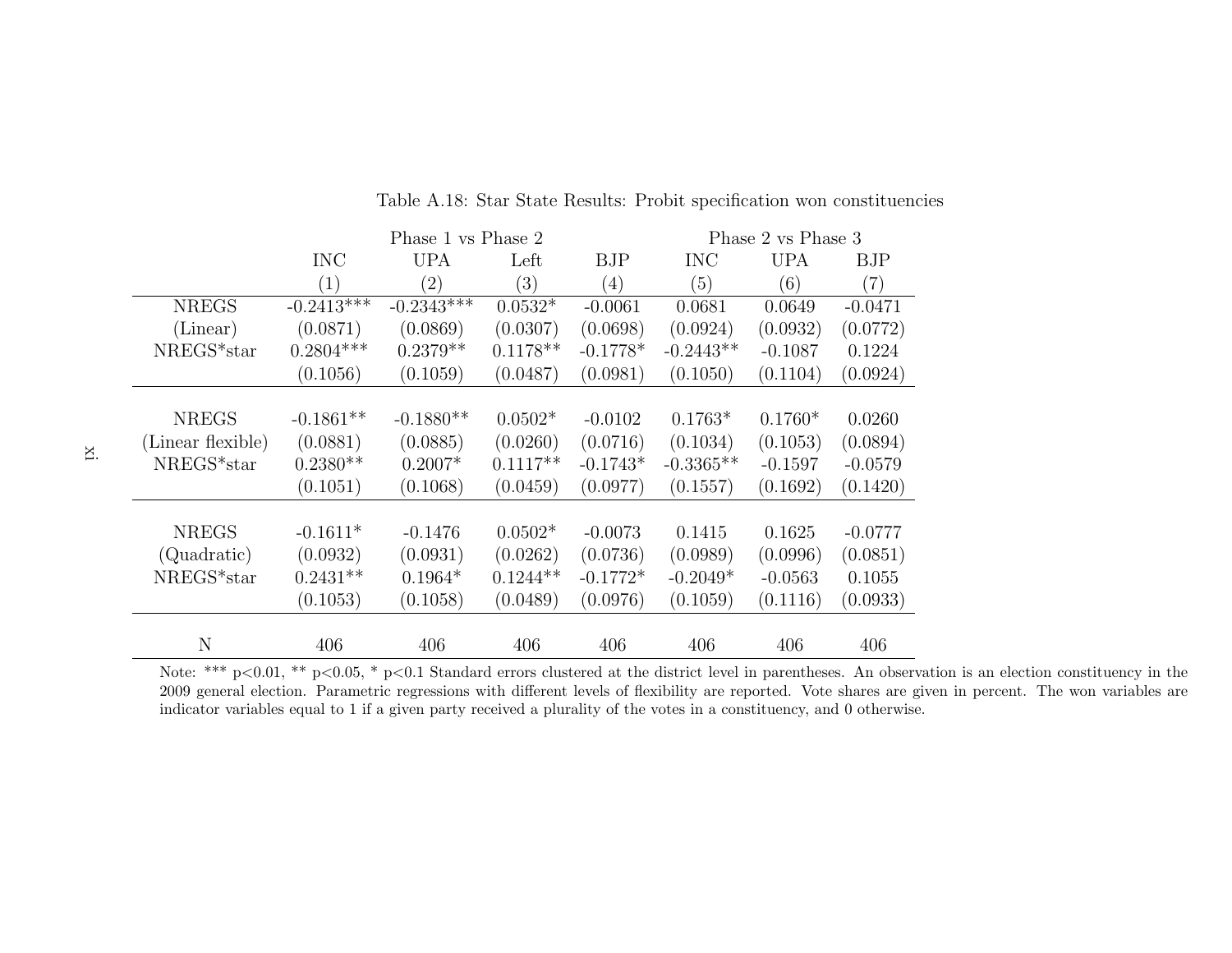|                   |            | incumbent Phase 1 vs 2 |          | incumbent Phase 2 vs 3 |
|-------------------|------------|------------------------|----------|------------------------|
|                   | main       | star                   | main     | star                   |
|                   | (1)        | (2)                    | (3)      | (4)                    |
| <b>NREGS</b>      | $0.1460**$ | 0.0783                 | 0.0397   | $0.1809**$             |
| (Linear)          | (0.0716)   | (0.0794)               | (0.0719) | (0.0809)               |
| NREGS*star        |            | $0.1794*$              |          | $-0.3767***$           |
|                   |            | (0.1038)               |          | (0.0988)               |
|                   |            |                        |          |                        |
| <b>NREGS</b>      | $0.1513**$ | 0.0683                 | 0.0350   | 0.1452                 |
| (Linear flexible) | (0.0731)   | (0.0836)               | (0.0791) | (0.0920)               |
| $NREGS*star$      |            | $0.2549*$              |          | $-0.3461**$            |
|                   |            | (0.1501)               |          | (0.1585)               |
|                   |            |                        |          |                        |
| <b>NREGS</b>      | $0.1715**$ | 0.0983                 | 0.0578   | $0.1689*$              |
| (Quadratic)       | (0.0767)   | (0.0862)               | (0.0852) | (0.0907)               |
| NREGS*star        |            | 0.1719                 |          | $-0.3823***$           |
|                   |            | (0.1047)               |          | (0.1002)               |
|                   |            |                        |          |                        |
| N                 | 406        | 406                    | 406      | 406                    |

Table A.19: Probit Incumbent Main and Star Results won constituencies

Note: \*\*\* p<0.01, \*\* p<0.05, \* p<0.1 Standard errors clustered at the district level in parentheses. An observation is an election constituency in the 2009 general election. Parametric regressions with different levels of flexibility are reported. Vote shares are given in percent. The won variables are indicator variables equal to 1 if a given party received a plurality of the votes in a constituency, and 0 otherwise.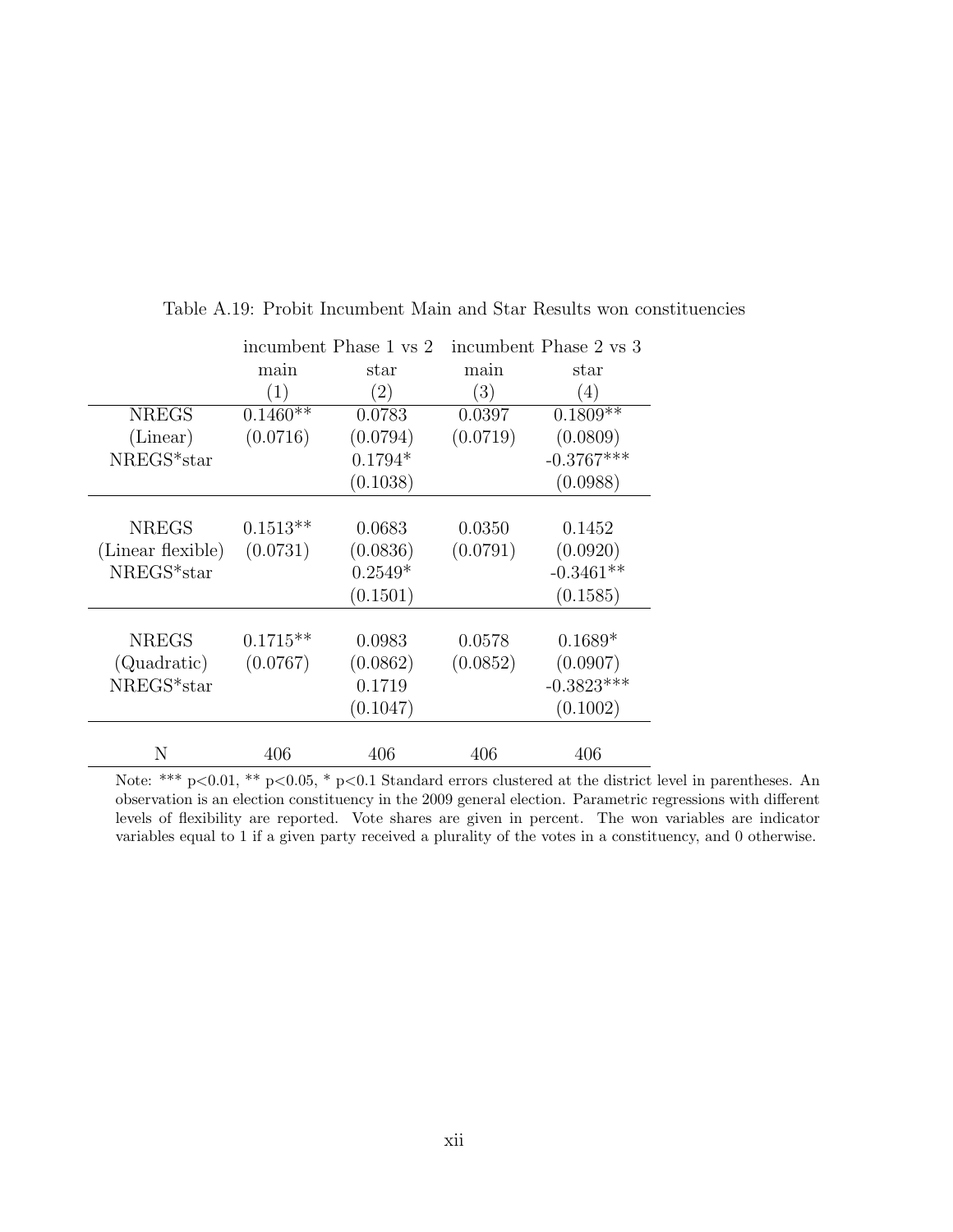|            |            | won constituencies |                  |            | vote share in percent |        |            |               |
|------------|------------|--------------------|------------------|------------|-----------------------|--------|------------|---------------|
| <b>INC</b> | <b>UPA</b> | Left               | <b>BJP</b>       | <b>INC</b> | <b>UPA</b>            | Left   | <b>BJP</b> | voter turnout |
| (1)        | (2)        | (3)                | (4)              | (5)        | (6)                   |        | (8)        | (9)           |
| $-0.3332$  | $-0.3621$  | $0.1201*$          | $-0.1559$        | $-14.28$   | $-17.93*$             | 0.92   | $-7.25$    | $-0.0778$     |
| (0.2239)   | (0.2283)   | (0.0626)           | (0.1717)         | (9.83)     | (10.12)               | (3.82) | (8.29)     | (0.0768)      |
|            |            |                    |                  |            |                       |        |            |               |
| $-0.2581$  | $-0.2933$  | $0.1442*$          | $-0.1944$        | $-11.34$   | $-17.02$              | 1.91   | $-9.28$    | $-0.0122$     |
| (0.2543)   | (0.2596)   | (0.0797)           | (0.1989)         | (11.13)    | (11.58)               | (4.48) | (9.53)     | (0.0854)      |
|            |            |                    |                  |            |                       |        |            |               |
| $-0.1573$  | $-0.1457$  |                    | $-0.2248$        | $-5.94$    | $-10.80$              | 3.01   | $-10.04$   | 0.0508        |
| (0.3002)   | (0.3044)   | (0.1018)           | (0.2419)         | (12.97)    | (13.46)               | (5.44) | (11.52)    | (0.1030)      |
|            |            |                    |                  |            |                       |        |            |               |
|            |            |                    |                  |            |                       |        |            | 406           |
|            | 406        | 406                | $0.1809*$<br>406 | 406        | 406                   | 406    | 406        | 406           |

Table A.20: Election Results Phase <sup>1</sup> vs Phase <sup>2</sup> (TOT)

 2009 general election. Parametric regressions with different levels of flexibility are reported. Vote shares are given in percent. The won variables areindicator variables equal to 1 if <sup>a</sup> given party received <sup>a</sup> <sup>p</sup>lurality of the votes in <sup>a</sup> constituency, and 0 otherwise.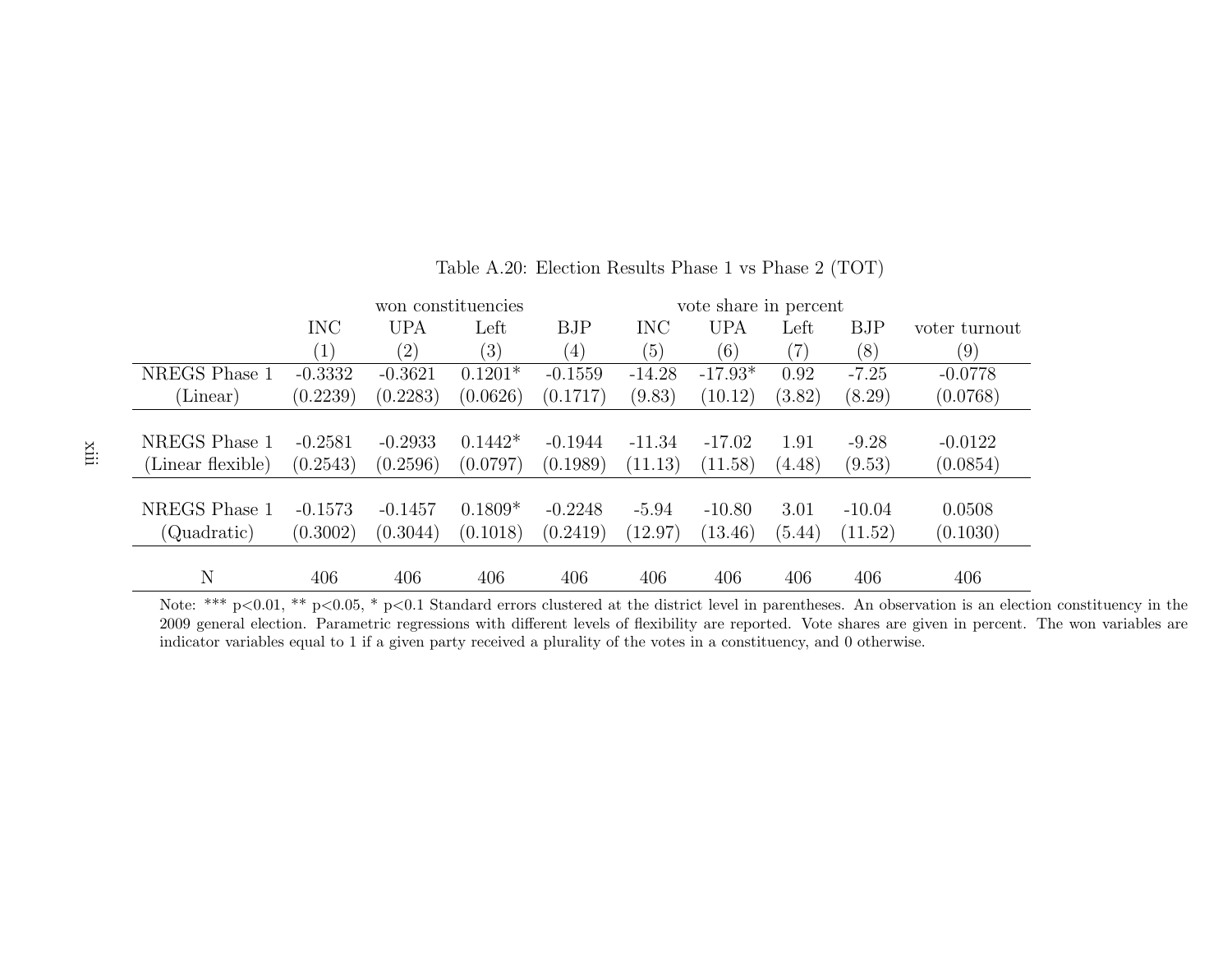|                   |            |            | won constituencies |            |            | vote share in percent |                   |          |               |
|-------------------|------------|------------|--------------------|------------|------------|-----------------------|-------------------|----------|---------------|
|                   | <b>INC</b> | <b>UPA</b> | Left               | <b>BJP</b> | <b>INC</b> | <b>UPA</b>            | Left              | BJP      | voter turnout |
|                   | (1)        | (2)        | (3)                | (4)        | (5)        | (6)                   | $\left( 7\right)$ | (8)      | (9)           |
| NREGS Phase 3     | $-0.1348$  | $-0.0429$  | $-0.0315$          | $-0.0090$  | $-2.13$    | 5.82                  | $-4.30$           | $-0.06$  | $-0.2611$ *** |
| (Linear)          | (0.2358)   | (0.2400)   | (0.0431)           | (0.2021)   | (9.46)     | (8.80)                | (3.45)            | (9.10)   | (0.0805)      |
|                   |            |            |                    |            |            |                       |                   |          |               |
| NREGS Phase 3     | 0.1128     | 0.2296     | $-0.0324$          | $-0.0380$  | 8.90       | $18.53*$              | $-2.45$           | $-3.71$  | $-0.1068$     |
| (Linear flexible) | (0.2559)   | (0.2648)   | (0.0440)           | (0.2317)   | (10.45)    | (9.72)                | (3.61)            | (10.17)  | (0.0765)      |
|                   |            |            |                    |            |            |                       |                   |          |               |
| NREGS Phase 3     | 0.2343     | 0.4272     | 0.0211             | $-0.2161$  | 9.56       | 23.54                 | $-0.54$           | $-13.85$ | $-0.0627$     |
| (Quadratic)       | (0.3648)   | (0.3832)   | (0.0554)           | (0.3322)   | (15.01)    | (14.45)               | (4.88)            | (14.54)  | (0.0955)      |
|                   |            |            |                    |            |            |                       |                   |          |               |
| $\mathbf N$       | 406        | 406        | 406                | 406        | 406        | 406                   | 406               | 406      | 406           |

Table A.21: Election Results Phase <sup>2</sup> vs Phase <sup>3</sup> (TOT)

 2009 general election. Parametric regressions with different levels of flexibility are reported. Vote shares are given in percent. The won variables areindicator variables equal to 1 if <sup>a</sup> given party received <sup>a</sup> <sup>p</sup>lurality of the votes in <sup>a</sup> constituency, and 0 otherwise.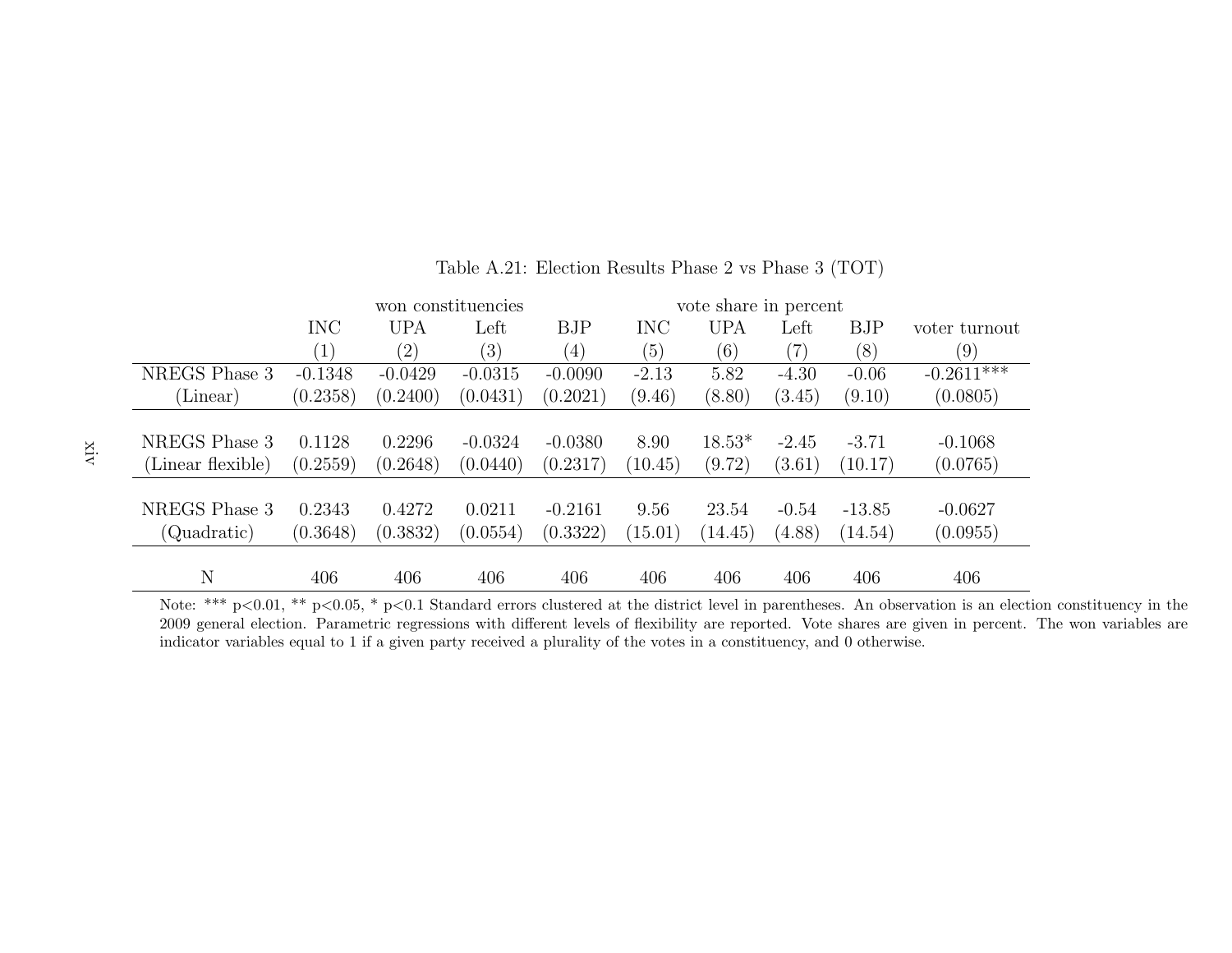|                                 |             | won constituencies |           |            |            |            | vote share in percent |            |               |  |
|---------------------------------|-------------|--------------------|-----------|------------|------------|------------|-----------------------|------------|---------------|--|
|                                 | <b>INC</b>  | <b>UPA</b>         | Left      | <b>BJP</b> | <b>INC</b> | <b>UPA</b> | Left                  | <b>BJP</b> | voter turnout |  |
|                                 | (1)         | $\left( 2\right)$  | (3)       | (4)        | (5)        | (6)        | $\left( 7\right)$     | (8)        | (9)           |  |
| NREGS Phase 1                   | $-0.5399**$ | $-0.5550$ **       | $0.1360*$ | $-0.0574$  | $-19.85*$  | $-21.82**$ | $-0.31$               | $-0.75$    | $-0.1611*$    |  |
| (Linear)                        | (0.2488)    | (0.2501)           | (0.0697)  | (0.1791)   | (10.68)    | (10.68)    | (4.32)                | (8.24)     | (0.0909)      |  |
| NREGS Phase 1 <sup>*</sup> star | $0.4715**$  | $0.3824**$         | $-0.0354$ | $-0.2875*$ | 10.58      | 3.64       | 4.03                  | $-19.86**$ | $0.2188***$   |  |
|                                 | (0.1943)    | (0.1794)           | (0.0572)  | (0.1695)   | (7.51)     | (7.63)     | (3.11)                | (8.86)     | (0.0617)      |  |
|                                 |             |                    |           |            |            |            |                       |            |               |  |
| NREGS Phase 1                   | $-0.5137*$  | $-0.5442*$         | $0.1725*$ | $-0.0863$  | $-18.41$   | $-23.05*$  | 0.80                  | $-2.17$    | $-0.0993$     |  |
| (Linear flexible)               | (0.2931)    | (0.2964)           | (0.0922)  | (0.2113)   | (12.61)    | (12.83)    | (5.29)                | (9.69)     | (0.1061)      |  |
| NREGS Phase 1 <sup>*</sup> star | $0.4610**$  | $0.3781**$         | $-0.0499$ | $-0.2759$  | 10.01      | 4.13       | 3.59                  | $-19.30**$ | $0.1942***$   |  |
|                                 | (0.2004)    | (0.1876)           | (0.0601)  | (0.1697)   | (7.83)     | (7.99)     | (3.31)                | (8.81)     | (0.0658)      |  |
|                                 |             |                    |           |            |            |            |                       |            |               |  |
| NREGS Phase 1                   | $-0.4849$   | $-0.4750$          | $0.2217*$ | $-0.1027$  | $-15.29$   | $-19.28$   | 2.01                  | $-2.15$    | $-0.0526$     |  |
| (Quadratic)                     | (0.3507)    | (0.3504)           | (0.1195)  | (0.2581)   | (14.98)    | (15.40)    | (6.47)                | (11.89)    | (0.1254)      |  |
| NREGS Phase $1*$ star           | $0.4589**$  | $0.3642*$          | $-0.0550$ | $-0.2771$  | 9.54       | 3.06       | 3.50                  | $-19.54**$ | $0.1940***$   |  |
|                                 | (0.2027)    | (0.1885)           | (0.0654)  | (0.1712)   | (7.86)     | (8.00)     | (3.39)                | (8.85)     | (0.0671)      |  |
|                                 |             |                    |           |            |            |            |                       |            |               |  |
| $\mathbf N$                     | 406         | 406                | 406       | 406        | 406        | 406        | 406                   | 406        | 406           |  |

Table A.22: Star State Results Phase <sup>1</sup> vs Phase <sup>2</sup> (TOT)

Note: \*\*\* p<0.01, \*\* p<0.05, \* p<0.1 Standard errors clustered at the district level in parentheses. An observation is an election constituency in the 2009 general election. Parametric regressions with different levels of flexibility are reported. Vote shares are given in percent. The won variables areindicator variables equal to 1 if <sup>a</sup> given party received <sup>a</sup> <sup>p</sup>lurality of the votes in <sup>a</sup> constituency, and 0 otherwise.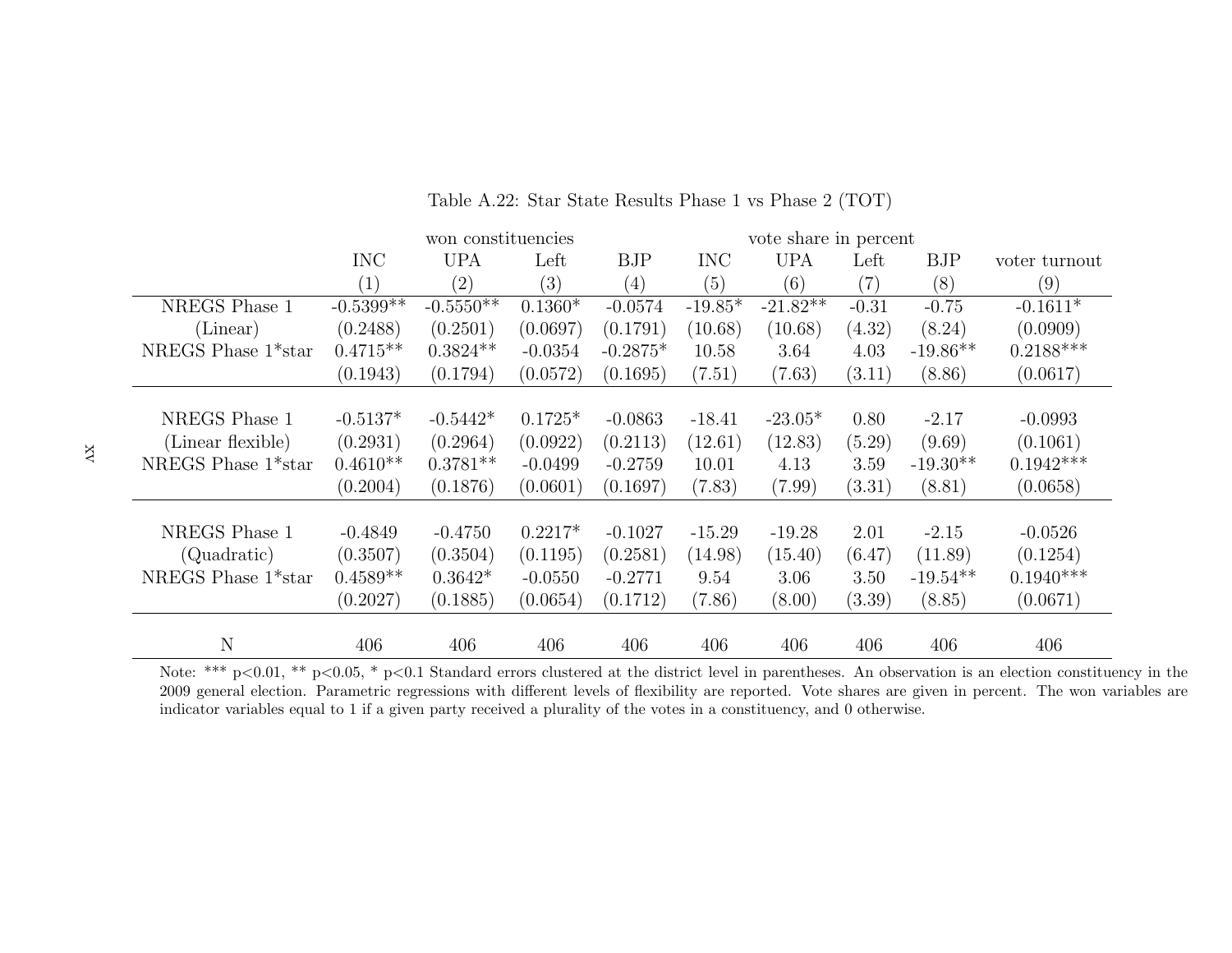|                                 |             | won constituencies |           |            |             |            | vote share in percent |            |               |  |
|---------------------------------|-------------|--------------------|-----------|------------|-------------|------------|-----------------------|------------|---------------|--|
|                                 | <b>INC</b>  | <b>UPA</b>         | Left      | <b>BJP</b> | <b>INC</b>  | <b>UPA</b> | Left                  | <b>BJP</b> | voter turnout |  |
|                                 | (1)         | $\left( 2\right)$  | (3)       | (4)        | (5)         | (6)        | (7)                   | (8)        | (9)           |  |
| NREGS Phase 3                   | 0.1304      | 0.1617             | $-0.0412$ | $-0.0987$  | 9.60        | 12.79      | $-4.22$               | $-8.28$    | $-0.1620**$   |  |
| (Linear)                        | (0.2470)    | (0.2543)           | (0.0503)  | (0.2164)   | (10.16)     | (9.59)     | (4.07)                | (9.86)     | (0.0804)      |  |
| NREGS Phase 3 <sup>*</sup> star | $-0.4330**$ | $-0.1753$          | 0.0065    | 0.2102     | $-19.44***$ | $-2.26$    | $-1.63$               | $21.15***$ | $-0.2373***$  |  |
|                                 | (0.1925)    | (0.1836)           | (0.0360)  | (0.1647)   | (7.33)      | (6.09)     | (2.33)                | (8.36)     | (0.0877)      |  |
|                                 |             |                    |           |            |             |            |                       |            |               |  |
| NREGS Phase 3                   | 0.3244      | 0.4188             | $-0.0421$ | $-0.0998$  | 18.21       | $25.54**$  | $-2.72$               | $-8.99$    | $-0.0435$     |  |
| (Linear flexible)               | (0.2691)    | (0.2785)           | (0.0506)  | (0.2418)   | (11.29)     | (10.46)    | (4.10)                | (10.82)    | (0.0858)      |  |
| NREGS Phase 3 <sup>*</sup> star | $-0.3862**$ | $-0.1134$          | 0.0063    | 0.2099     | $-17.36**$  | 0.81       | $-1.27$               | $20.97**$  | $-0.2087***$  |  |
|                                 | (0.1907)    | (0.1843)           | (0.0355)  | (0.1654)   | (7.62)      | (6.90)     | (2.27)                | (8.60)     | (0.0758)      |  |
|                                 |             |                    |           |            |             |            |                       |            |               |  |
| NREGS Phase 3                   | 0.4235      | 0.6052             | 0.0092    | $-0.2609$  | 18.05       | $30.46**$  | $-1.01$               | $-17.69$   | $-0.0133$     |  |
| (Quadratic)                     | (0.3776)    | (0.4045)           | (0.0558)  | (0.3393)   | (15.59)     | (15.37)    | (5.17)                | (15.18)    | (0.1065)      |  |
| NREGS Phase 3*star              | $-0.3270$   | $-0.0149$          | 0.0247    | 0.1515     | $-16.38**$  | 4.13       | $-0.47$               | $17.74**$  | $-0.1835**$   |  |
|                                 | (0.1994)    | (0.1962)           | (0.0414)  | (0.1695)   | (8.22)      | (7.75)     | (2.20)                | (8.58)     | (0.0727)      |  |
|                                 |             |                    |           |            |             |            |                       |            |               |  |
| $\mathbf N$                     | 406         | 406                | 406       | 406        | 406         | 406        | 406                   | 406        | 406           |  |

Table A.23: Star State Results Phase <sup>2</sup> vs Phase <sup>3</sup> (TOT)

Note: \*\*\* p<0.01, \*\* p<0.05, \* p<0.1 Standard errors clustered at the district level in parentheses. An observation is an election constituency in the 2009 general election. Parametric regressions with different levels of flexibility are reported. Vote shares are given in percent. The won variables areindicator variables equal to 1 if <sup>a</sup> given party received <sup>a</sup> <sup>p</sup>lurality of the votes in <sup>a</sup> constituency, and 0 otherwise.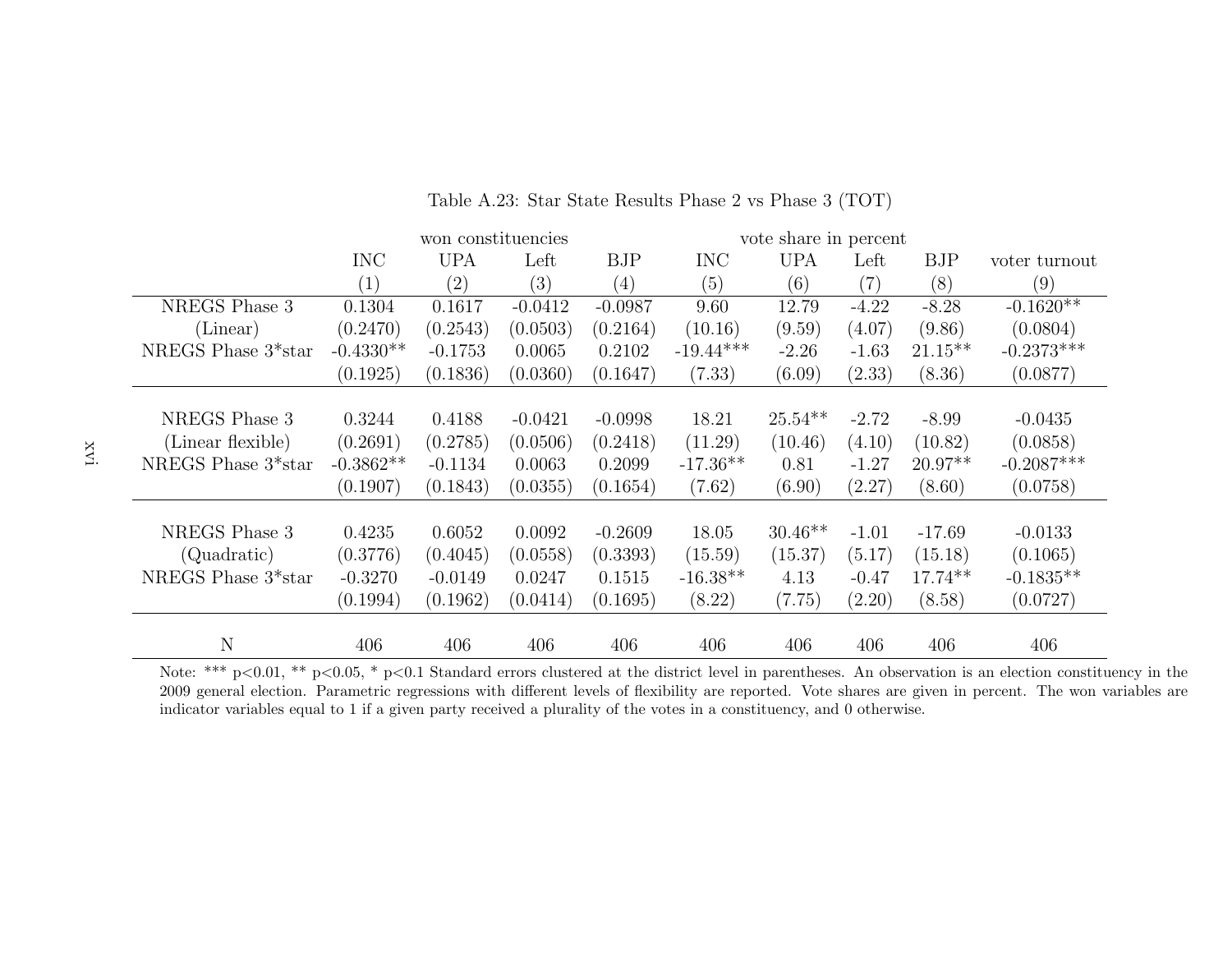|                   |            | incumbent Phase 1 vs 2 |                   | incumbent Phase 2 vs 3 |
|-------------------|------------|------------------------|-------------------|------------------------|
|                   | won        | vote share             | won               | vote share             |
|                   | (1)        | (2)                    | $\left( 3\right)$ | $\left(4\right)$       |
| <b>NREGS</b>      | $0.3812**$ | 4.32                   | 0.1130            | 1.34                   |
| (Linear)          | (0.1939)   | (8.22)                 | (0.2076)          | (9.48)                 |
|                   |            |                        |                   |                        |
| <b>NREGS</b>      | $0.4534*$  | 6.40                   | 0.0989            | 4.00                   |
| (Linear flexible) | (0.2319)   | (9.74)                 | (0.2310)          | (10.54)                |
|                   |            |                        |                   |                        |
| <b>NREGS</b>      | $0.5876**$ | 9.61                   | 0.2189            | 4.76                   |
| (Quadratic)       | (0.2989)   | (12.07)                | (0.3383)          | (14.85)                |
|                   |            |                        |                   |                        |
| Ν                 | 406        | 406                    | 406               | 406                    |

#### Table A.24: Incumbent Results (TOT)

Note: \*\*\* p<0.01, \*\* p<0.05, \* p<0.1 Standard errors clustered at the district level in parentheses. An observation is an election constituency in the 2009 general election. Parametric regressions with different levels of flexibility are reported. Vote shares are given in percent. The won variables are indicator variables equal to 1 if a given party received a plurality of the votes in a constituency, and 0 otherwise. An incumbent is an individual who won a plurality of votes in his/her constituency in the 2004 general elections and who contested the 2009 elections in any constituency.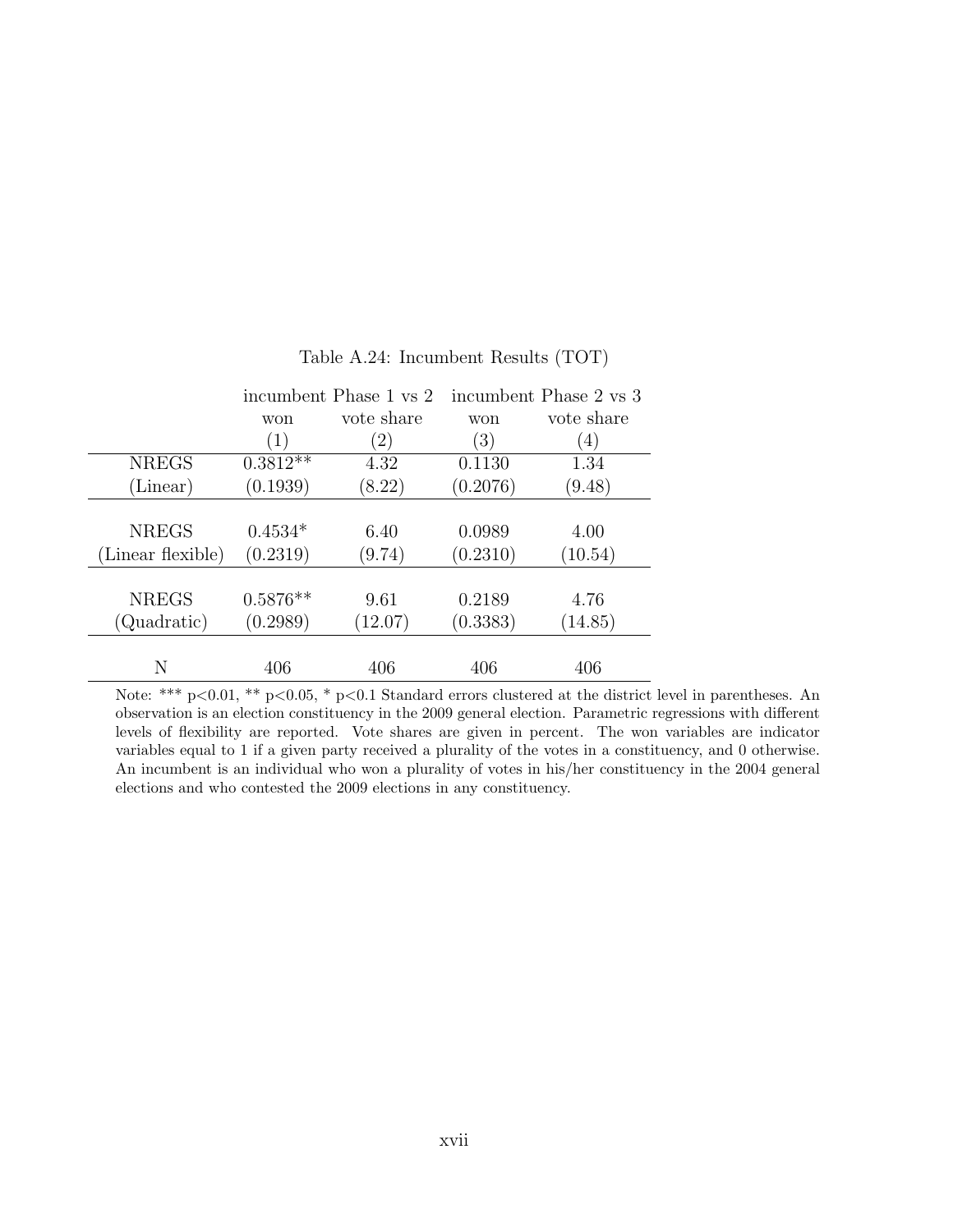|                   |            | incumbent Phase 1 vs 2 | incumbent Phase 2 vs 3 |            |
|-------------------|------------|------------------------|------------------------|------------|
|                   | won        | vote share             | won                    | vote share |
|                   | (1)<br>(2) |                        | (3)                    | (4)        |
| <b>NREGS</b>      | 0.2490     | 1.97                   | $0.4067*$              | 7.51       |
| (Linear)          | (0.1875)   | (8.54)                 | (0.2411)               | (10.25)    |
| NREGS*star        | 0.3545     | 5.95                   | $-0.6325***$           | $-13.20*$  |
|                   | (0.2259)   | (8.08)                 | (0.1753)               | (7.68)     |
|                   |            |                        |                        |            |
| <b>NREGS</b>      | 0.3075     | 3.98                   | 0.3149                 | 8.46       |
| (Linear flexible) | (0.2320)   | (10.54)                | (0.2589)               | (11.21)    |
| NREGS*star        | 0.3312     | 5.15                   | $-0.6547***$           | $-12.97*$  |
|                   | (0.2265)   | (8.22)                 | (0.1822)               | (7.83)     |
|                   |            |                        |                        |            |
| <b>NREGS</b>      | 0.4281     | 6.91                   | 0.4025                 | 8.60       |
| (Quadratic)       | (0.2940)   | (13.10)                | (0.3695)               | (15.29)    |
| NREGS*star        | 0.3136     | 4.82                   | $-0.6341***$           | $-12.81$   |
|                   | (0.2371)   | (8.38)                 | (0.1871)               | (8.29)     |
| N                 | 406        | 406                    | 406                    | 406        |

Table A.25: Incumbent Star Results (TOT)

Note: \*\*\* p<0.01, \*\* p<0.05, \* p<0.1 Standard errors clustered at the district level in parentheses. An observation is an election constituency in the 2009 general election. Parametric regressions with different levels of flexibility are reported. Vote shares are given in percent. The won variables are indicator variables equal to 1 if a given party received a plurality of the votes in a constituency, and 0 otherwise.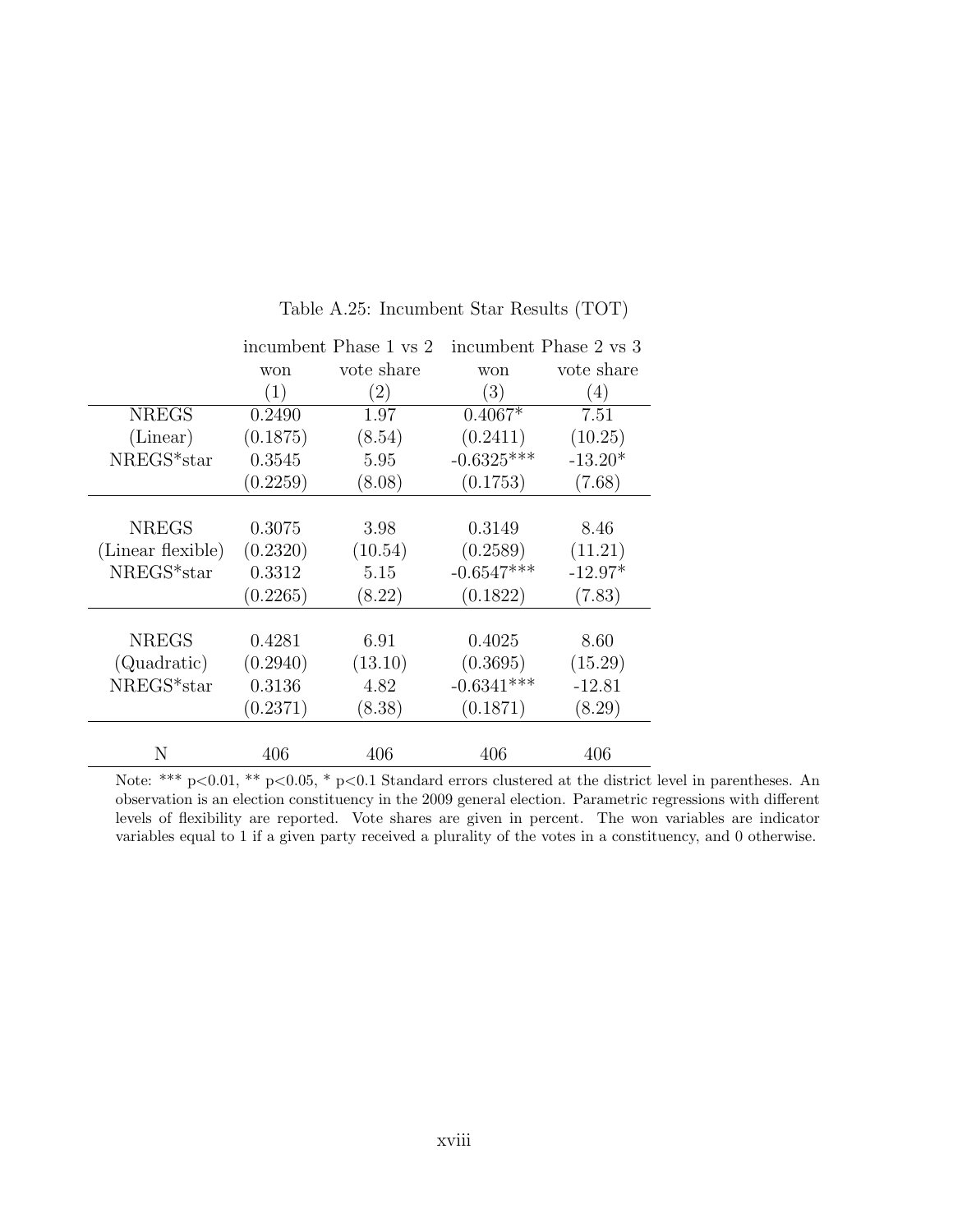|                                 | won constituencies |                   |                   | vote share in percent |            |            |                   |            |               |
|---------------------------------|--------------------|-------------------|-------------------|-----------------------|------------|------------|-------------------|------------|---------------|
|                                 | <b>INC</b>         | <b>UPA</b>        | Left              | <b>BJP</b>            | <b>INC</b> | <b>UPA</b> | Left              | <b>BJP</b> | voter turnout |
|                                 | $\left( 1\right)$  | $\left( 2\right)$ | $\left( 3\right)$ | $\left(4\right)$      | (5)        | (6)        | $\left( 7\right)$ | (8)        | (9)           |
| NREGS Phase 1                   | $-0.0567$          | $-0.1398*$        | 0.0023            | $0.0860*$             | $-7.90***$ | $-6.56***$ | 1.18              | $-4.16**$  | $-0.0287***$  |
| (Linear)                        | (0.0647)           | (0.0725)          | (0.0146)          | (0.0513)              | (2.32)     | (2.37)     | (1.17)            | (2.09)     | (0.0098)      |
| NREGS Phase 1 <sup>*</sup> star | 0.1635             | 0.1283            | 0.0101            | $-0.1506**$           | $13.55***$ | $14.59***$ | 0.29              | $-4.24$    | $0.0772***$   |
|                                 | (0.1036)           | (0.1061)          | (0.0089)          | (0.0685)              | (2.97)     | (3.08)     | (1.68)            | (3.28)     | (0.0134)      |
|                                 |                    |                   |                   |                       |            |            |                   |            |               |
| NREGS Phase 3                   | $-0.0512$          | 0.0373            | 0.0023            | 0.0278                | $5.37**$   | 1.02       | $-0.98$           | 2.54       | 0.0028        |
| (Linear flexible)               | (0.0737)           | (0.0823)          | (0.0207)          | (0.0508)              | (2.33)     | (2.24)     | (0.96)            | (2.28)     | (0.0085)      |
| NREGS Phase 3 <sup>*</sup> star | 0.1171             | 0.1768            | 0.0117            | $-0.2648***$          | 1.80       | $12.03***$ | $-1.42*$          | $9.32**$   | 0.0226        |
|                                 | (0.1189)           | (0.1155)          | (0.0186)          | (0.0952)              | (3.65)     | (2.84)     | (0.72)            | (3.71)     | (0.0153)      |
|                                 |                    |                   |                   |                       |            |            |                   |            |               |
| N                               | 784                | 784               | 784               | 784                   | 784        | 784        | 784               | 784        | 784           |

Table A.26: Star State Results DID Specification

Note: \*\*\*  $p<0.01$ , \*\*  $p<0.05$ , \*  $p<0.1$  Standard errors clustered at the district level in parentheses. An observation is an election constituency in the 2009 general election. Parametric regressions with different levels of flexibility are reported. Vote shares are given in percent. The won variables areindicator variables equal to 1 if <sup>a</sup> given party received <sup>a</sup> <sup>p</sup>lurality of the votes in <sup>a</sup> constituency, and 0 otherwise.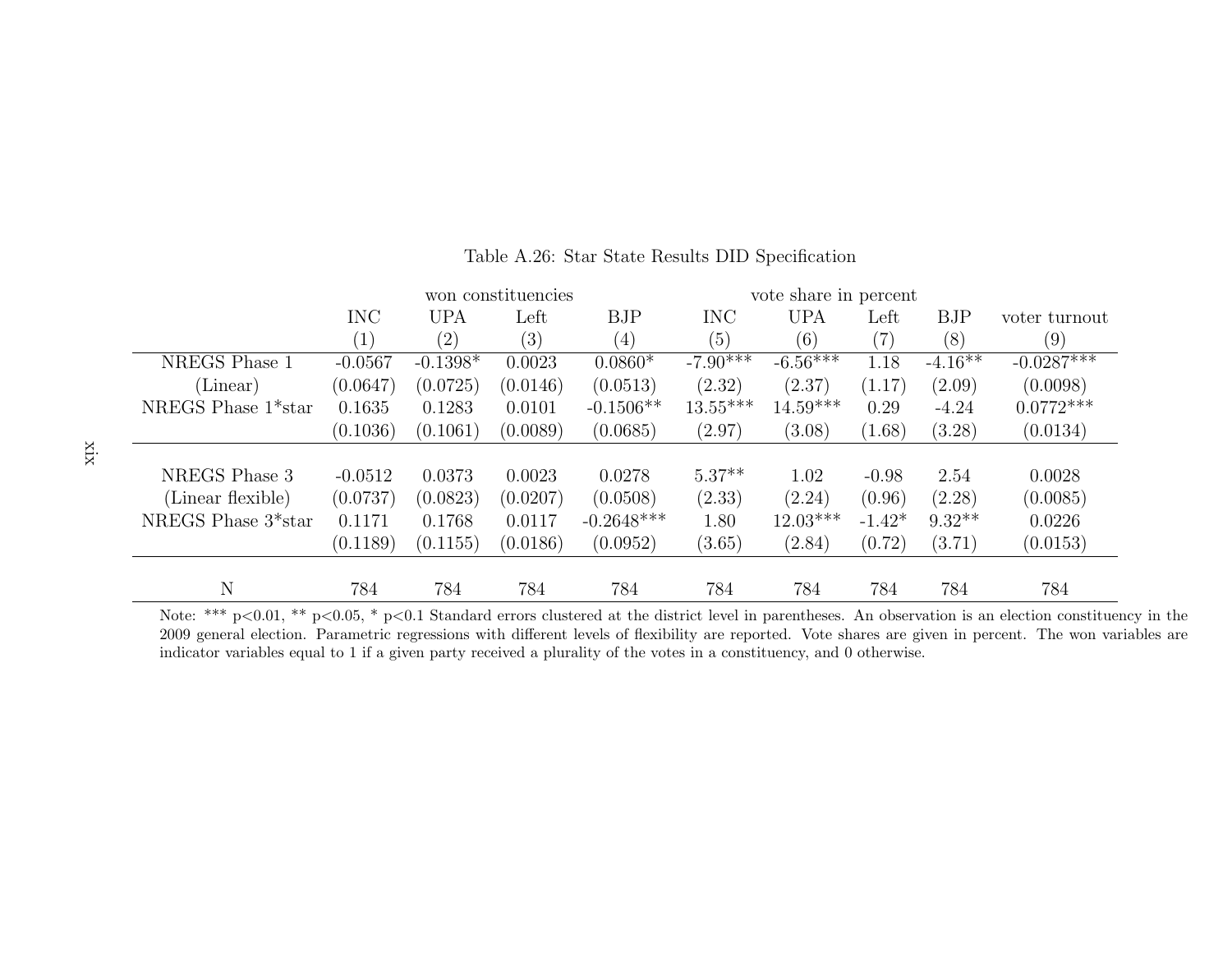|                   | Phase 1 vs Phase 2 |                         |           |                   | Phase 2 vs Phase 3 |            |                   |               |
|-------------------|--------------------|-------------------------|-----------|-------------------|--------------------|------------|-------------------|---------------|
|                   | centr. rel.        | tot. funds              | tot. exp. | admin exp.        | centr. rel.        | tot. funds | tot. exp.         | admin exp.    |
|                   | $\left(1\right)$   | (2)                     | (3)       | $\left( 4\right)$ | (5)                | (6)        | $\left( 7\right)$ | (8)           |
| <b>NREGS</b>      | $2303.70***$       | $25\overline{35.78***}$ | 2137.52** | 22.41             | 307.07             | $-184.96$  | 2.87              | 18.02         |
| (Linear)          | (794.32)           | (956.14)                | (841.97)  | (25.83)           | (778.10)           | (895.54)   | (746.14)          | (26.05)       |
| NREGS*star        | 1120.88            | 1312.40                 | 1167.04   | $163.83**$        | $-756.08$          | $-795.74$  | $-655.54$         | $-119.57**$   |
|                   | (1857.55)          | (1943.82)               | (1742.40) | (76.55)           | (1869.02)          | (1979.81)  | (1817.03)         | (59.50)       |
|                   |                    |                         |           |                   |                    |            |                   |               |
| <b>NREGS</b>      | 1917.42**          | 2124.01**               | 1795.82*  | 13.87             | $-626.69$          | $-1144.67$ | $-838.37$         | 1.32          |
| (Linear flexible) | (896.50)           | (1071.19)               | (971.13)  | (29.70)           | (684.78)           | (805.31)   | (628.04)          | (23.69)       |
| NREGS*star        | 1423.22            | 1634.69                 | 1434.48   | $170.52**$        | 790.59             | 844.24     | 310.89            | $-124.78*$    |
|                   | (1851.20)          | (1954.21)               | (1760.59) | (76.83)           | (2813.59)          | (2988.33)  | (2709.40)         | (71.26)       |
|                   |                    |                         |           |                   |                    |            |                   |               |
| <b>NREGS</b>      | $1717.51*$         | 1861.14                 | 1576.65   | 4.51              | 93.71              | $-296.26$  | $-243.04$         | 19.97         |
| (Quadratic)       | (974.02)           | (1146.35)               | (1049.06) | (31.66)           | (949.88)           | (1064.40)  | (888.01)          | (27.30)       |
| NREGS*star        | 1359.73            | 1587.28                 | 1395.56   | $171.13**$        | $-852.70$          | $-846.14$  | $-766.90$         | $-118.6815**$ |
|                   | (1860.2)           | (1956.87)               | (1757.97) | (76.70)           | (1911.18)          | (2029.08)  | (1866.33)         | (59.59)       |
| $\mathbf N$       | 406                | 406                     | 406       | 406               | 406                | 406        | 406               | 406           |
|                   |                    |                         |           |                   |                    |            |                   |               |

Table A.27: Financial Allocation Star State Results (2008/2009)

Note: \*\*\* p<0.01, \*\* p<0.05, \* p<0.1 Standard errors clustered at the district level in parentheses. An observation is an election constituency in the 2009 general election. Parametric regressions with different levels of flexibility are reported.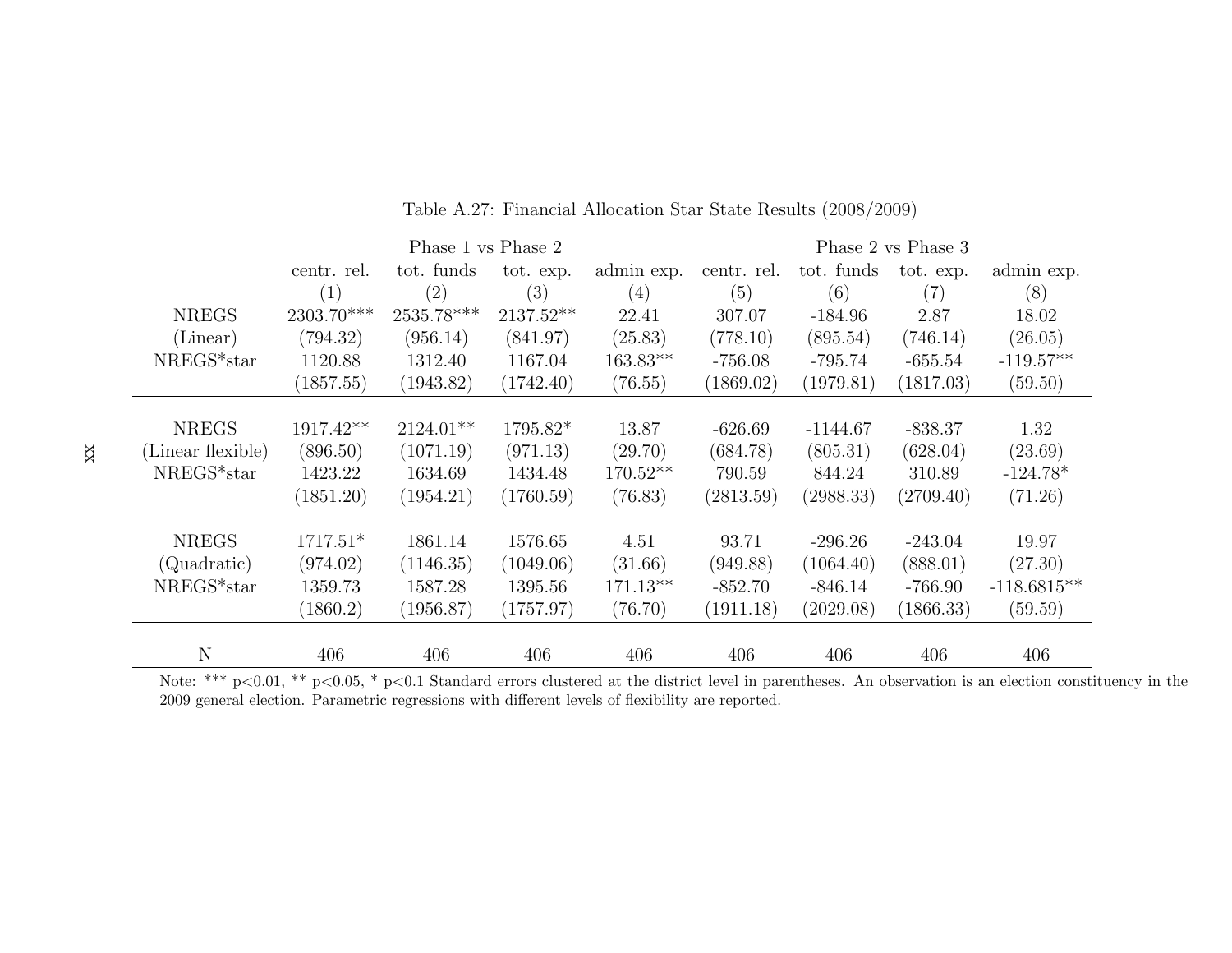|                                 | pers.empl 1<br>$\left(1\right)$ | pub empl<br>$\left( 2\right)$ | priv<br>(3) | fam<br>(4) | log wage<br>(5) | per cap cons<br>(6) |
|---------------------------------|---------------------------------|-------------------------------|-------------|------------|-----------------|---------------------|
| NREGS Phase 1                   | 72364.88**                      | 0.0009                        | 0.0093      | 0.0189     | $-0.0921*$      | $-0.1654***$        |
| (Linear)                        | (35931.21)                      | (0.0041)                      | (0.0261)    | (0.0271)   | (0.0536)        | (0.0440)            |
| NREGS Phase 1 <sup>*</sup> star | $-132107.3***$                  | 0.0135                        | $-0.0245$   | $-0.0146$  | $0.1829**$      | $0.1188**$          |
|                                 | (41397.96)                      | (0.0094)                      | (0.0387)    | (0.0424)   | (0.0794)        | (0.0600)            |
|                                 |                                 |                               |             |            |                 |                     |
| NREGS Phase 1                   | 85938.63**                      | $-0.0031$                     | 0.0268      | $-0.0076$  | $-0.0790$       | $-0.1377***$        |
| (Linear flexible)               | (41308.33)                      | (0.0047)                      | (0.0279)    | (0.0287)   | (0.0566)        | (0.0463)            |
| NREGS Phase 1 <sup>*</sup> star | $-142731.3***$                  | $0.0167*$                     | $-0.0384$   | 0.0065     | $0.1722**$      | 0.0969              |
|                                 | (44070.06)                      | (0.0096)                      | (0.0387)    | (0.0422)   | (0.0808)        | (0.0615)            |
|                                 |                                 |                               |             |            |                 |                     |
| NREGS Phase 1                   | 87078.83**                      | $-0.0041$                     | 0.0285      | $-0.0148$  | $-0.0737$       | $-0.1160**$         |
| (Quadratic)                     | (44201.16)                      | (0.0053)                      | (0.0291)    | (0.0300)   | (0.0590)        | (0.0484)            |
| NREGS Phase 1*star              | $-138102.6***$                  | $0.0158*$                     | $-0.0332$   | 0.0007     | $0.1744**$      | 0.0964              |
|                                 | (43097.58)                      | (0.0095)                      | (0.0389)    | (0.0424)   | (0.0806)        | (0.0610)            |
| N                               | 406                             | 418                           | 418         | 418        | 418             | 418                 |

Table A.28: Other Star State Results Phase 1 vs Phase 2

Note: \*\*\*  $p<0.01$ , \*\*  $p<0.05$ , \*  $p<0.1$  Standard errors clustered at the district level in parentheses. An observation is an election constituency in the 2009 general election. Parametric regressions with different levels of flexibility are reported.